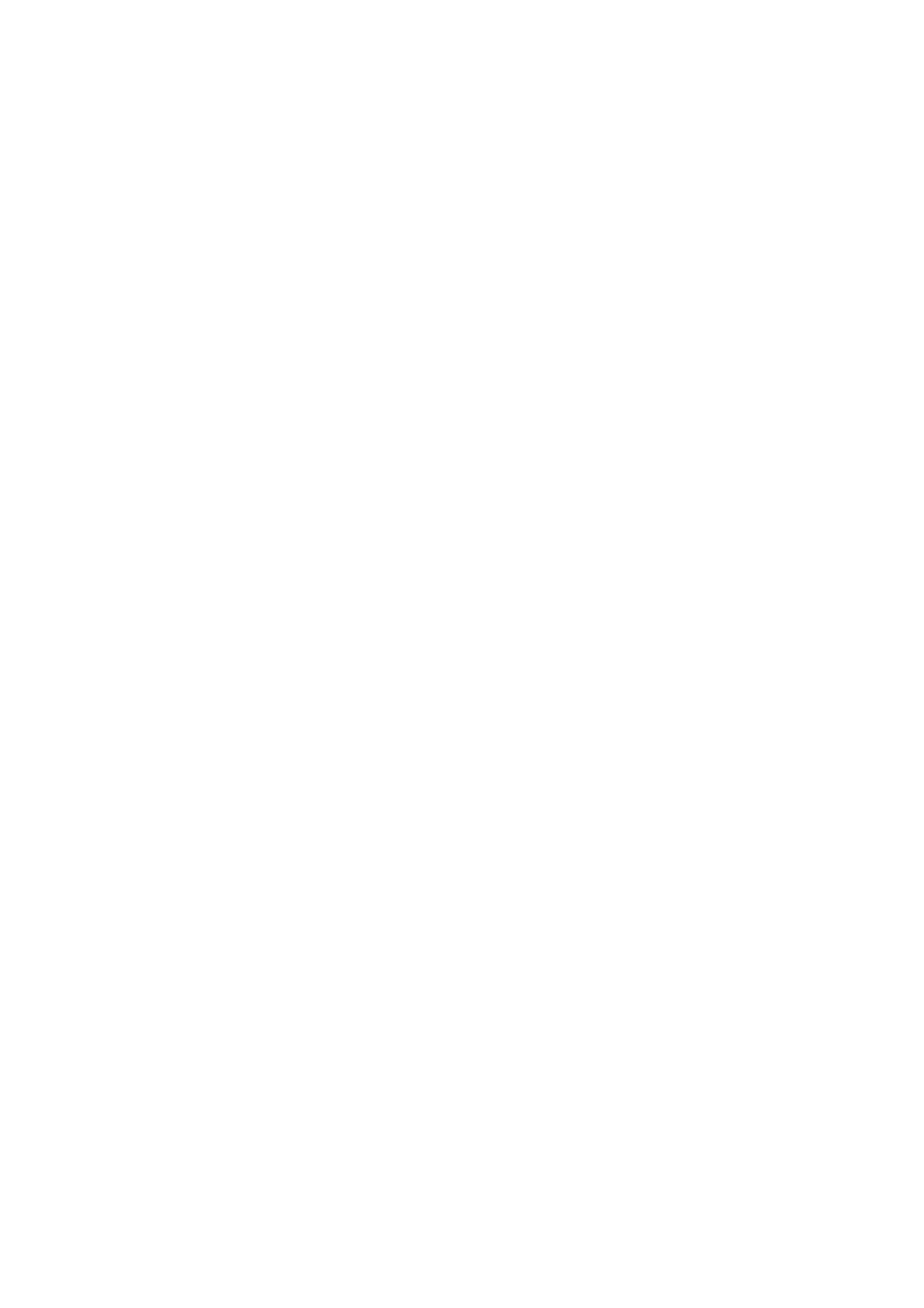**EUROPEAN UNIVERSITY INSTITUTE, FLORENCE DEPARTMENT OF LAW**

*The Impact of the Financial Crisis on the European Economic Constitution* 

**HAROLD JAMES, HANS-W. MICKLITZ AND HEIKE SCHWEITZER (EDS.)**

EUI Working Paper **LAW** 2010/05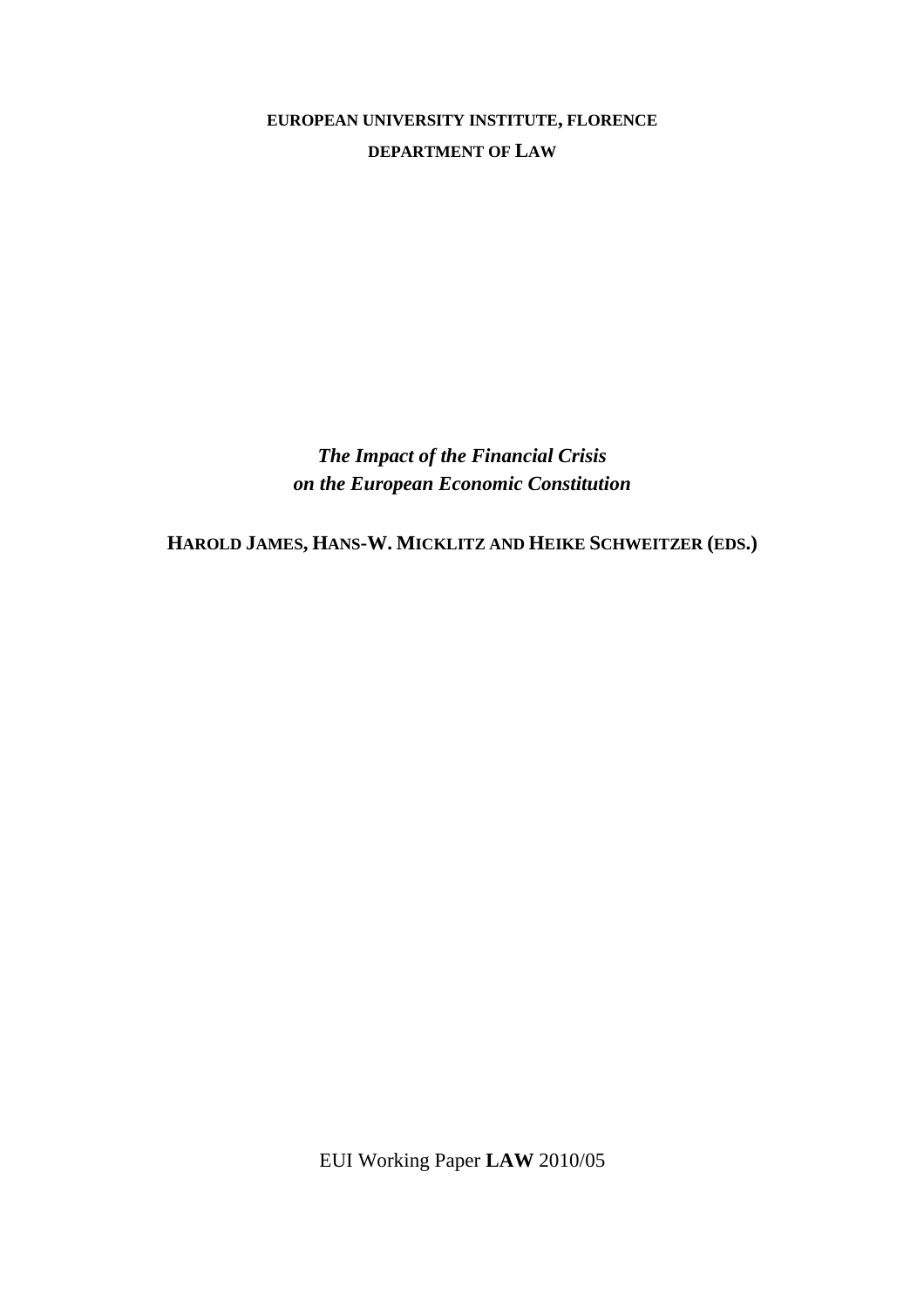This text may be downloaded for personal research purposes only. Any additional reproduction for other purposes, whether in hard copy or electronically, requires the consent of the author(s), editor(s). If cited or quoted, reference should be made to the full name of the author(s), editor(s), the title, the working paper or other series, the year, and the publisher.

ISSN 1725-6739

© 2010 Harold James, Hans-W. Micklitz and Heike Schweitzer (Eds.)

Printed in Italy European University Institute Badia Fiesolana I – 50014 San Domenico di Fiesole (FI) Italy www.eui.eu cadmus.eui.eu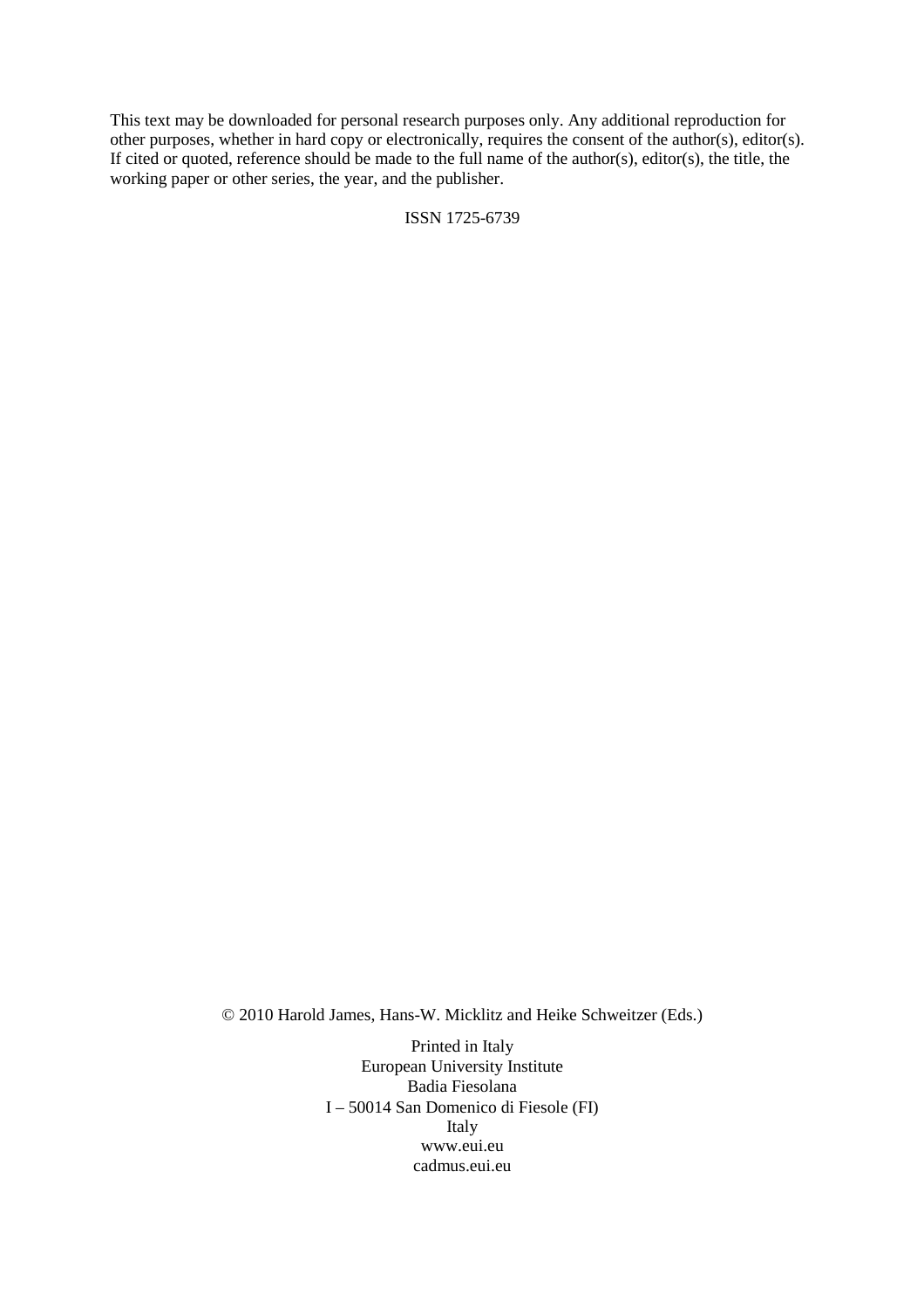# **Editor contact details**

Harold James Email: hjames@princeton.edu

Hans-W. Micklitz Law Department European University Institute Villa Schifanoia Via Boccaccio, 121 50133 Florence Italy

Email: hans.micklitz@eui.eu

Heike Schweitzer Email: heike.schweitzer@eui.eu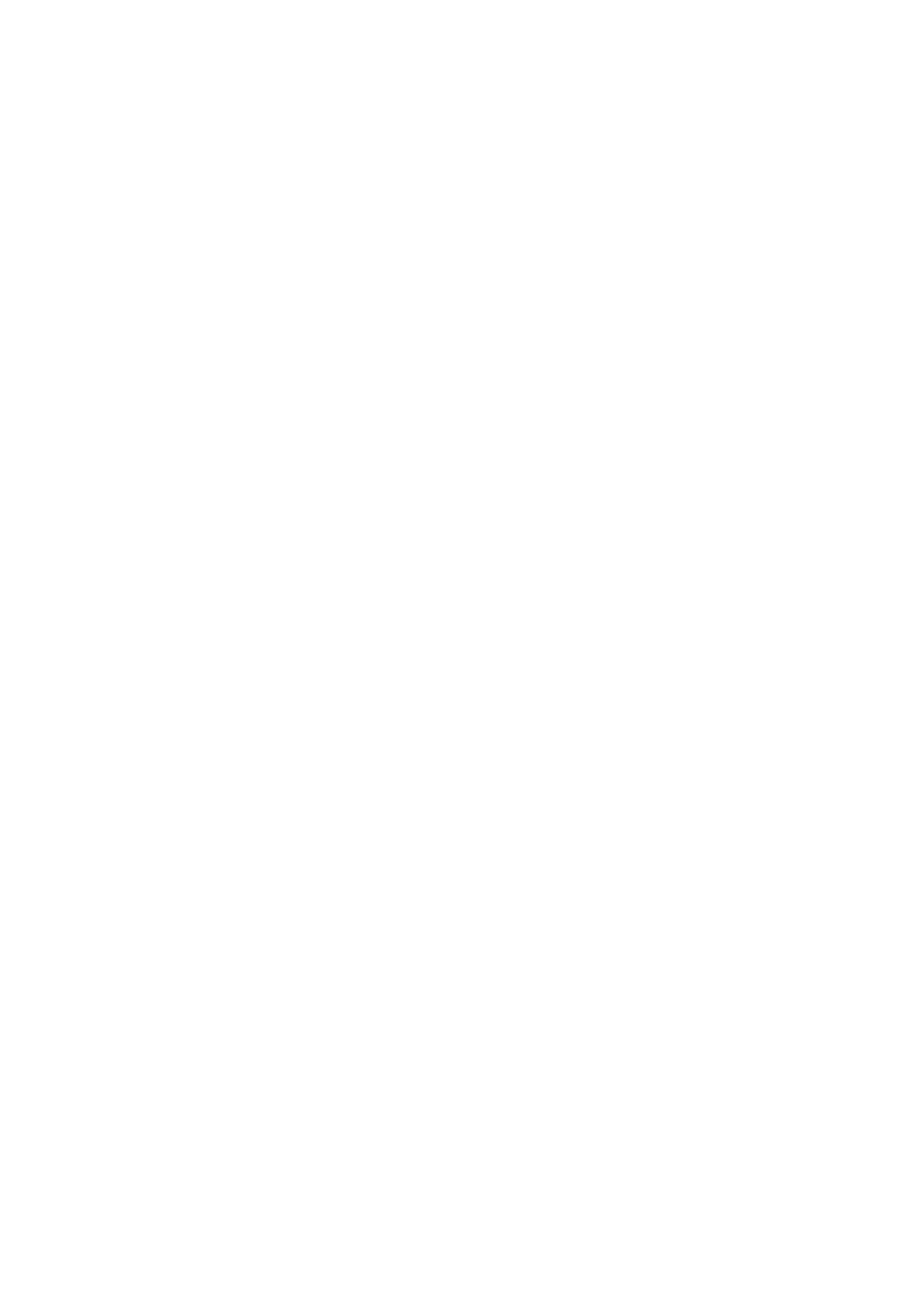# **Table of Contents**

| Hans-W. Micklitz and Harold James                                                                               |
|-----------------------------------------------------------------------------------------------------------------|
| EU-Financial Regulation: From Harmonisation to the Birth of EU Federal Financial Law 3<br>Takis Tridimas        |
| Susan Emmenegger                                                                                                |
| Rethinking Competition: State Aids and Competition Rules in the Age of the Financial Crisis 29<br>Jürgen Keßler |
| Christophe Giolito                                                                                              |
| <b>Harold James and Chris Kobrak</b>                                                                            |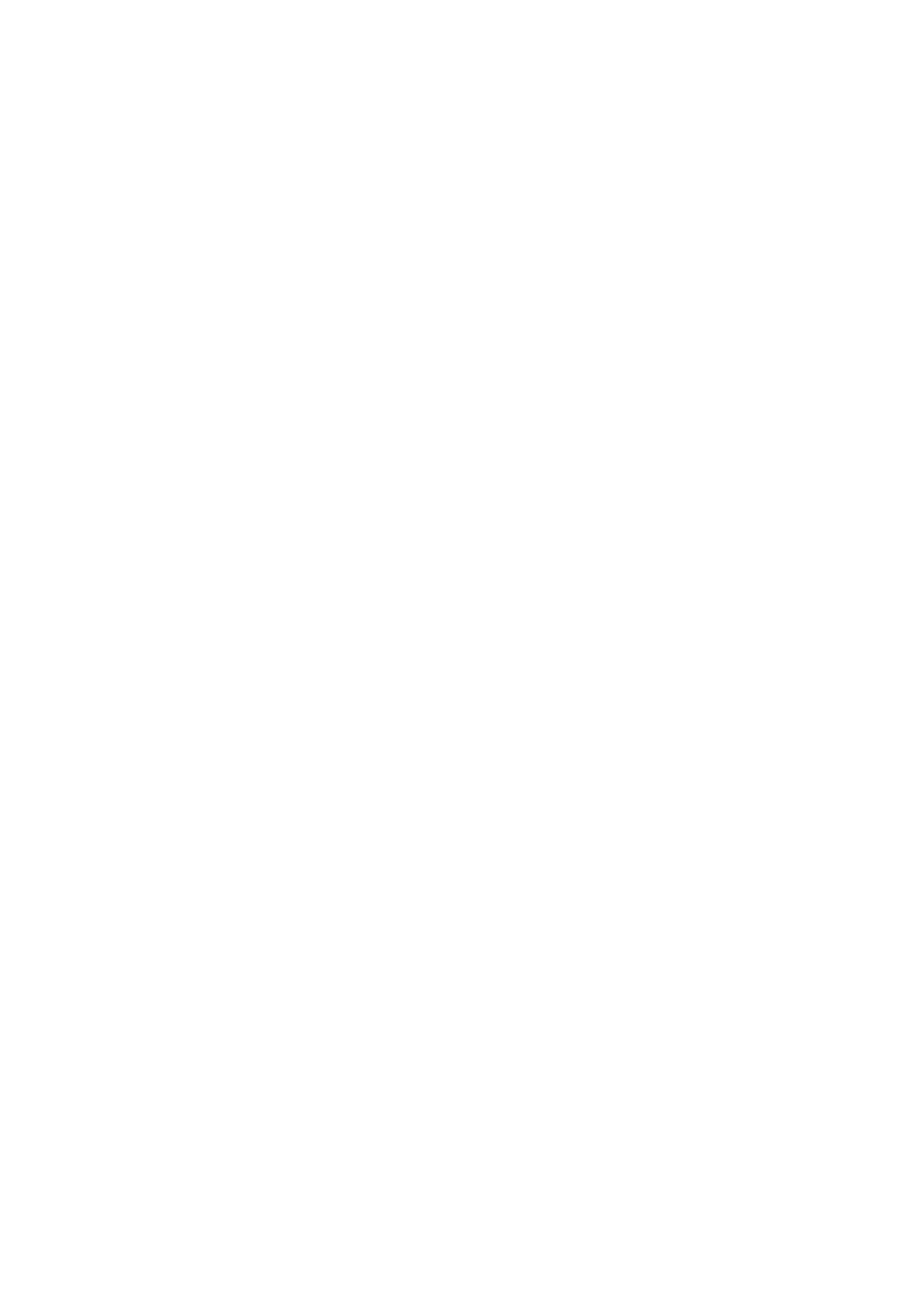# **Abstract**

The financial crisis challenges the European Economic Constitution in that the two major pillars, the competition rules and the economic freedoms are put into question. This working paper contains the proceedings of a workshop which was held in Florence on the  $4<sup>th</sup>$  December 2009. Takis Tridimas traces the development of the current institutional architecture of financial supervision and its possible reforms. Susan Emmenegger brings the consumer protection dimension into focus which has to be taken into account when it comes down to revise the architecture. Jürgen Keßler discusses the impact of the financial crisis on competition rules and state aids. Christophe Giolito comments on the role of the European Commission in the management of state aids granted to rescue banks and to stabilise the economy. Harold James and Chris Kobrak combine a historical perspective with an outlook on the impact of the crisis on banks and on competition. Harold James and Hans-W. Micklitz formulate some tentative options on the management of the financial crisis in a broader perspective.

# **Keywords**

Financial crisis, economic crisis, economic constitution, monetary union, competition, state aids, institutional architecture, financial supervision, consumer protection, regulation, regulatory dilemma, banks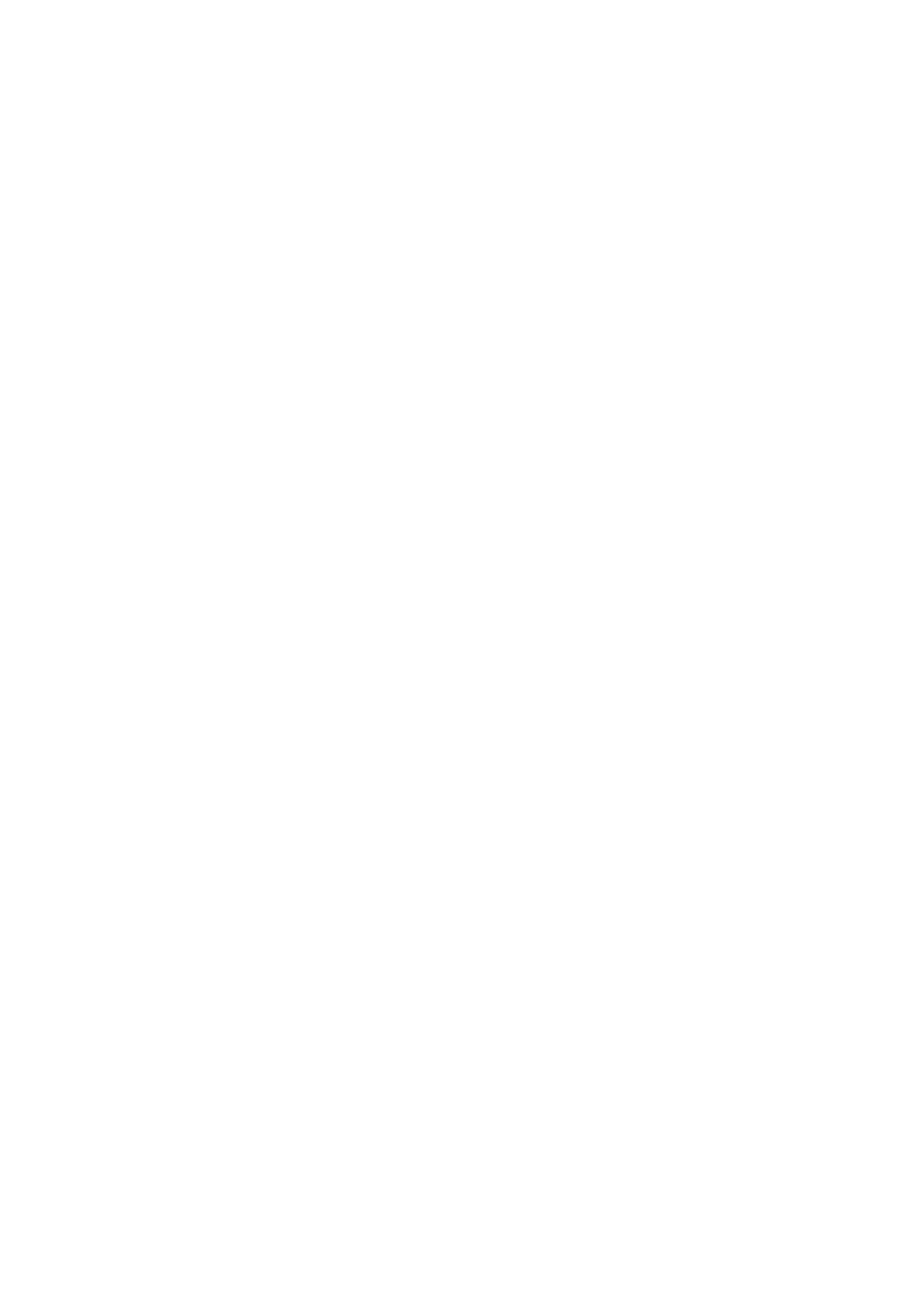# **Introduction**

Harold James*: The competitive advantage of US banks over EU banks*: A powerful lesson of the financial crisis is that banks have become dependent on governments to bear the potential costs of a rescue. Where very large banks exist in small territories, they are highly vulnerable. Europe has developed large cross-border institutions that exceed the capacity of even large European governments to rescue them in the even of a possible crisis; by contrast, the United States can deal with even such giants as Citigroup or Bank of America. This transatlantic difference has given the U.S. a competitive strength in the post-crisis world, in which banking concentration has increased.

This problem could be solved (1) by a mutual guarantee system of large European banks. The problem with this proposal is that it would require an intensification and coordination of effective supervision at a European level to prevent moral hazard or banks free riding on the mutual guarantee. In the past, in crisis situations banks have been unwilling to take on guarantees for their competitors' positions. Banks would be reluctant to share details of their business models with other banks, so it is improbable that this could really work as self-insurance, and would require official involvement.

Such doubts suggest that (2) a government-run scheme may be a better alternative. Without European federalism, there is no possibility that the cost of such insurance can simply be absorbed on a European level. In addition, it might be argued that the burdens of rescue should not fall on the taxpayer in general, and a tax on banks would be the logical way of funding such a scheme. Such a tax could be linked with disincentives to take on high levels of risk: the tax could be used to attain public policy objectives with regard to capital adequacy (with higher tax levels penalizing low capitalization). But such a tax would also represent a competitive distortion unless the principle was to be agreed on a global level.

Hans-W. Micklitz: *Constraints to solidarity*: For nearly ten years the Euro seemed to be a success story. The Maastricht Treaty, however, introduced a common currency, but not a common European economic policy. The Maastricht Treaty left Member States leeway in the shaping of their economic policy – at least as long they remained within the boundaries set by the Treaty, the 3 % budget threshold and the 60% debt line. These criteria were introduced under pressure from Germany who wanted to make the Euro a hard and stable currency just like the German mark was. A politically independent European Central Bank should guarantee price stability. The European Commission has to survey and monitor compliance with the Treaty requirements. The first asset test for the political independency came in 2003 when Germany challenged the power of the European Commission to initiate an infringement procedure for having passed the 3% threshold. The European Court of Justice allowed for lowering down the legal constraints and enhanced the political leeway in the interpretation of the stability criteria.

There is no direct link to the collapse of the Greek economy and the now widely discussed possibilities of the Member States to 'help' Greece whilst respecting the rules of the Treaty. Indirectly, however, the conflict between Germany and the European Commission demonstrated already that the legal constraints laid down in the Treaty were not as watertight as they seemed to be. In particular in Germany academics and lawyers argue that the Treaty does not allow Member States to demonstrate solidarity with Greece. The political comprise reached between the Member States in March 2010 demonstrates the contrary. The search for a solution was stamped by all sorts of political considerations but to a very limited extent determined by the concern of legal limits enshrined into the Treaty.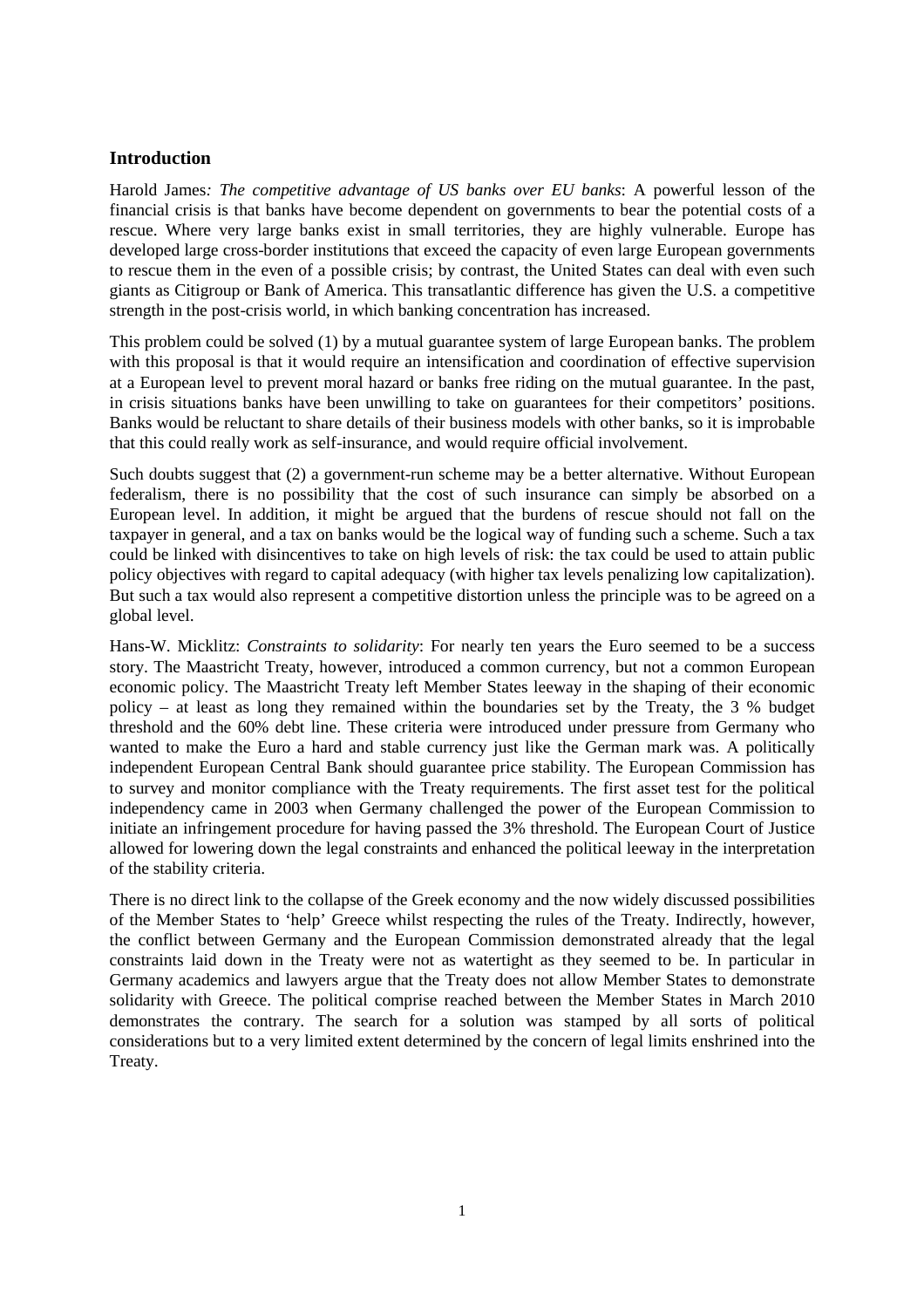What can be learned from the Greek crisis? The establishment of the European Monetary Union bears a dimension which has largely been overlooked when the Treaty of Maastricht was adopted. The Monetary Union yields a constraint to solidarity (Solidaritätszwang). The 'reacher and stronger Member States' cannot let the 'economically weaker Member States' simply go bankrupt. Bankruptcy of the Greek state would endanger the political stability of the EU as a whole. The political solution now reached 'outside the Treaty' might have been facilitated by the simple fact that German banks hold 40% of Greek debts. A state bankruptcy would therefore endanger the German banking system. The current political agreement between the Member States will certainly not be the end of the story, as the crisis is far from being over.

The political options are limited but they all reach beyond the current rules of the Treaty, a) the EU Commission administers the Greek state budget – this would be the first step to turn the European Union into a true state as the European Parliament would then have to be involved, b) the Member States accept a joint supervisory function – which is also not foreseen in the Treaty, c) the European Central Bank issues EU bonds – again beyond the Treaty or d) the IWF accepts a role as mediator which seems exactly what the Member States seem to prefer

Harold James*: The new institutional architecture*: According to Article 1/14 of the Lisbon Treaty, Article 9 of the Treaty on European Union is amended so as to make the European Central Bank an institution of the European Union, existing in an institutional framework which "shall aim to promote its values, advance its objectives, serve its interests, those of its citizens and those of the Member States, and ensure the consistency, effectiveness and continuity of its policies and actions." It is obliged under this article to practice "mutual sincere cooperation".

This provision appears to modify the strict insistence on the ECB's independence, which is emphasized in its statute, and which was a major source of the argument that its monetary policy independence should not be compromised by requiring it to take over banking supervision and regulation functions (which were also provided for in the ECB Statute). Article 7 of the ECB Statute, referring to the Maastricht Treaty, specifies that:

"In accordance with Article 107 of this Treaty, when exercising the powers and carrying out the tasks and duties conferred upon them by this Treaty and this Statute, neither the ECB, nor a national central bank, nor any member of their decision-making bodies shall seek or take instructions from Community institutions or bodies, from any government of a Member State or from any other body. The Community institutions and bodies and the governments of the Member States undertake to respect this principle and not to seek to influence the members of the decisionmaking bodies of the ECB or of the national central banks in the performance of their tasks."

Previous discussions of ECB independence, and demands for more "economic governance" have focused largely on the interest rate policy of the ECB. There is no doubt that the ECB continues to be free of any political control in the setting of monetary policy. But since 2007, another aspect of central bank policy has come to the fore: the extent of quantitative easing, and the kind of collateral on which QE is based. Mutual sincere cooperation might be held to include periodically revising the assessment of what kind of collateral could be used for ECB lending, in line with considerations of the financial stability of the EU and of its financial institutions. To this extent, the Lisbon Treaty holds out a way for the ECB to continue to be active in crisis resolution and in support measures.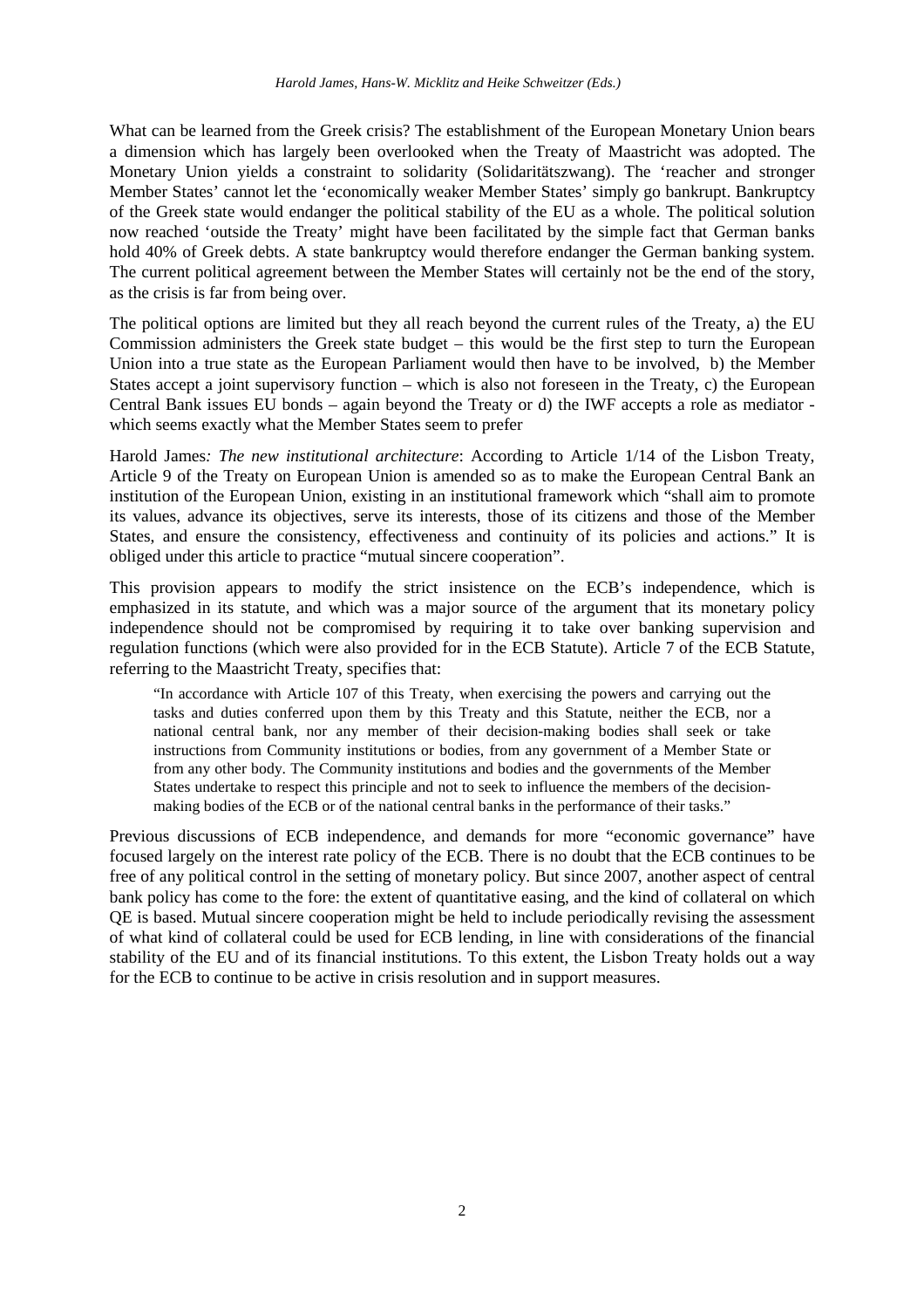# **EU-Financial Regulation: From Harmonisation to the Birth of EU Federal Financial Law**

#### Takis Tridimas

EU financial law has been the fastest growing area of Community law in the last decade. Since the launching of the Commission's Financial Services Action Plan, the Community has adopted more than 50 measures in the fields of banking, financial services and insurance law. A new wave of measures has begun to emerge in the aftermath of the financial crisis. The Community's presence in the area of financial regulation is not only impressive in quantitative terms but also important as a ground for regulatory experimentation: the Lamfalussy process advanced a new regulatory model which has provided for a higher degree of harmonization and greater Community presence in the field of enforcement. A set of new Commission proposals launched in September 2009 take the process of federalization of financial law a step further. They provide for a new institutional architecture, more Community powers, the introduction of independent Community agencies and the regulation of certain areas hitherto left untouched by Community law. The purpose of this paper is to trace the evolution of financial legislation in EC law, explore its salient features, and examine selectively the Community's response to the financial crisis.

#### **I. The Early Years: Harmonisation of Company and Securities Law**

Since the 1970s, the Community has embarked on an ambitious programme to harmonise the corporate and securities laws of the Member States. One may distinguish five phases in the development of this programme.

The first phase, which spanned throughout the 1970s, focused on the harmonization of national company laws. In constitutional terms, it was characterized by the requirement of unanimity in Council decision-making, which contributed significantly to slowing down the harmonisation process. In terms of policy, it was characterized by the strong influence of German corporation law. The First, Second and Third company law directives<sup>1</sup> are prime examples of this phase. At the same time, the Council adopted the first generation of banking and life assurance directives making timid steps towards the liberalization of banking and insurance sectors. $T$ 

The second phase began in 1979 and coincided with the birth of Community capital markets law.<sup>3</sup> The Commission focused on the harmonization of securities law on the ground that it was more instrumental than company law in facilitating the integration of national securities markets and thus promoting the efficient allocation of capital within the Community. The shift of focus from corporate to capital markets law was accompanied by a new policy in line with the Commission's White Paper on the Completion of the Internal Market. The emphasis was no longer as much on harmonization as on the principles of mutual recognition and home country control. A distinct feature of this era was the increasing dominance of anglo-saxon regulatory models. Community intervention focused on harmonizing disclosure requirements for the admission of securities to stock exchange listing and making public offers of securities, the regulation of insider trading, and the free movement of investment services and UCITS. During the 1980s, further progress was achieved towards the

<sup>1</sup> First Company Law Directive 68/151, OJ 1968 L 65/8; Second Company Law Directive 77/91, OJ 1977, L 26/1; Third Company Law Directive 78/855, OJ 1978 L 295/36.

<sup>2</sup> See Council Directive 73/189 (1973 OJ L 194/1) and Council Directive 77/780 (OJ 1977 L 322/30) on banking and Council Directive 79/267 on direct life assurance (OJ 1979 L 63/1).

<sup>3</sup> This stage began with the adoption of Council Directive 79/279 on admission of securities to official stock exchange listing, OJ 1979 L 66/21.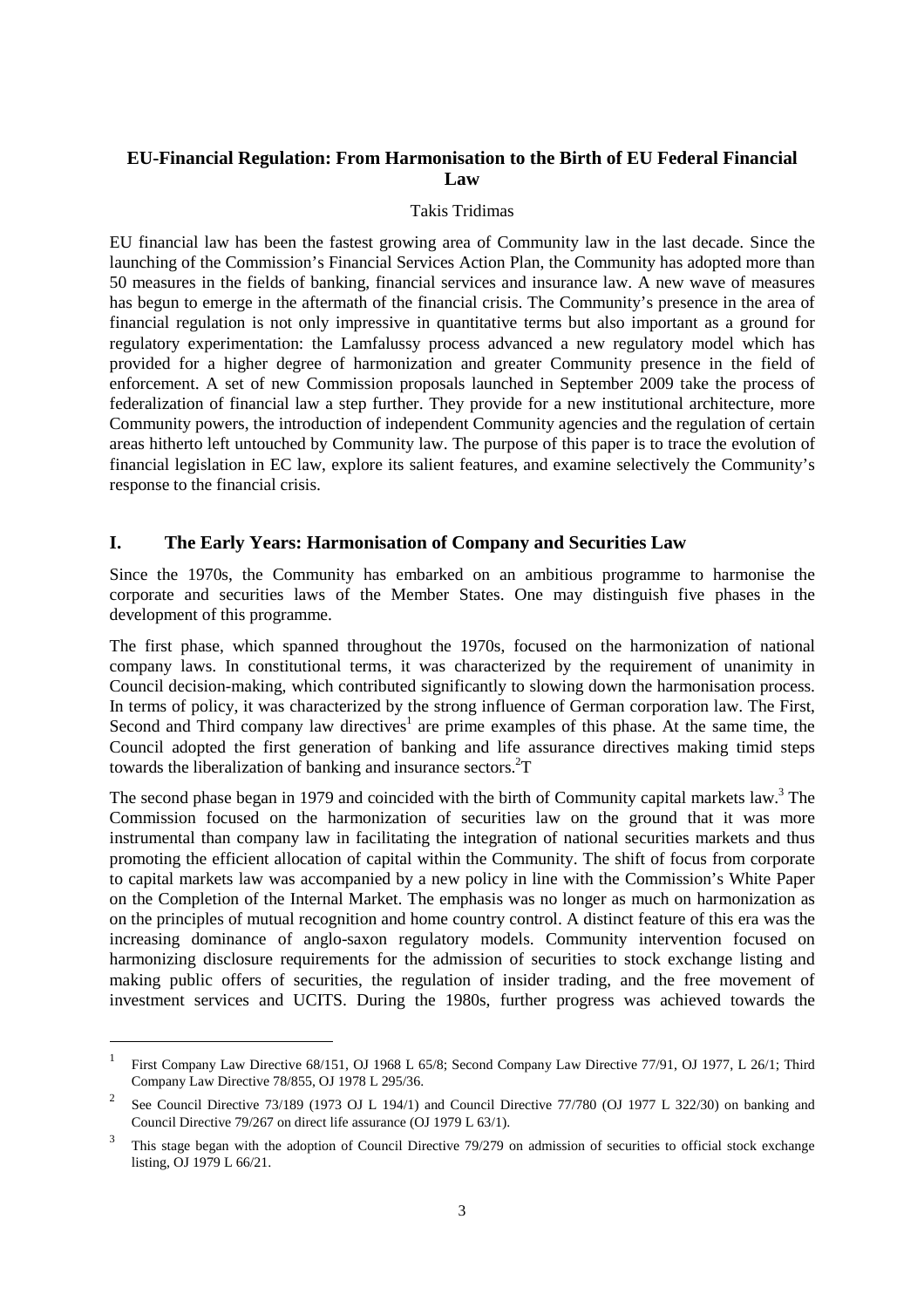harmonization of company law, whilst a second generation of banking and insurance directives provided for the principles of mutual recognition and home country control in those sectors.

The third phase covers the 1990s and may be characterized as one of a "new *lourder*". The harmonization programme somewhat ran out of steam. This was the result of a combination of factors. Political priorities changed as the Community's efforts centred on the introduction of economic and monetary union; the principle of subsidiarity curbed the Commission's harmonization enthusiasm in the wider field of financial law; furthermore, what was left in the negotiation table following the harmonization impetus of the 1980s, were key measures where strong national interests conflicted. As a result, a number of Commission proposals stalled in the light of unbridgeable divergencies in national preferences. This was, for example, the case in relation to the proposed Fifth,<sup>4</sup> Tenth<sup>5</sup> and Thirteenth Company law directives.<sup>6</sup>

#### **II. The Financial Services Action Plan and the Lamfalussy Process**

The Financial Services Action Plan (FSAP) in 1999 signaled the advent of a new area of powerful Community presence in the broader field of financial law. In its Communication of 28 October 1998, *Financial Services: Building a Framework for Action*, 7 the Commission identified financial services as a pivotal sector for employment expansion in the EU and the achievement of the Lisbon Strategy objectives. It specified as a key goal the completion of a single market in financial services. This would be based on the establishment of deep and liquid capital markets to serve better the interests of issuers and investors, and the removal of the remaining barriers to cross-border provision of financial services in order to increase consumer choice whilst ensuring a high level of investor protection.<sup>8</sup> The Commission's Communication was followed by the Financial Services Action Plan<sup>9</sup> which laid down a framework for action and a timetable for the adoption of a series of measures to achieve three major objectives: the establishment of a single market in wholesale financial services, increasing investor protection and transparency in retail markets, and strengthening prudential supervision.

The Plan was impressive in its aspirations. Its influence in shaping financial law is as defining as the influence of the Commission's 1985 White Paper in shaping the internal market. It signaled a new era in EU financial law and its significance lies not only in the adoption of Community legislation in substantive areas of law but also in precipitating the introduction of new Community methods and integration disciplines. The FSAP was accompanied by the Lamfalussy Report<sup>10</sup> which introduced a new policy-making framework. The Report provided a strong critique of the existing harmonization attempts and decision-making processes identifying a number of key deficiencies: $1\overline{1}$  the absence of clear and unambiguous Europe-wide regulation had impeded the implementation of the mutual recognition principle; the inconsistent implementation of Community directives prevented the

<sup>4</sup> Proposed Fifth Directive on the structure of public limited companies (which governed the structure, powers and obligations of the organs of public companies). See proposal OJ 1972, C/131; amended proposal OJ 1983, C 240/1; new amended proposal OJ 1991, C 7 and C 321. The proposal was subsequently withdrawn.

<sup>5</sup> Tenth Directive on cross-border mergers of public companies. This was subsequently adopted as Directive 2005/65, OJ 2005 L 310/28.

<sup>6</sup> Thirteenth Company Law Directive on Take-over Bids. The Directive was eventually adopted in 2004.

<sup>7</sup> COM(1998) 625, available at http://aei.pitt.edu/3353/01/000529\_1.pdf

<sup>8</sup> Op.cit., at p. 1.

<sup>9</sup> Commission Communication of 11 May 1999 "Implementing the framework for financial markets: action plan" COM(1999) 232, available at http://ec.europa.eu/internal\_market/finances/docs/actionplan/index/action\_en.pdf

<sup>&</sup>lt;sup>10</sup> Final Report of the Committee of Wise Men on the Regulation of the European Securities Markets (Lamfalussy Report), 15 February 2001, available at http://ec.europa.eu/internal\_market/securities/docs/lamfalussy/wisemen/final-report-wisemen\_en.pdf

<sup>11</sup> See Lamfalussy Report, op.cit., pp. 10-12.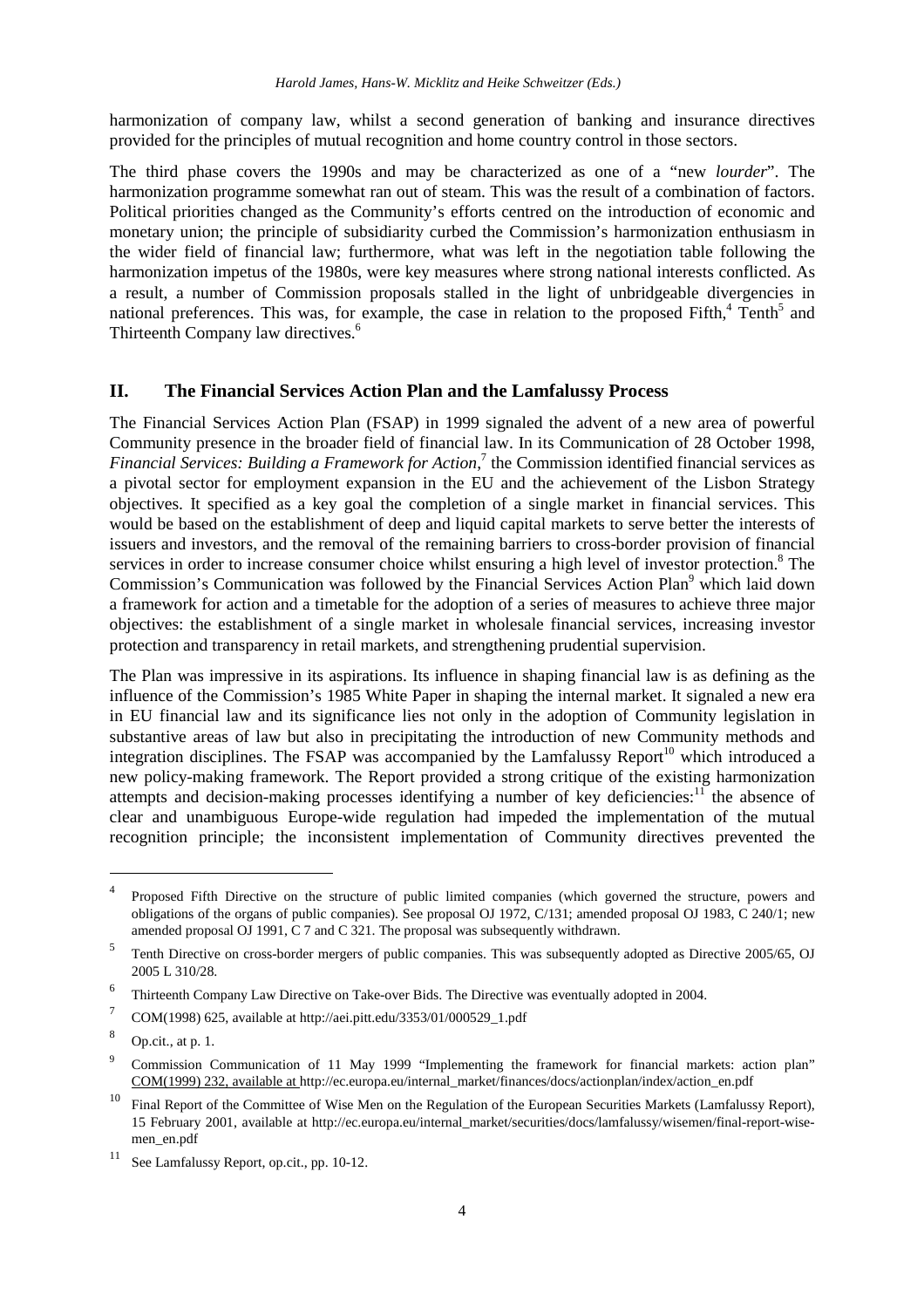operation of a level playing field and made for an inefficient regulatory system; furthermore, the lack of comprehensive Community legislation in certain areas (e.g. market abuse and take-overs) created barriers to entry. The Report considered that the existing regulatory system suffered from major shortcomings.<sup>12</sup> It was too slow; it was too rigid and thus incapable of responding speedily to market changes; it produced too much ambiguity; and failed to differentiate "between core, enduring, essential framework principles and practical, day to day, implementing rules."<sup>13</sup>

The Lamfalussy Report suggested a new four-level decision-making process. Under this, Level 1 encompasses primary legislation. It consists of Community measures adopted under the normal EC legislative procedure (i.e. the Council and the Parliament acting on a Commission proposal) which provide for framework principles in specific areas of substantive law. The framework principles laid down in Level 1 are concretised at Level 2 by Commission measures adopted under comitology procedures. This is delegated legislation where the Commission acts with the assistance of two committees, the European Securities Committee (ESC) and the Committee of European Securities Regulators (CESR). Level 3 provides for the elaboration of common standards for the implementation of Level 1 and 2 measures. The aim here is to achieve consistent and equivalent transposition of Community measures in national law. The Lamfalussy Report elevated this to a key objective as one of its main criticisms of the previous regime was the inconsistent implementation of Community norms at national level. Under the Report, the common implementing standards at Level 3 are to be achieved through enhanced cooperation and networking among national supervisors under the auspices of CESR. Finally, Level 4 envisaged strengthened enforcement of Community law via enhanced cooperation between national supervisory authorities and more vigorous action by the Commission.

A key theme which underlined the Lamfalussy Report was the distinctiveness of financial law. At a time when Member States were calling for greater use of subsidiarity and more national choice, the Report appeared to go against the policy tide advocating the federalization of securities regulation. In that respect, it contrasts sharply with the trend in competition law, an area *par excellence* of Community exclusive competence, where the Commission devolved more powers to national authorities.<sup>14</sup> The expansion of Community powers in the financial field, however, was perceived as justified on functional grounds. A political consensus had emerged that substantial economic benefits would be derived from the integration of the national capital markets. The establishment of a comprehensive Community regulatory regime was seen, in turn, as a *sine qua non* for that integration.

Among the key measures adopted in implementation of the FSAP are the Market Abuse Directive,<sup>15</sup> the Prospectus Directive,<sup>16</sup> the Transparency Directive 2004/101,<sup>17</sup> and the Directive in Markets in Financial Instruments (MiFiD).<sup>18</sup>

 $12$  Op.cit., pp. 14-15.

 $13$  Op.cit., p. 15.

<sup>&</sup>lt;sup>14</sup> See Council Regulation 1/2003 on the implementation of the rules on competition laid down in Articles 81 and 82 of the Treaty, OJ 2003 L 1/1.

<sup>15</sup> Directive 2003/6, OJ 2003 L 96/16.

<sup>16</sup> Directive 2003/71, OJ 2003 L345/31.

<sup>&</sup>lt;sup>17</sup> Directive 2004/109, OJ 2004, L 390/38.

<sup>18</sup> Directive 2004/39, OJ 2004 L 145/1.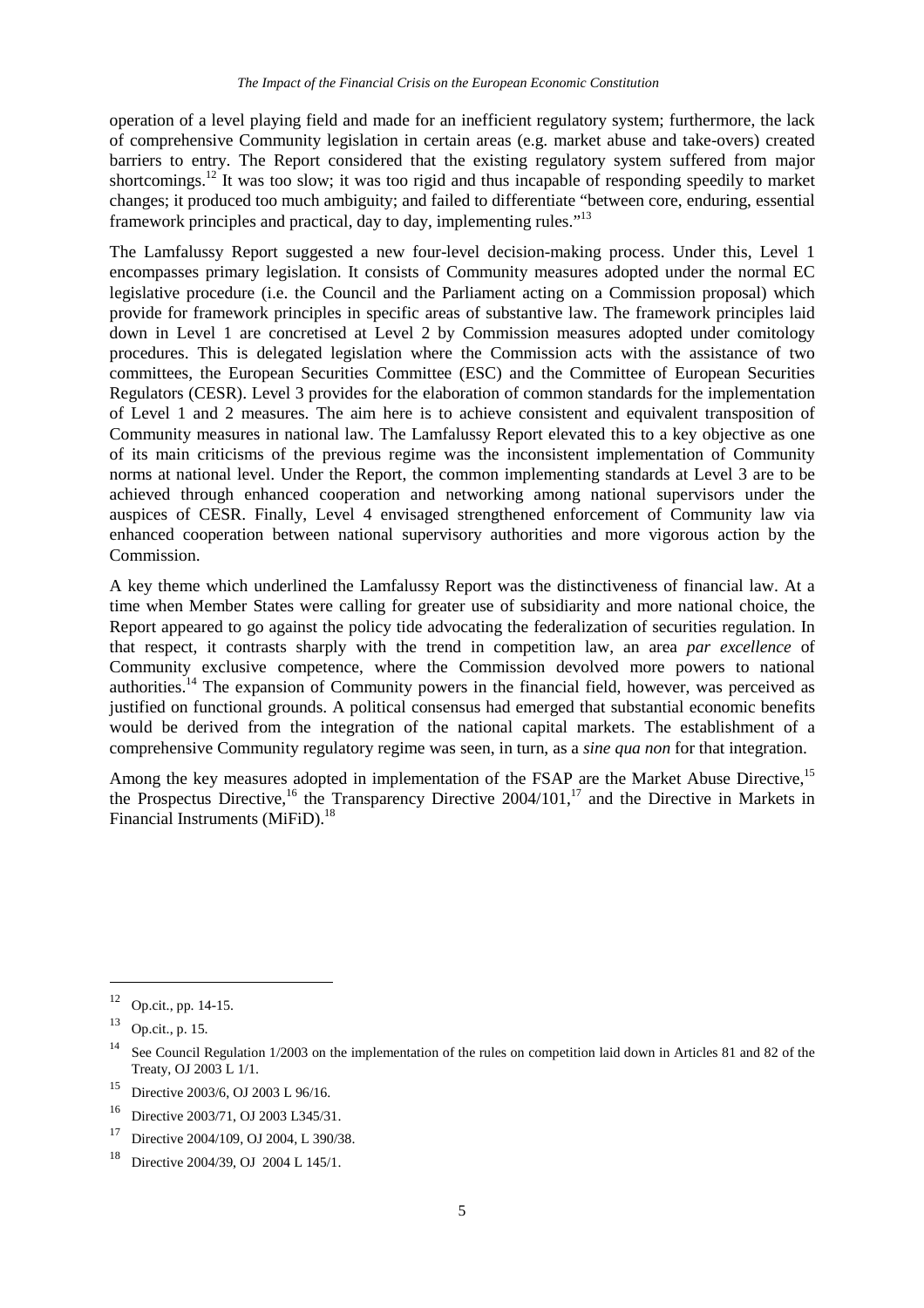In 2005, the Commission issued a White Paper on Financial Services<sup>19</sup> where it outlined its priorities for the period between 2005 and 2010. The leitmotiv of the White Paper was dynamic consolidation. Whilst the removal of remaining barriers to trade via the introduction of Community legislation remained at the top of the agenda, the harmonization model was more nuanced. A key objective was to ensure that Level 1 measures were followed up by Levels 2 and 3 implementation measures and were properly enforced. A second key objective was to provide for enhanced supervisory cooperation and convergence in the EU. The themes of accountability, and better regulation also assumed a higher place in the policy agenda. The Commission identified as a priority to "implement, enforce and continuously evaluate the existing legislation and to apply rigorously the better regulation agenda to future initiatives".<sup>20</sup> It pointed to the need for impact assessments prior to the introduction of Community legislation and also *ex posto* evaluations as means of enhancing the value and functionality of Community intervention. Impact assessments would focus on the "costs and benefits of proposed legislation across the broad economic, social and environmental dimensions, and, where appropriate, the impact on financial stability, proper functioning of markets and consumer protection."<sup>21</sup> Ex-post evaluations would monitor on an annual basis the overall state of financial integration through the Financial Integration Monitor (FIM) report.

The Commission also referred to a series of supervisory challenges.<sup>22</sup> It identified the need to reinforce procedures for cooperation and the exchange of information between supervisors and, ominously, pointed out that "co-operation in crisis situations has to be secure".<sup>23</sup> It also referred, inter alia, to the need to clarify and optimise home-host responsibilities; the need to improve the efficiency of supervision by avoiding duplicative reporting and information requirements; and the need to optimize delegation of responsibilities, enhance cooperation, and develop a pan-EU supervisory culture.

# **III. Salient Features of the Harmonization Programme**

In terms of legislative output, the FSAP has been a great success. All but one<sup>24</sup> measures envisaged in the plan have been adopted leading to the enactment of no fewer than 50 Level 1 and Level 2 measures.<sup>25</sup> In some cases, the targets set can be said to have been exceeded as legislation was adopted in areas where the Plan provided more abstractly for the reaching of political agreement.<sup>26</sup> In some areas, the Plan did not envisage legislation but Community action in the form of non binding measures

 $^{23}$  Ibid.

 $\overline{a}$ 

http://ec.europa.eu/internal\_market/finances/docs/actionplan/index/061003\_measures\_en.pdf

The original Plan provided for 42 measures. The Evolution Chart lists 45 measures but does not include a host of Level 2 measures which bring the overall number to more than 50.

<sup>&</sup>lt;sup>19</sup> A EC Commission, White Paper, Financial Services Policy 2005-2010, available at

http://ec.europa.eu/internal\_market/finances/docs/white\_paper/white\_paper\_en.pdf

<sup>&</sup>lt;sup>20</sup> White Paper, p. 3.

<sup>&</sup>lt;sup>21</sup> Op.cit., p. 5.

 $22$  Op.cit., p. 9.

<sup>&</sup>lt;sup>24</sup> The only measure where consensus has not been reached is the proposed Fourteenth Company Law Directive on the cross-border transfer of corporate seat. The Plan had also envisaged the carrying out of a review of taxation of financial services products but no such review was in fact made.

<sup>25</sup> See the Commission's FSAP Evolution Chart available on

 $^{26}$  This was, for example, the case in relation to Directive 2004/25 on Take-over Bids, Regulation 2157/2001 on the European Company Statute, Directives 2001/107 and 2001/108 on UCITS, and Directive 2002/65 on Distance Marketing of Financial Services.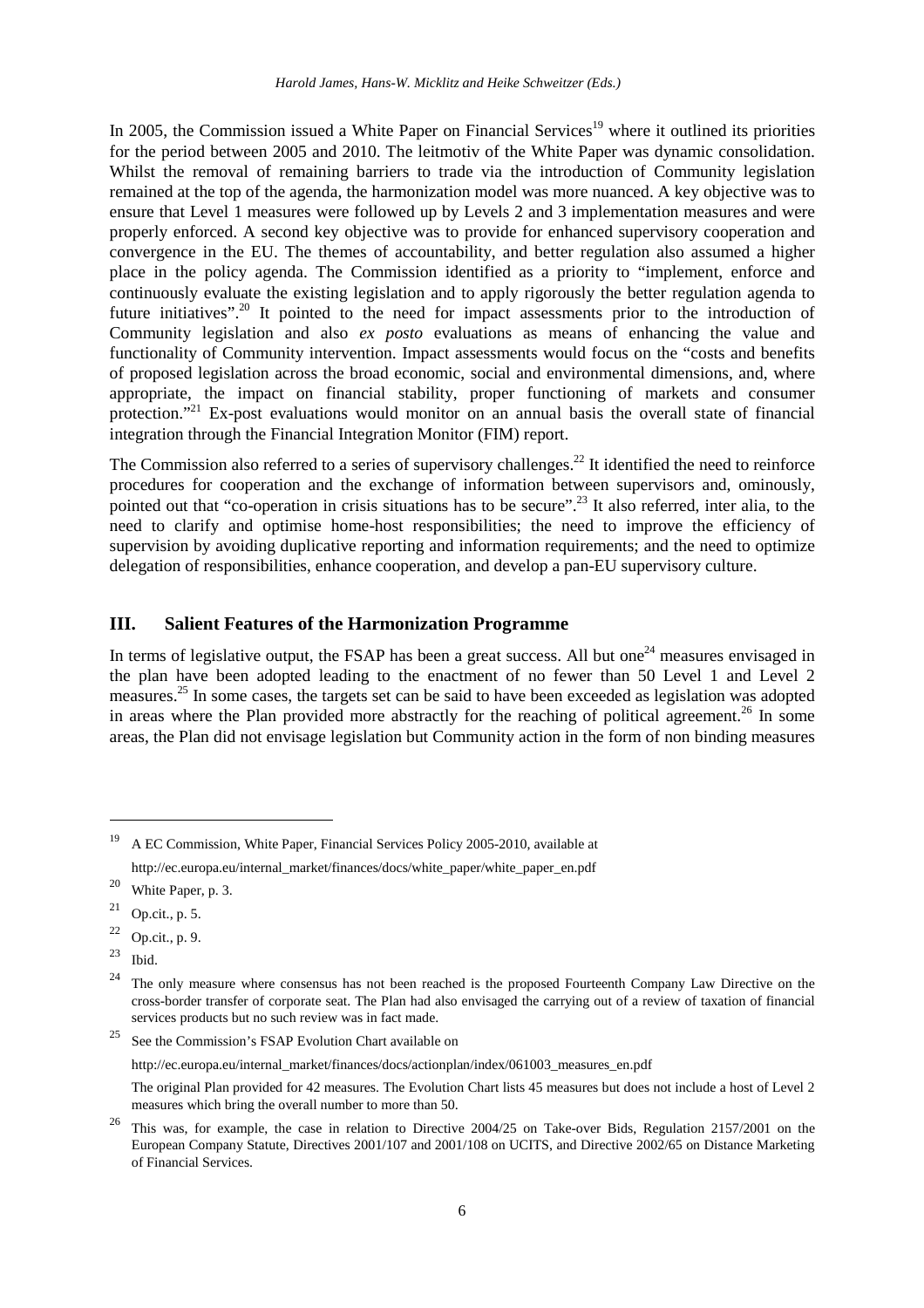such as recommendations or communications.<sup>27</sup> Furthermore, the rate of implementation of the Community measures into national laws was closely monitored by the Commission and has been very high. $^{28}$ 

The harmonization programme is pursued, first and foremost, through directives. With few exceptions,<sup>29</sup> Level 1 measures have taken the form of directives. By contrast, at Level 2 the Commission has acted either through directives or through regulations depending on the level of uniformity required.<sup>30</sup> The Community regime provides for comprehensive coverage of securities, banking and financial law and regulates, among others, the following key areas: disclosure requirements, the regulation of market abuse, and the regulation of banks, insurance undertakings, UCITS, and financial intermediaries. Both prudential requirements and conduct of business rules are dealt with at Community level. The cornerstone of the harmonization programme is the Market in Financial Instruments Directive (MiFiD)<sup>31</sup> which replaces, and goes much further than, its predecessor, the Investment Services Directive.<sup>32</sup> MiFiD applies to investment firms, regulated markets and multilateral trading facilities. It provides a comprehensive definition of investment services including the provision of investment advice. It introduces the suitability principle $33$  and contains detailed requirements governing authorization for investment firms, their operating conditions and conduct of business rules. A major innovation of MiFiD is that it abolishes the concentration rule, i.e. the obligation to execute orders in the stock exchange thus allowing competition through multilateral trading facilities (MTFs) and systematic internalization, i.e. the execution of client orders by a firm against its own books but without prejudice to the best execution principle. $34$ 

MiFiD establishes the single passport principle in the field of investment firms.<sup>35</sup> An investment firm must receive authorization by its home Member State, i.e. the State where its registered office is located.<sup>36</sup> The conditions for granting authorization are specified in the Directive. Under Article 31, once authorization has been granted by the home State, a firm is free to carry out the investment activities covered by its authorization throughout the Community either by way of provision of services or through the establishment of a branch. The host State may not require the firm to be authorized by its own authorities nor may it impose any additional requirements in respect of the

<sup>&</sup>lt;sup>27</sup> See e.g. Commission Communication on E-commerce and financial services (FIN-NET), COM(2001)66 and Commission Report of 20 March 2000 on Retail Financial Services: Overcoming remaining Barriers – A Legal Analysis.

<sup>28</sup> See the Lamfalussy League Table, http://ec.europa.eu/internal\_market/securities/docs/transposition/table\_en.pdf

See e.g. Regulation 2157/2001 on the European Company Statute (OJ 2001, L 294/1). The adoption of a regulation in this case was necessary to facilitate the establishment of a new corporate form governed directly by Community law and not based on the law of a Member State.

Thus, Level 2 measures implementing the Market in Financial Instruments Directive (MiFiD) include both a Commission directive (Directive 2006/73, OJ 2006 L 241/26) and a Commission regulation (Regulation 1287/2006, OJ 2006 L 241/1).

<sup>31</sup> Directive 2004/39, OJ 2004 L 145/1.

<sup>32</sup> Directive 93/22, OJ 1993 L 141/27.

<sup>&</sup>lt;sup>33</sup> See MiFiD, Article 19(4). The suitability principle is further concretised by Level 2 measures: see Directive 2006/73 (OJ 2006 L 241/26), Art 35. The principle imposes an obligation on an investment firm, when providing advice, to obtain all information regarding the client's circumstances and preferences to enable it to provide advice which is suitable to the client's needs. In the absence of such information, the investment firm may not provide advice.

<sup>&</sup>lt;sup>34</sup> See MiFiD, Article 21. A systematic internaliser is defined as an investment firm which, on an organised, frequent and 0systematic basis, deals on own account by executing client orders outside a regulated market or an Multi-Trading Facility; see MiFiD, Article 1(1)(7).

<sup>&</sup>lt;sup>35</sup> The single passport principle is provided also, among others, in relation to banks by Directive 2006/48 relating to the taking up and pursuit of the business of credit institutions, OJ 2006 L 177/1, and in relation to Life assurance institutions by Directive 2002/83 concerning life assurance OJ L 345, 19.12.2002, p. 1, as amended (see consolidated version of the Directive  $2002$  L  $0083 - EN - 10.12.2005 - 003.001 - 1$ .

<sup>36</sup> MiFID, op.cit., Article 5.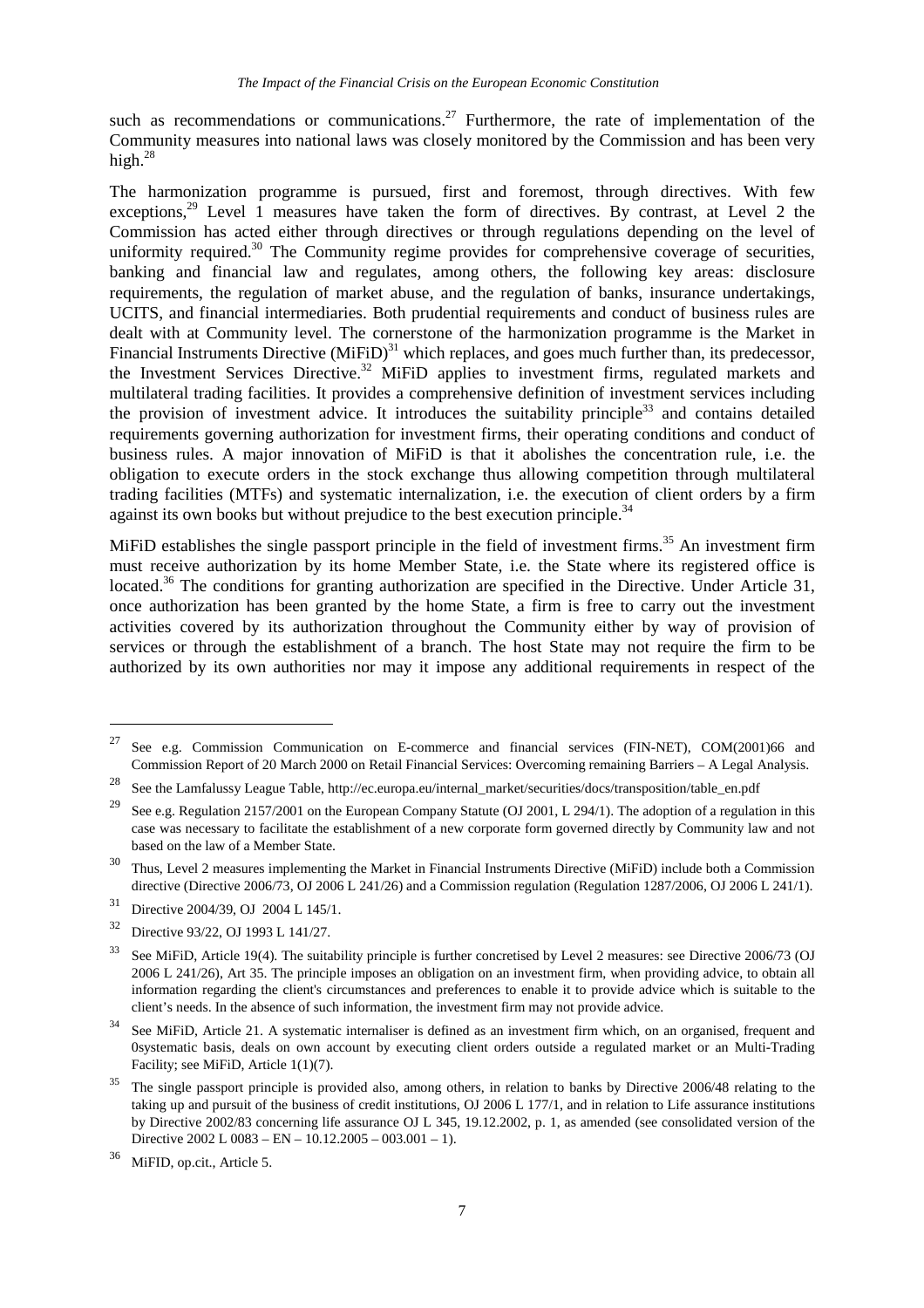matters covered by the Directive.<sup>37</sup> It will be noted, however, that despite the detailed provisions of MiFiD, the division of responsibilities between the home and the host State continues to be problematic.<sup>38</sup>

The FSAP led to the repeal of a number of directives adopted in the 1980s and the adoption of a second generation of directives thus leading to a "second financial law consensus".<sup>39</sup> This is the first example in Community law of a wholesale amendment of a first wave of legislation thus illustrating that the Community legal order has reached a stage of some maturity.

A distinct feature of the harmonization programme is that, unlike a substantial part of national legislation in the financial field, it is not scandal-driven. A common feature of many national statutes in securities law is that they were introduced in the aftermath of fraudulent behaviour or major scandals. Remarkably, this trend of "closing the stable doors after the horses have gone" has been as much a feature of early financial legislation as of more recent legislation in countries with highly sophisticated markets, including the United States. One need go no further than recall the Sarbanes Oxley Act introduced by Congress in 2002 in the aftermath of the Enron and World-Com scandals. In that respect, Community law appears to enjoy a comparative advantage. Being more detached from immediate electoral concerns, which may lead national governments to seek fast remedies in the aftermath of a scandal, the Commission has, or should have, the luxury of contemplation, focusing on long term reform. As we shall see, however, this is not necessarily the case. Following the financial crisis of autumn 2008, the Community has reacted rapidly with a set of legislative proposals, somewhat fusing law reform and crisis management.

In some cases, directives have had an unduly long period of gestation. This has in turn lessened their importance as forces of law reform. The Take-over Bids Directive provides here a prime example. The Commission began work on the harmonization of national take-over laws in 1972 but a directive was not included in the Community statute book until 2004.<sup>40</sup> The same applies to insider trading. When the Commission first considered the introduction of anti-insider dealing legislation in the mid-1970s, Member States, on the whole, lacked specific and coherent regulation in the field. By the time, however, the Insider Dealing Directive was introduced in 1989, $^{1/4}$  a number of Member States had taken further initiatives.<sup>42</sup> The pace of law reform increased spectacularly in the 2000s. As already stated, the Financial Services Action Plan was implemented speedily and it appears that the codecision procedure has worked well.

In some cases, Community legislation crystallizes regulatory initiatives undertaken at other international or supra-national fora. In that respect, the Community nature of directives may hide their true origins which may lie in supranational professional organizations, such as IOSCO, or other

 $37$  MiFID, op.cit., Article 31(1), second sub-paragraph. Free movement may be exercised by the establishment of a branch or the provision of services. By contrast, if a firm wishes to establish a subsidiary in another Member State, the subsidiary is in its own right a corporate entity under the law of the host State and must receive authorization by its competent authorities before being able to carry on any investment activities. The competent authorities of the State where the subsidiary is located must consult the competent authorities of the State of the parent firm before granting authorization to the subsidiary: see Article 60 of MiFiD.

See here, among others, the Level 3 recommendation issued by CESR for the implementation of MiFiD. The Passport under MiFiD Ref: CESR/07-337, and Commission, Internal Market and Services DG memorandum, *Supervision of Branches under MiFID*, MARKT/G/3/MV D(2007), Brussels, 18 June 2007, p. 2. Available at

http://ec.europa.eu/internal\_market/securities/docs/isd/mifid-branches\_en.pdf.

<sup>&</sup>lt;sup>39</sup> E. Avgouleas, The New EC Financial Markets Legislation and the Emerging Regime for Capital Markets, (2004) 23 YEL 321 at 327.

<sup>40</sup> Directive on Take-over Bids, op.cit.

<sup>41</sup> Council Directive 89/592/EEC of 13 November 1989 coordinating regulations on insider dealing (OJ 1989 L 334, p. 30).

<sup>&</sup>lt;sup>42</sup> For a discussion, see T. Tridimas, Insider Trading: European Harmonisation and National Law Reform (1991) 40 International and Comparative Law Quarterly pp. 919-937.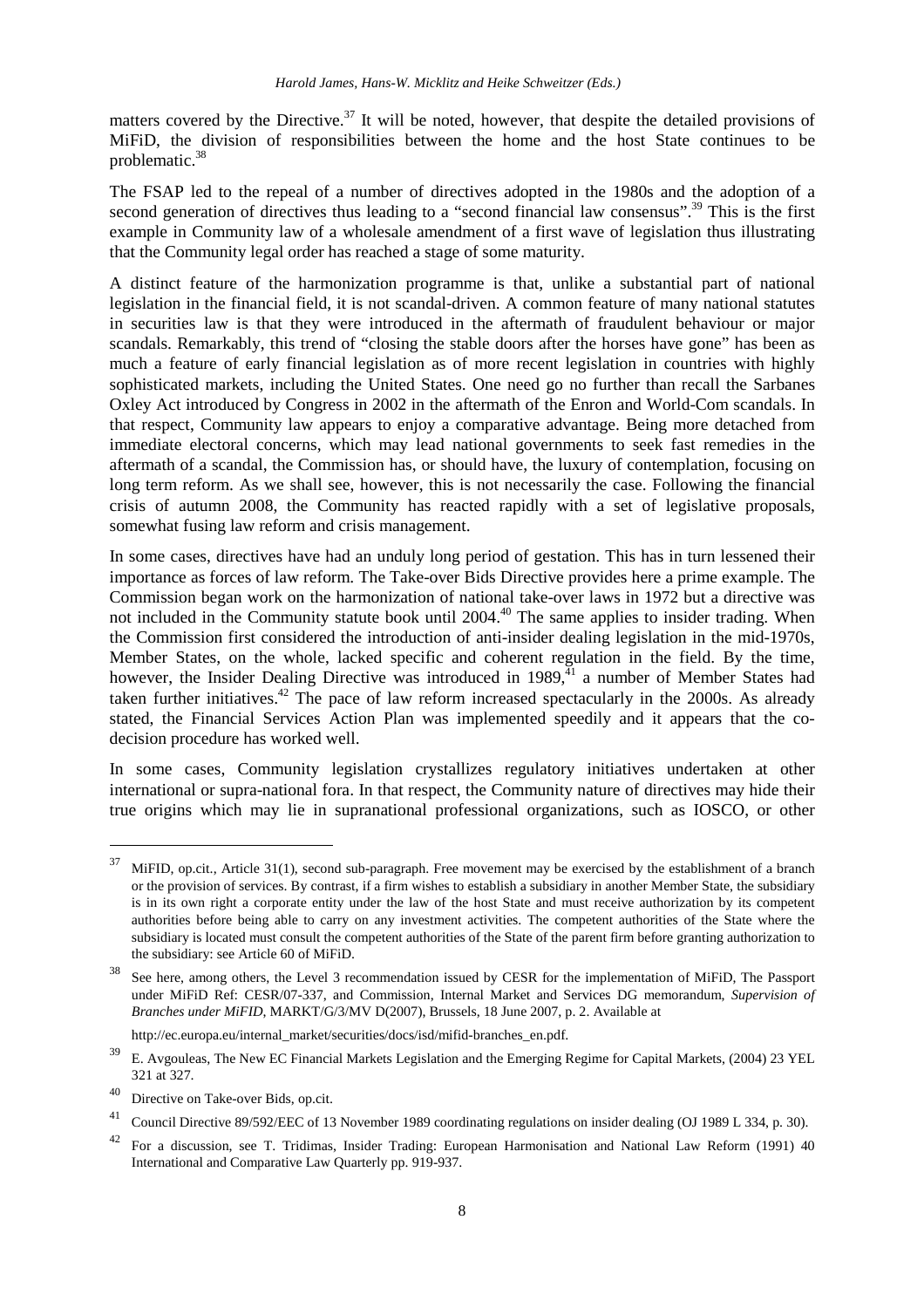international groups.<sup>43</sup> Such "silent" or, in some cases, express following of international initiatives raises issues of accountability and transparency as politicians appear to have little influence over the content of measures.<sup>44</sup>

Perhaps, the most important feature of the evolution of the harmonization programme has been the trend towards centralization and maximum harmonization. In the last decade, this trend has characterized developments especially in the field of securities regulation but has also spilled over in the fields of banking and insurance. Although there are notable exceptions,  $45$  the maximum harmonization trend represents the prevailing regulatory model and, to a good extent, it corresponds with the wider policy of the Commission in the field of consumer law. The process towards the federalization of securities law was set in motion by the Lamfalussy model and has been further enhanced as a result of the financial crisis. This trend towards federalization occurs at three levels: first, in terms of scope, through the introduction of Community legislation in more areas and the gradual colonization of all aspects of capital markets law; secondly, in terms of intensity, through the establishment of new institutional arrangements and the setting up of a quasi-federal structure; and thirdly, through the gradual introduction by CESR of common implementation standards and the enhancement of Community presence in the field of enforcement.

The last aspect can be seen as part of a wider trend to place emphasis on the uniform implementation of directives and the effective supervision and enforcement of Community rules. The underlying idea here is that it does not suffice for directives to find their way into the national statute book. They must also be applied in the same way by the national financial supervisors and be respected in practice. This ties in with the approach of the ECJ in the wider field of Community law as recent case law stresses the importance of "second level enforcement", namely the need for observance of Community rules not only by the national legislatures but also by the national executive, the administration, and the courts.<sup>46</sup> It also ties in with the findings of various inquiries into the Equitable Life Affair which identified the lax regulatory culture of financial authorities as a key reason behind Equitable's collapse.<sup>47</sup>

A further feature of the harmonization programme is that the directives have generated limited case law. Whilst the Court has had a major impact in articulating the requirements of free movement and facilitating the liberalization of financial services, there have been only few preliminary references on the interpretation of harmonization directives. In this respect, EU financial law contrasts with EU consumer or employment law where harmonization measures are heavily litigated. A number of reasons may account for this. For one thing, wholesale actors in the financial services industry prefer not to litigate. For another thing, where disputes arise between business entities, they tend to be on issues governed by contractual freedom and left untouched by Community harmonization legislation. As far as disputes involving retail investors are concerned, the dearth of litigation before the ECJ mirrors the fact that there is little litigation also at the national level. Consumers prefer to have recourse to alternative dispute resolution systems such as ombudsman services, which provide a speedier and less expensive option, albeit not necessarily one where the chances of success are higher.

<sup>43</sup> See e.g. Directive 2002/87 on Financial Conglomerates which represented the first full transposition in the world of the recommendations on the supervision of conglomerates adopted by the G10 Group under the auspices of the Bank for International Settlements. See also Commission Regulation 1606/2002 on the application of international accounting standards.

<sup>44</sup> See G. Bertezzolo, The European Union facing the global arena: standard setting bodies and financial regulation, (2009) 34 ELRev 257.

<sup>&</sup>lt;sup>45</sup> See especially the Take Over Bids Directive, op.cit., which far from providing a satisfactory harmonization model leaves a wide number of options to the Member States.

<sup>46</sup> See e.g Case C-453/00 *Kühne & Heitz NV v Productschap voor Pluimvee en Eieren*, judgment of 13 January 2004; Case C-129/00 *Commission v Italy* [2003] ECR I-14637.

<sup>47</sup> See e.g. the Penrose and Baird Reports on the Equitable Life collapse.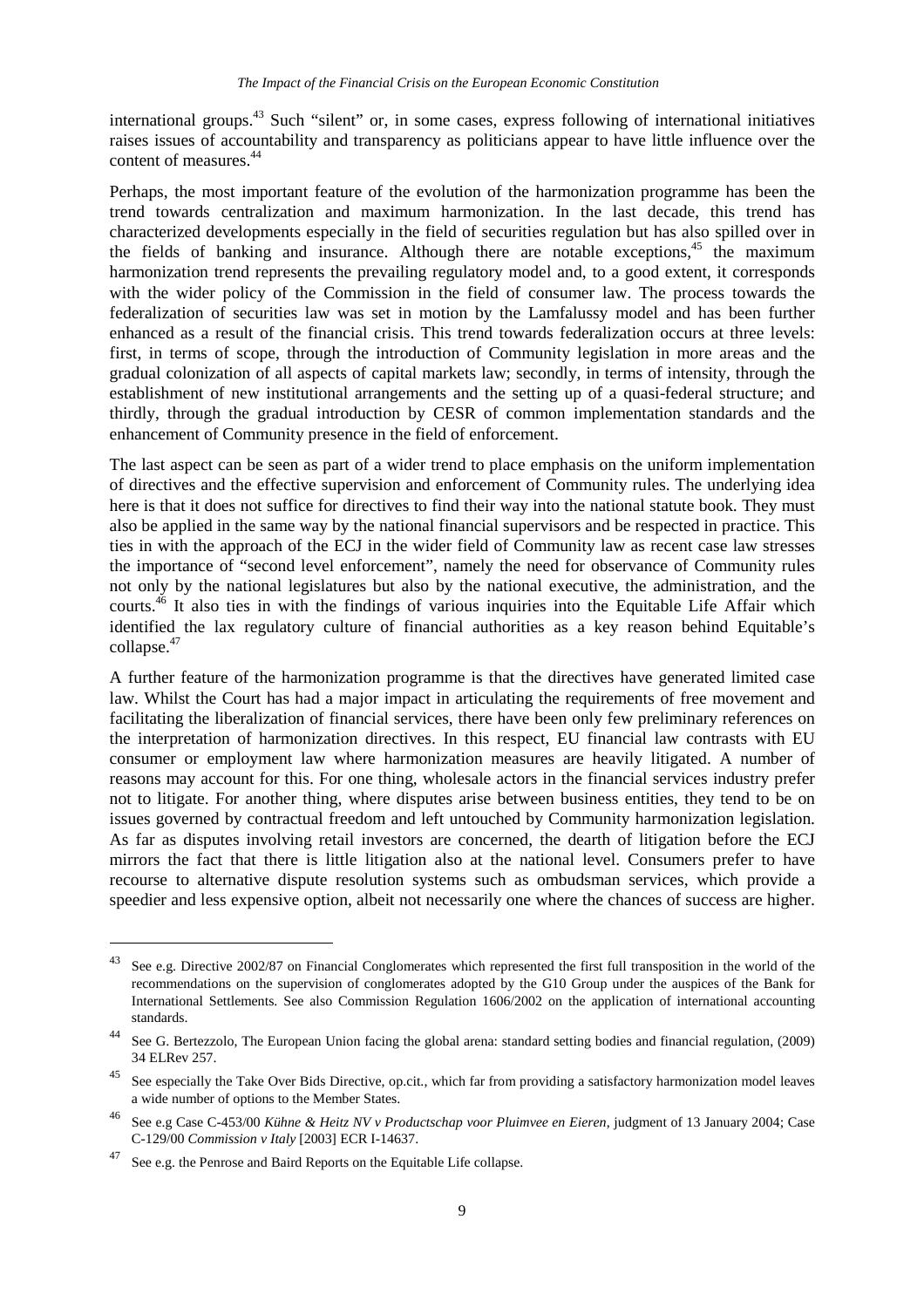It is not an accident that the best articulation of the law of misrepresentation in the field of financial law in England is to be found not in court judgments but in decisions of the Financial Services Ombudsman following the Equitable Life Affair.

There is a further reason why litigation is so limited. Community directives rarely give rise rights in favour of investors against issuers, banks or financial intermediaries.<sup>48</sup> The ECJ on its part has not promoted the granting of implied rights of action.<sup>49</sup> A number of judgments have been delivered in enforcement proceedings against Member States but these rarely involve issues of substance. It in notable that, where references are made to the ECJ on the interpretation of EU financial legislation, they tend not to come from States with the most developed financial markets.<sup>50</sup>

There are however reasons to suggest that the ECJ will increase its presence in this area. The sheer volume of legislation is likely to give rise to more problems of interpretation. Furthermore, the establishment of the suitability doctrine by MiFiD and its implementing directives may well give rise to disputes at the retail level. Finally, the increasing use of the copy-out technique whereby Member States incorporate directives verbatim into national law means that the text of the directive itself becomes more determinative of the interpretation of national law and therefore more likely to be material in the event of a dispute.

# **IV. The Post-Crisis Phase: Panic and Reflection**

In the aftermath of the financial crisis of September 2008, the Community has intervened in a number of ways to contain its adverse effects. The action taken by the Community falls broadly into two categories. Urgent relief measures seeking to provide liquidity, avoid a meltdown, and help jump start the economy (crisis management) and changes to the regulation of financial institutions with a view to avoiding a similar crisis from occurring in the future (law reform). Crisis management measures have, in effect, taken the form of rewriting the state aid rulebook. Law reform initiatives have been broad and relate both to substantive regulation and, especially, to reforming the regulatory architecture. They seek to provide for a higher degree of regulation and supervision and a project a Keynesian model of a more cautious capitalism. We will examine briefly each of these categories.

# **V. Crisis Management**

 $\overline{a}$ 

When EU banks were first affected by the sub-prime mortgage lending in the US, the Commission addressed ensuing problems by reference to established rules and methodologies. It relied, in particular, on the Rescuing and Restructuring State Aid Guidelines issued under Article 87(3) (c) of the Treaty.<sup>51</sup> This was the case, for example, in relation to the German IKB and Sashsen LB cases and the UK Government guarantee temporarily granted to Northern Rock until the final restructuring plan was drawn up.<sup>52</sup> After the collapse of Lehman Brothers, however, the crisis unfolded and it became

<sup>&</sup>lt;sup>48</sup> Even where such rights arise, the lack of horizontal effect would inhibit direct reliance on a directive against a non-state actor.

<sup>49</sup> See Case C-222/02 *Paul and Others v Bundesrepublik Deutschland*, judgment of 12 October 2004.

See e.g. the three references made so far on the interpretation of Directive 89/592 on Insider Trading: Case C-28/99 *Verdonck*, judgment of 3 May 2003 (reference from Belgium); Case C-384/02 *Grøngaard and Bang*, judgment of 22 November 2005 (reference from Denmark); Case C-391/04 *Ipourgos Ikonomikon v Georgakis*, judgment of 10 May 2007 (reference from Greece).

<sup>51</sup> See Guidelines on State Aid for rescuing and restructuring firms in difficulty, OJ 2004, C-241/2 Article 87(3)(c) empowers the Commission authorize aid to facilitate the development of certain economic activities or of certain economic areas, where such aid does not adversely affect trading conditions to an extent contrary to the common interest.

<sup>52</sup> See Commission Report, State Aid Scoreboard – Spring 2009 Update – Special Edition on State Aid Interventions in the Current Financial and Economic Crisis, Brussels 8 April 2009, COM (2009) 164, p. 6.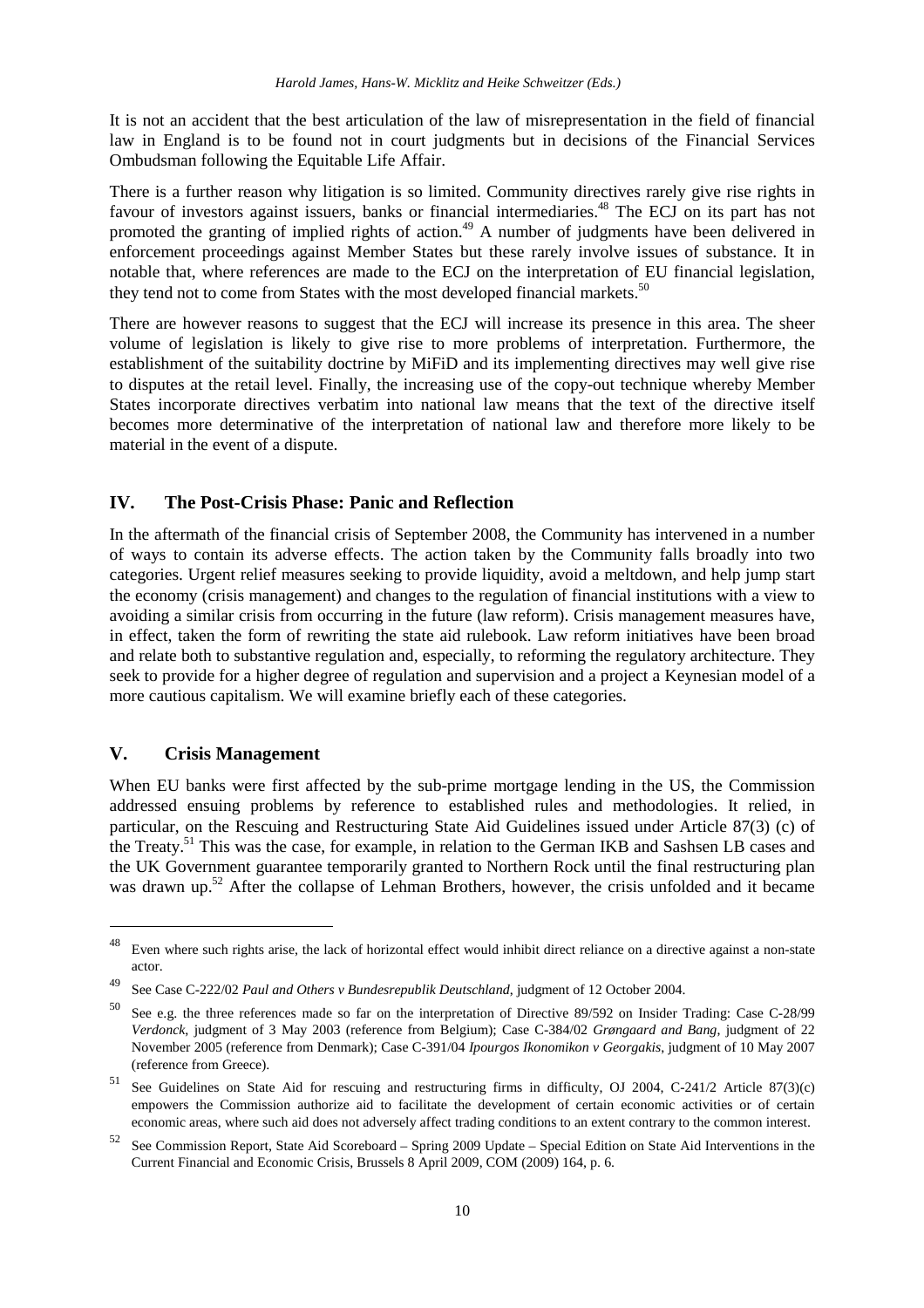clear that there was a need for drastic action. Community intervention was precipitated by the unilateral guarantee of bank deposits announced by the Irish Government on 30 September 2008. The guarantee was initially applicable only to six Irish banks and their subsidiaries located abroad but not to other EU banks operating in Ireland. This was clearly discriminatory and in patent infringement of the state aid rules of the Treaty. Following the Commission's intervention, the guarantee was extended to all EU banks with subsidiaries or branches in Ireland. The Commission noted that it was due to it its "rapid intervention, that securing financial stability was achieved and the integrity of the Internal Market maintained at the same time".<sup>53</sup> Although the Commission acted promptly and decisively, it turned necessity into virtue. The unilateral intervention by the Irish Government showed that in times of crisis Member States may react somewhat atavistically reverting to sovereignism. The truth is that the EU, as a constitutional arrangement of nation States, is better equipped to contribute to law reform than crisis management. The latter requires clear competence, wide executive discretion and high expertise. In the field of financial regulation, however, the Community lacks at least the first two elements. As a result, in the aftermath of the crisis, the Commission had to fight to establish its own constitutional space.

In October 2008, the Governments of the Member States agreed to implement national rescue packages for the banking sector with a view to restoring liquidity and safeguarding stability. As a result, the Commission offered guidance on the implementation of the national schemes under the state aid rules of the Treaty so as to avoid undue distortions of competition. Guidance was offered in successive documents, namely, the Banking Communication of 13 October  $2008$ ,<sup>54</sup> the Recapitalisation Communication of 5 December 2008,<sup>55</sup> and the Impaired Assets Communication of 25 February 2009.<sup>56</sup> Furthermore, Member States sought and obtained authorization to subsidise financial institutions in *ad hoc* cases. The detailed examination of these measures is beyond the scope of this paper. Suffice it here to discuss the salient features of the Banking Communication of October 2008.<sup>57</sup> This Communication broke with tradition as it is the first time that the Commission authorized aid on the basis of Article 87(3)(b) which enables the granting of aid "to remedy serious disturbance in the economy of a Member State".<sup>58</sup> Recourse to Article  $87(3)(b)$  was justifiable in the circumstances

 $\overline{a}$ 

 $55$  OJ 2009 C 10/2.

<sup>53</sup> Commission Report, op.cit., p. 18.

<sup>54</sup> OJ 2008 C 270/8.

<sup>56</sup> OJ 2009 C 72/1.

<sup>57</sup> The Recapitalisation Communication of 5 December 2008 provided detailed guidance on the conditions under which specific forms of bank recapitalisation would be considered acceptable. It laid emphasis on avoiding distortions in the conditions of competition and was based on two principles: first, remuneration for state support must remain as closely as possible to market prices; secondly, state support must remain temporary with incentives for State capital redemption favouring an early return to normal functioning of the market. The Impaired Assets Communication of 25 February 2008 provided for a number of principles governing the assets relief measures. These were summarized by the Commission as follows (see Commission Report, State Aid Scoreboard – Spring 2009 Update, p. 13): full transparency and disclosure of impairments, which has to be done prior to government intervention; coordinated approach to the identification of assets eligible for asset relief measures through development of eligible categories of assets ("baskets"); coordinated approach to valuation of assets ex-ante, based on common principles such as valuation based on real economic value (rather than market value), certified by independent experts and validated by banking supervisory authorities; validation by the Commission of the valuation of the assets, in the framework of the State aid procedures on the basis of uniform assessment criteria; adequate burden-sharing of the costs related to impaired asset between the shareholders, the creditors and the State; adequate remuneration for the State, at least equivalent to the remuneration of State capital; coverage of the losses incurred from the valuation of the assets at real-economic-value by the bank benefiting from the scheme; aligning incentives for banks to participate in asset relief with public policy objectives, through an enrolment window limited to six months during which the banks would be able to come forward with impaired assets; management of assets subject to relief so as to avoid conflicts of interests; appropriate restructuring including measures to remedy competition distortion, following a case by case assessment and taking into account the total aid received through recapitalisation, guarantees or asset relief, with a view to the long-term viability and normal functioning of the European banking industry."

Article 87(3)(b) had been used only once in the 1908s in an isolated case relating to Greece.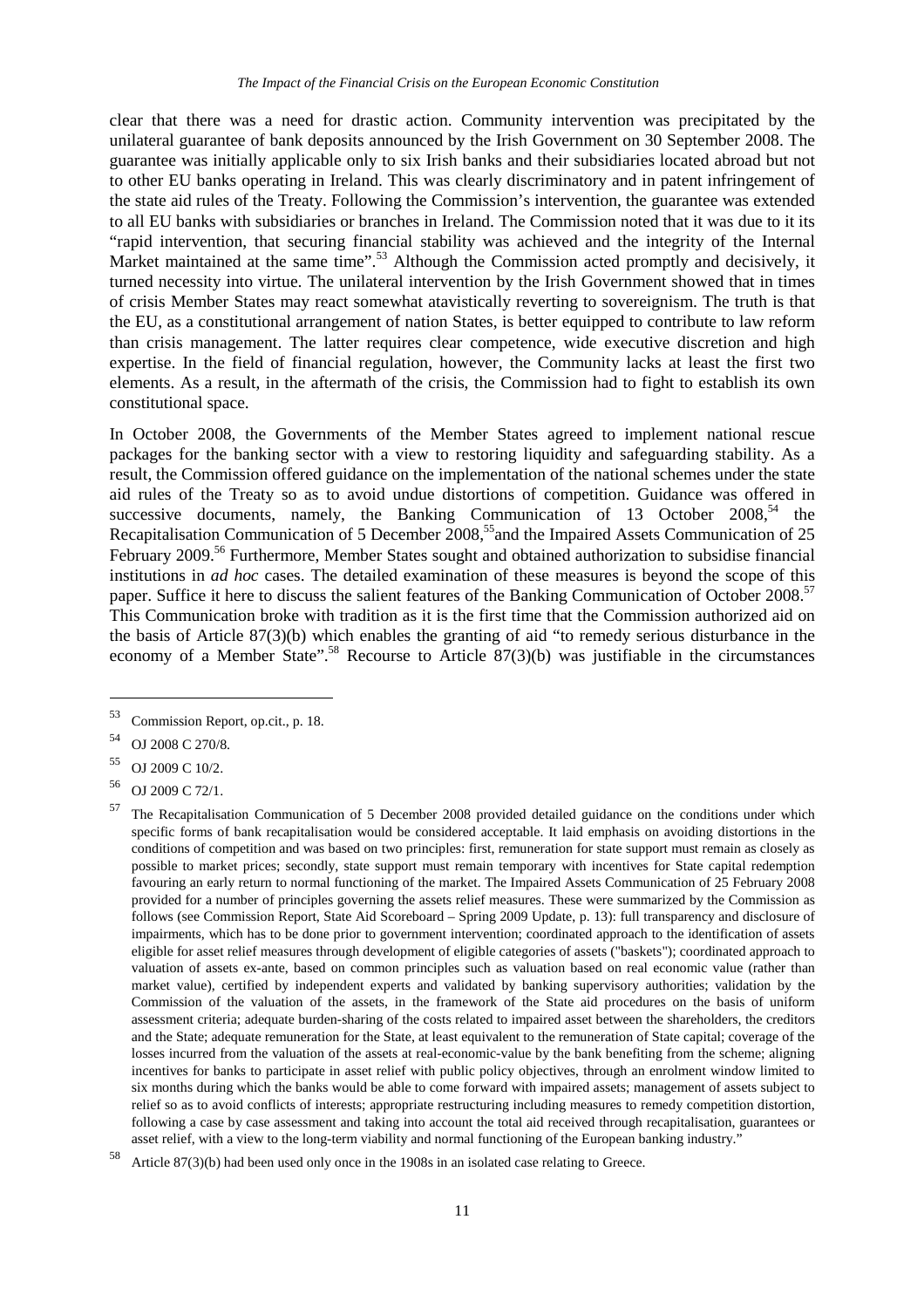although it is subject to a strict proportionality requirement.<sup>59</sup> The financial crisis posed a systemic risk to national economies. Invoking that legal basis enabled the Member States to adopt structural measures and also to extend schemes to the entire banking sector without restricting them to banks that were in immediate financial difficulties.<sup>60</sup>

The Communication authorizes three kinds of State intervention in the banking sector: bank guarantee schemes, recapitalization schemes and the controlled winding up of credit institutions.

The aid could be granted subject to compliance with a number of principles. First, eligibility for the aid must be based on objective criteria and must not be discriminatory on grounds of nationality. (*nondiscrimination).* All institutions incorporated in the State granting the aid, including subsidiaries of banks from other Member States, must in principle be eligible for the aid.<sup>61</sup> Secondly, the aid must be limited in time (*temporal scope)*. This derives from the principle of proportionality: state commitments are viewed as an aberration to ordinary free market rules and must be restricted to what is necessary in order to cope with the financial turmoil. Member States must review aid schemes on a six-month basis and submit the results of their review to the Commission. Provided that such regular review takes place, the approval of the scheme may cover a period of up to two years.<sup>62</sup> This condition may well provide the litmus test of the Commission's scheme. At the present stage, it is too early to assess compliance with that condition. It is however important to monitor the implementation and operation of the various national schemes in practice with a view to ensuring the orderly and transparent withdrawal of the state as the credit markets return to normality. One suspects that withdrawal of state support will prove a challenge at least in some Member States or, at least, in relation to certain institutions. Thirdly, State intervention must be limited in scope and clearly defined (*proportionality requirement*). The aid must be well-targeted and limited to the strict minimum so as to exclude unjustified benefits for shareholders at the expense of the taxpayer and minimize negative spill-over effects for competitors.<sup>63</sup> Fourthly, the aid must be subject to an appropriate contribution by the beneficiary undertaking (*private sector contribution*). The *quid pro quo* for receiving a state guarantee, and thus substantially reducing market risk, is that the beneficiary institution must pay a fee to the State.<sup>64</sup> The difficulty here is how to determine what is appropriate remuneration for a State guarantee in circumstances where there are no comparable market benchmarks. In practice, many national aid schemes have incorporated a clawback mechanism whereby beneficiary undertakings will have to reimburse the State for the subsidies that they have received as soon as they are able to do so. Fifthly, the aid must be accompanied by behavioural rules for the beneficiaries to ensure that they do not misuse state resources to engage in aggressive market practices (*avoidance of undue distortions in competition*).<sup>65</sup> Such conduct of business constraints are aimed to avoid moral hazard, i.e. banks taking undue risks with a view to maximizing profits on the back of a State guarantee of any potential losses. Such constraints may take the form of restrictions on advertising, or even pricing and business expansion. They may also take the form of limitations on the size of the balance-sheet of the

<sup>59</sup> The provision can only be used to counteract a disturbance in the entire economy of a Member State: see Joined Cases T-132/96 and T-143/96 *Freistaat Sachsen and Volkswagen AG Commission* [1999] ECR II-3663, para. 167; and Commission Decision in Case C 47/1996, *Crédit Lyonnais*, OJ 1998 L 221/28, point 10.1, Commission Decision in Case C28/2002 *Bankgesellschaft Berlin*, OJ 2005 L 116, page 1, points 153 *et seq.*

<sup>60</sup> See Commission Report, State Aid Scoreboard – Spring 2009 Update, op.cit., p. 10.

 $61$  The Communication states that the aid must be open to foreign subsidiaries "with significant activities in that Member State": see para 18. This would permit the exclusion of a foreign subsidiary on objective grounds. Thus an aid scheme may be restricted to certain types of credit institutions or banks operating in certain sectors or subject to certain thresholds etc.

 $62$  See para 24. The Commission may approve the extension of an aid scheme beyond the two year period if it is necessary to cope with the crisis.

 $63$  See para 15.

 $64$  See para 26.

<sup>65</sup> See para 27.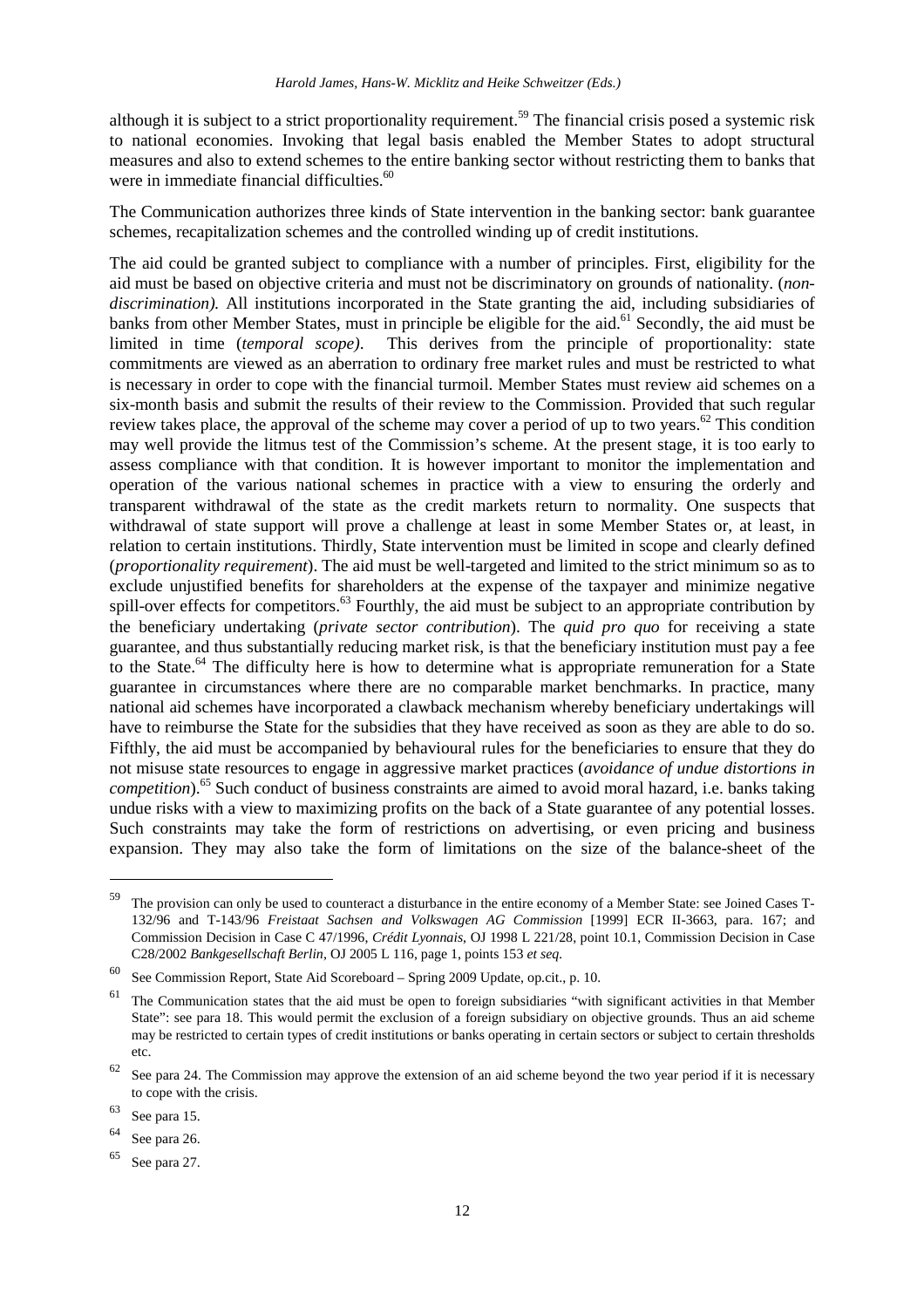beneficiary institutions, e.g. by reference to gross domestic product.<sup>66</sup> Finally, aid schemes must be accompanied by structural adjustment measures for the beneficiary sector as a whole (*structural readjustment*).<sup>67</sup> The underlying idea here is that government subsidies are only allowed on an exceptional basis to counteract the symptoms of the crisis and must be accompanied by long-term measures to address structural shortcomings in the organization of financial markets.

In general, the rescue packages adopted by the various Member States appear to have had the desired effect. Although both retail and wholesale financial markets have moved very slowly since autumn 2008, a complete meltdown was avoided and state guarantees were crucial in providing a safety net and thus a minimum level of confidence for depositors. The national rescue measures were adopted in haste and, inevitably, they pursue a mix of economic and political objectives set by the incumbent governments. In the longer term, if the integrity of the internal market is to be safeguarded, it is imperative that the national schemes remain under close scrutiny by the Commission and that any "spill over" effects, i.e. their extension to other sectors of the economy, is avoided.

#### **VI. Law Reform**

In addition to rewriting the state aid rulebook, the Commission spearheaded an ambitious programme of law reform. In November 2008, it appointed a High Level Group, chaired by Mr Jacques de Larosière, to make recommendations on how to strengthen financial markets regulation at EU level. In launching its reform programme, the Commission took a global view. On the one hand, it sought to put in place an effective regulatory regime with a view to preventing a similar crisis from occurring in the future and, on the other hand, it saw this as an opportunity to play a leading role beyond Europe's borders by promoting global financial stability and security.<sup>68</sup> The final Report of the de Larosière Group was presented on 25 February 2009.<sup>69</sup> On the basis of the Report, the Commission set out an action plan in its Communication on Driving European Recovery presented on 4 March 2009.<sup>70</sup> This was subsequently followed by more detailed policy plans laid down in its Communication on European Financial Supervision of 27 May 2009,<sup>71</sup> and an extensive and fully developed package of reform proposals presented in September 2009.<sup>72</sup>

The Commission's proposals fall essentially into two categories. First, a number of proposed measures seek to regulate substantive areas of law. There is a new regulation on credit rating agencies,  $^{73}$ proposed rules for hedge funds and private equity,<sup>74</sup> amendments to accounting rules,<sup>75</sup> new capital requirements,<sup>76</sup> and initiatives on executive pay.<sup>77</sup> Secondly, the Commission proposes to overhaul the

 $\overline{a}$ 

<sup>71</sup> See Commission Communication on European Financial Supervision, Brussels, 27 May 2009, COM (2009) 252 final.

<sup>66</sup> See para 27.

<sup>67</sup> See paras 28-29.

See Commission Communication on European Financial Supervision, Brussels, 27 May 2009, COM (2009) 252 final, p.  $2.5$ 

 $^{69}$  Available at http://ec.europa.eu/internal\_market/finances/docs/de\_larosiere\_report\_en.pdf

<sup>70</sup> COM(2009) 114 available at http://ec.europa.eu/commission\_barroso/president/pdf/press\_20090304\_en.pdf

 $72$  See below, n… 00

<sup>73</sup> Proposal for a Regulation on Credit Rating Agencies, COM(2008) 704 final, Brussels, 12 November 2008. The Regulation was adopted by the Council on 27 July 2009 but has not yet been published or entered into force: http://www.se2009.eu/polopoly\_fs/1.10617!menu/standard/file/109349.pdf

<sup>74</sup> Proposal for a Directive on Alternative Investment Fund Managers, COM(2009) 207 final, Brussels, 30 April 2009.

<sup>75</sup> For an overview, see http://ec.europa.eu/internal\_market/accounting/news/index\_en.htm

<sup>76</sup> Proposal for a Directive amending Directives 2006/48/EC and 2006/49/EC as regards capital requirements for the trading book and for re-securitisations, and the supervisory review of remuneration policies, COM(2009) 362 final, Brussels 13 July 2009.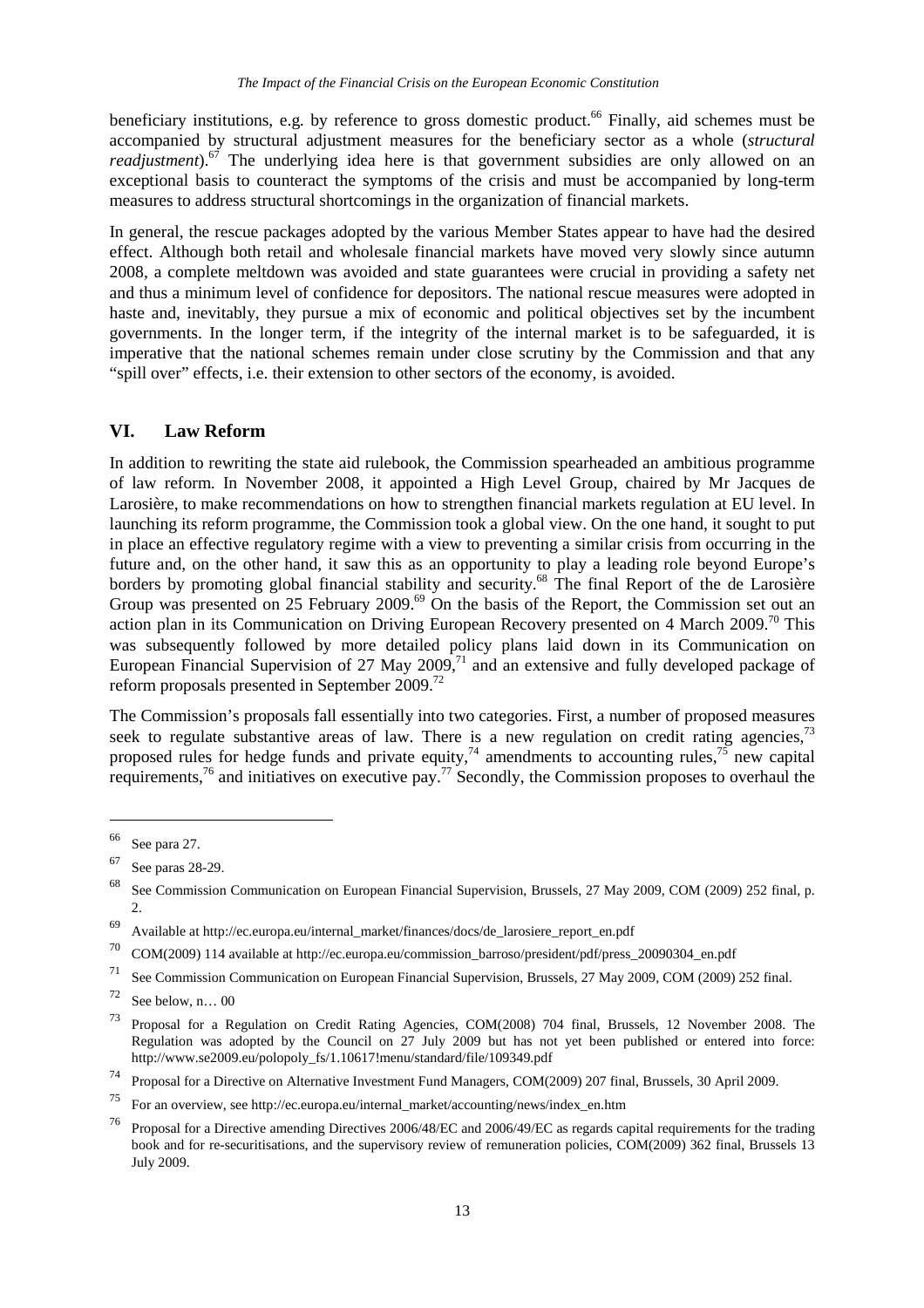financial supervisory architecture by establishing a new pan European regulatory framework. The detailed examination of these proposals is beyond the scope of this paper. Suffice it here to refer briefly to selected aspects of the new financial architecture.

The Commission proposes the establishment of an enhanced European financial supervisory framework based on two pillars, a European Systemic Risk Board (ESRB) and a European System of Financial Supervisors (ESFS).<sup>78</sup> The ESRB focuses on macro-prudential supervision. Its role is to monitor and assess potential threats to financial stability that arise from macro-economic developments and trends within the financial system as a whole.<sup>79</sup> The ESRB will provide early warning of emerging systemic risks and have power to issue recommendations to deal with such risks. It will analyse trends, identify imbalances in the financial system as a whole and detect systemic risks. The ESFS, by contrast, will focus on micro-prudential supervision and its role will be to enhance the day-to-day supervision of the financial industry. It will be based on a network of national financial supervisors working together with three newly established EU authorities. This "network approach" is intended to provide a pragmatic solution. On the one hand, it recognizes that authority for the day-today supervision of financial institutions lies with the national authorities since, ultimately, it is the Member States which have responsibility to fund any necessary rescue plans. On the other hand, the reform package recognizes the need for coordination and for ensuring "a balanced flow of information between home and host authorities".<sup>80</sup>

In fact, the September proposals go well beyond facilitating coordination. The most prominent features of the new structure are more centralization of tasks at EU level, greater harmonization of rules, and more coordination of supervisory practices and enforcement. At the heart of the new regulatory architecture is the replacement of the existing Level 3 committees of supervisors<sup>81</sup> with three new fully-fledged European Supervisory Authorities, namely, a European Banking Authority (EBA), a European Insurance and Occupational Pensions Authority (EIOPA), and a European Securities and Markets Authority (ESMA). Each of these authorities will have independent legal personality. They will take on the tasks currently performed by the level 3 committees and, in addition, they will be allocated important decision-making, monitoring and even quasi-regulatory functions. The objectives of the new committees will be to contribute to (a) improving the functioning of the internal market, (b) protecting depositors, (c) ensuring the integrity, efficiency and orderly functioning of financial

*<sup>(</sup>Contd.)* 

<sup>77</sup> Those initiatives are mostly soft law measures in the form of recommendations and communications: see Commission Recommendation on remuneration policies in the financial services sector, COM(2009) 211 final, Brussels 30 April 2009; Commission Recommendation complementing Recommendations 2004/913/EC and 2005/162/EC as regards the regime for the remuneration of directors of listed companies, C(2009) 3177, Brussels, 30 April 2009; and Communication from the Commission accompanying the above Recommendations, COM(2009) 211 final, Brussels, 30 April 2009; all available at http://ec.europa.eu/internal\_market/company/directors-remun/index\_en.htm. Note also that the proposed amendments to the Capital Adequacy Directive require credit institutions to establish remuneration policies that do not reward excessive risk-taking by executives and traders.

<sup>78</sup> These proposals were introduced in the Commission's May 2009 Communication: see above. On 24 September 2009, the Commission presented the following detailed proposals: available at

http://ec.europa.eu/internal\_market/finances/committees/index\_en.htm#package

Proposal for a regulation on Community macro prudential oversight of the financial system and establishing a European Systemic Risk Board (ESRB); Proposal for a decision entrusting the European Central Bank with specific tasks concerning the functioning of the European Systemic Risk Board; Proposal for a regulation establishing a European Banking Authority (EBA); Proposal for a regulation establishing a European Insurance and Occupational Pensions Authority (EIOPA); Proposal for a regulation establishing a European Securities and Markets Authority (ESMA).

<sup>79</sup> May communication p. 3.

<sup>80</sup> See May Communication, op.cit., p. 9.

<sup>&</sup>lt;sup>81</sup> Currently, there are three committees operating at Level 3 of the Lamfalussy structure. These are the Committee of European Banking Supervisors (CEBS), the Committee of European Insurance and Occupational Pensions Committee (CEIOPS) and the Committee of European Securities Regulators (CESR).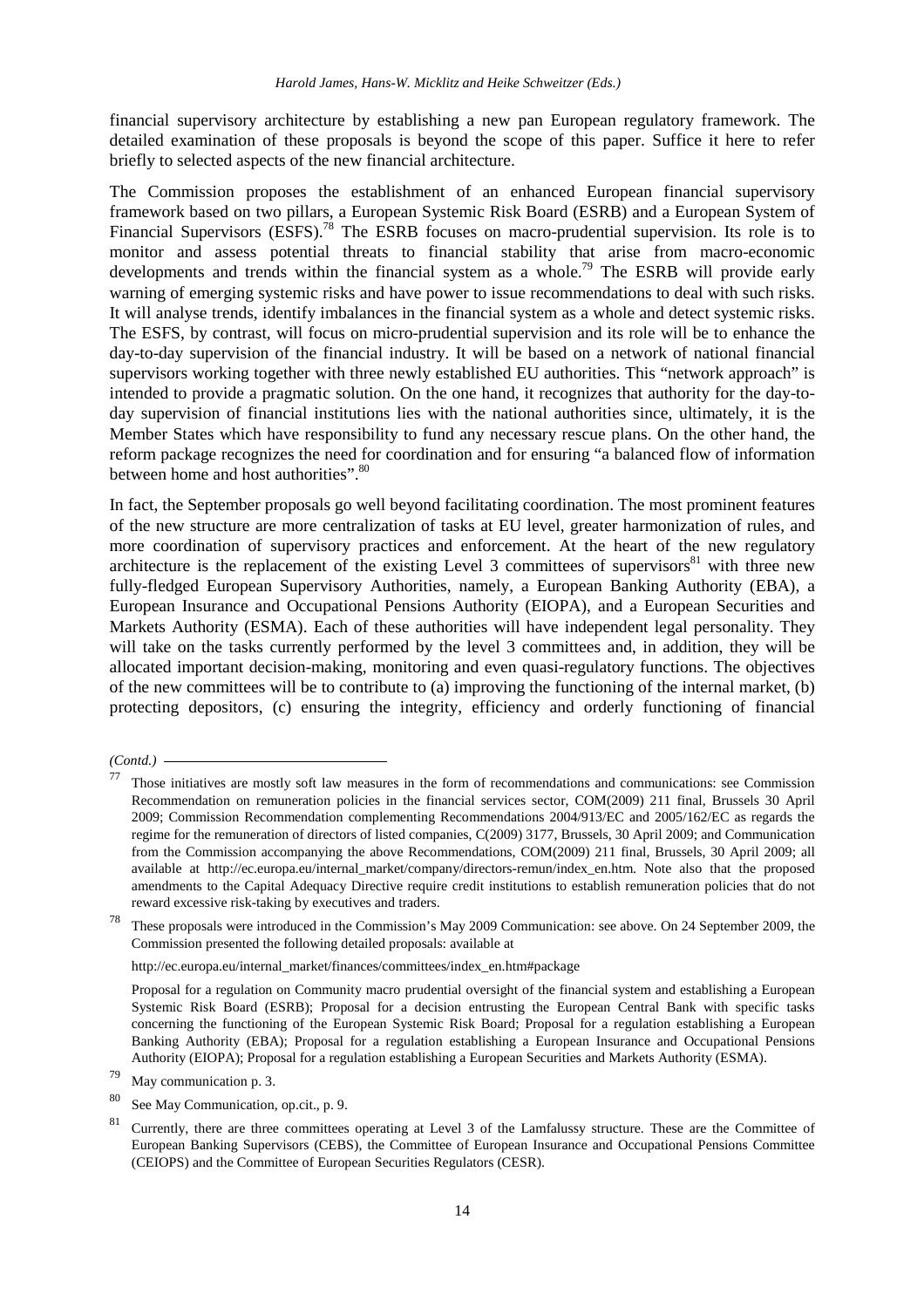markets, (d) safeguarding the stability of the financial system, and (e) strengthening international supervisory coordination.<sup>82</sup>

The tasks of the proposed agencies are to develop technical standards, ensure consistent application of Community rules, take action in emergency situations, settle disputes between national supervisors, promote the smooth functioning of colleges of supervisors, promote a common supervisory culture, assess market developments, collect information, and undertake an international and advisory role.<sup>83</sup> Suffice it to examine here briefly the first two of the above powers by reference to the proposed Regulation establishing ESMA.<sup>84</sup>

ESMA is intended to play a quasi-regulatory role by promoting a higher level of harmonization. It has, in particular, the power to develop "technical standards". In view of the limitations on the powers of Community agencies deriving from the case law of the ECJ, $^{85}$  those technical standards do not acquire binding force unless they are adopted by the Commission. The proposed regulation, however, operates a system of reverse accountability which brings the powers of ESMA very close to a regulatory competence: where the Commission decides not to endorse the standards submitted by ESMA or decides to amend them, it must provide reasons for its decision.<sup>86</sup> The term "technical standards" is in itself open to interpretation. The proposals envisage that the powers of ESMA are confined to "issues of a highly technical nature" which do not involve policy decisions and whose content is tightly framed by the Community acts adopted at Level  $1^{87}$  Drawing, however, the boundaries between technical and policy matters, especially in an area as complex as financial regulation, is notoriously difficult.

One of the key new functions vested to ESMA is to ensure the consistent application of Community rules. To this end, the proposed regulation provides for an elaborate enforcement procedure which will exist alongside the Commission's enforcement powers under Article 226 of the Treaty. The enforcement procedure has three steps.<sup>88</sup> Where ESMA considers that a national supervisor does not comply with the applicable Community rules, it may investigate the matter and, if necessary, adopt a recommendation addressed to the national authority in question. Such investigations may take place either at the initiative of ESMA or upon the request of a national supervisory authority or the Commission. If the national supervisory authority does not comply with ESMAs recommendation, the Commission may adopt a decision requiring it to take specific action or abstain from an action. The national authority must then within a strict time-limit inform the Commission and ESMA of the steps that it has taken to comply with that decision. Finally, in the third stage, if the national supervisory authority fails to comply with the Commission's decision, ESMA may adopt an individual decision addressed to a specific financial institution or market participant requiring it to take the necessary action to comply with Community law. The power of ESMA is here extensive and includes the power to require the entity in question to cease business.<sup>89</sup> The striking feature of this provision is that, in extreme cases, it enables a Community agency to bypass the national supervisor and command a

 $82$  Commission Proposal for a Regulation establishing a European Securities and Markets Authority, COM(2009) 503 final, Brussels, 23 September 2009, p. 4.

<sup>83</sup> Op.cit., pp. 5 et seq.

 $84$  See above, n 00.

<sup>85</sup> Case 9/56 *Meroni v High Authority* [1957-1958] ECR 133. For an assessment of *Meroni* especially in the field of financial law, see Tridimas, Community Agencies, Competition Law and ECB Initiatives on Securities Settlement 28 (2009) Yearbook of European Law.

<sup>&</sup>lt;sup>86</sup> See Article 7(1), sub paragraph 4.

<sup>87</sup> See proposed regulation on ESMA, p. 5.

<sup>88</sup> See Article 9.

 $89$  Article 9(6).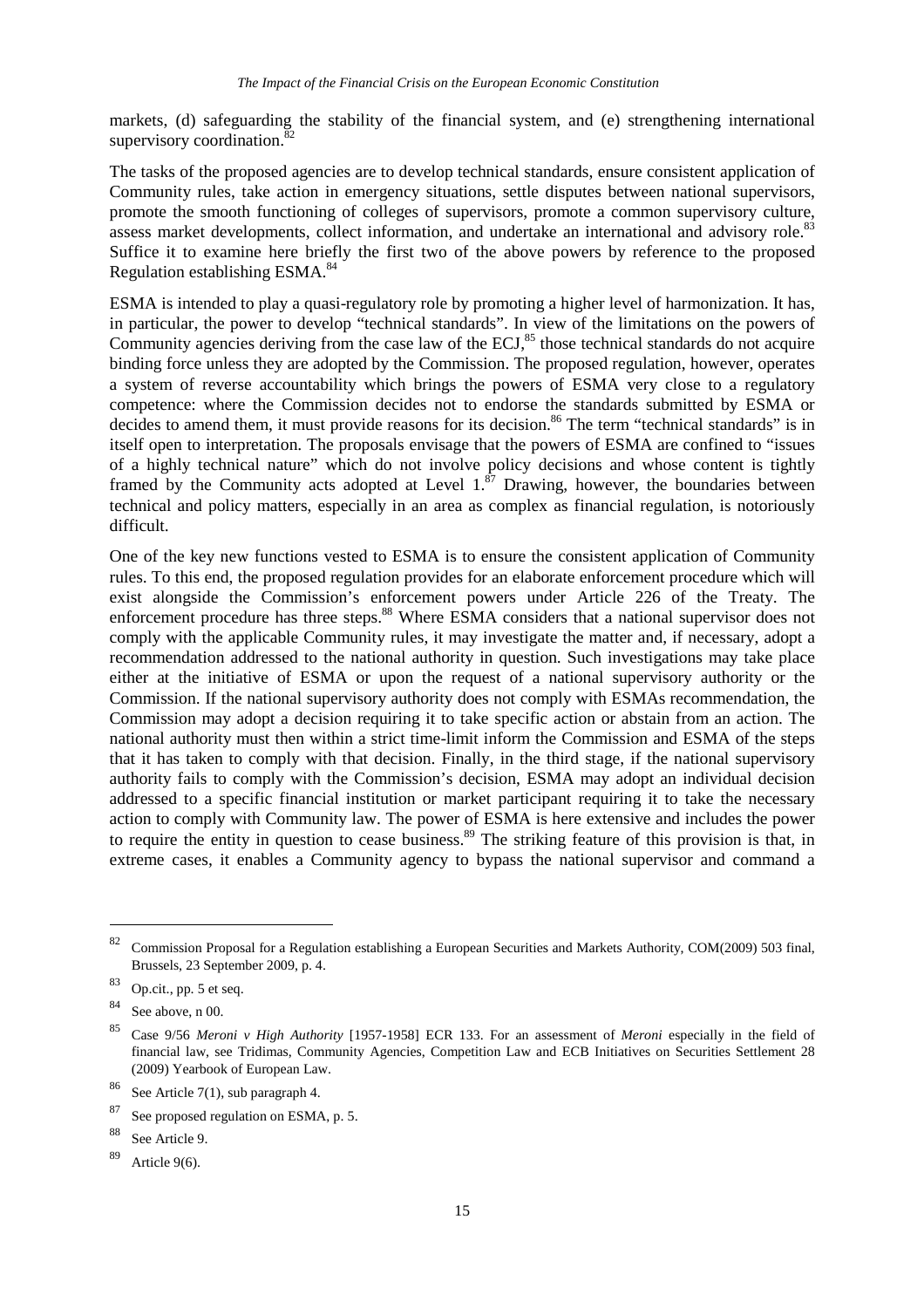specific market actor. The exercise of such powers is subject to a number of elaborate and strict conditions which give rise to many issues of interpretation.

In addition to the above tasks, ESMA will have the power to take action in emergency situations and settle disagreements between national supervisors.<sup>90</sup> In both cases, these powers include the power to issue individual decisions addressed to specific market participants. These powers however are subject to a so-called fiscal responsibility safeguard clause, under which decisions adopted by ESMA may not impinge on the fiscal responsibilities of the Member States.<sup>91</sup>

# **VII. Conclusion**

The most striking feature in the development of EC financial law has been the trend towards federalization. Following the financial crisis, the Commission has put forward a "keynesian model" of financial regulation. This is based on the twin pillars of reform of financial architecture and the adoption of Community legislation in specific areas. The emphasis lies, perhaps, more in the first than in the second. There is no intention to provide for wholesale reform in substantive areas of law but to intervene selectively in areas where the normative framework proved inadequate in the light of the financial crisis. By contrast, the reform of the institutional and regulatory framework is far-reaching. The new model is based on four components: the introduction of supervisory agencies at Community level; a higher degree of harmonization through the introduction of a pan-European rulebook; greater consistency in the application of Community rules; and, finally, the transfer of direct supervisory powers over market participants to Community agencies although such transfer is limited, hesitant and heavily conditioned. The Commission's response to the financial crisis was fast. A broad consensus on the need for reform emerged quickly and detailed proposals were put forward within a tight timetable. This is mostly because financial reform in the light of the crisis became a top political priority. Governments, EU policy-makers and, albeit less enthusiastically, the financial services industry converged on the need for urgent action. This provided policy makers with an opportune moment to introduce proposals for legislation in areas in which they had been working for some time (e.g. hedge funds) but where they had found it difficult to build consensus. The proposed changes transfer more powers to the Community and enhance the process towards the federalization of financial law. It remains to be seen whether they will prove effective.

<sup>&</sup>lt;sup>90</sup> See Articles 10 and 11.

Article 23.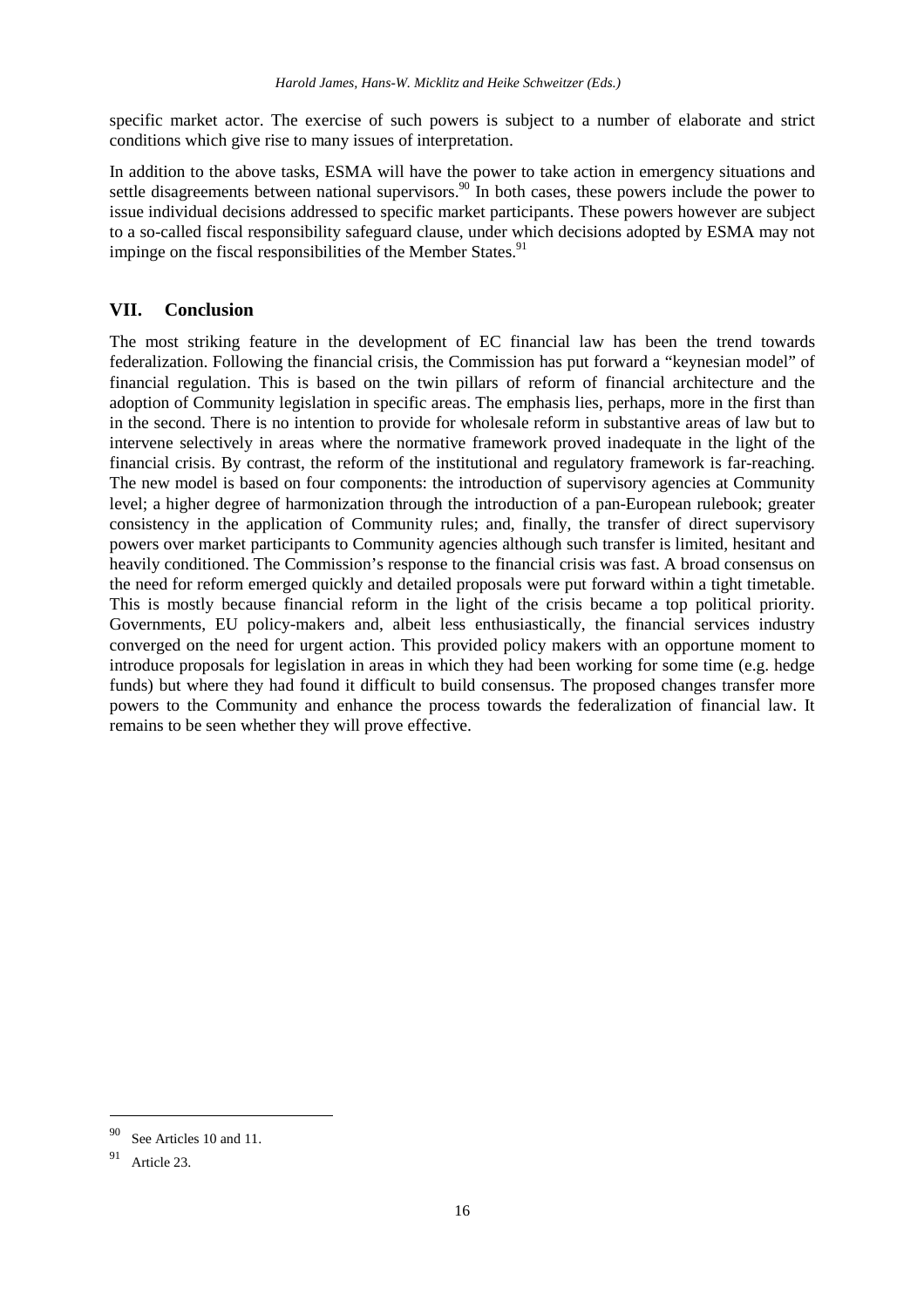#### **Bibliography**

- E. Avgouleas, The New EC Financial Markets Legislation and the Emerging Regime for Capital Markets, (2004) 23 YEL, p. 321
- G. Bertezzolo, The European Union facing the global arena: standard setting bodies and financial regulation, (2009) 34 ELRev, p. 257
- T. Tridimas, Insider Trading: European Harmonisation and National Law Reform (1991) 40 International and Comparative Law Quarterly, p. 919
- T. Tridimas, Community Agencies, Competition Law and ECB Initiatives on Securities Settlement 28 (2009) Yearbook of European Law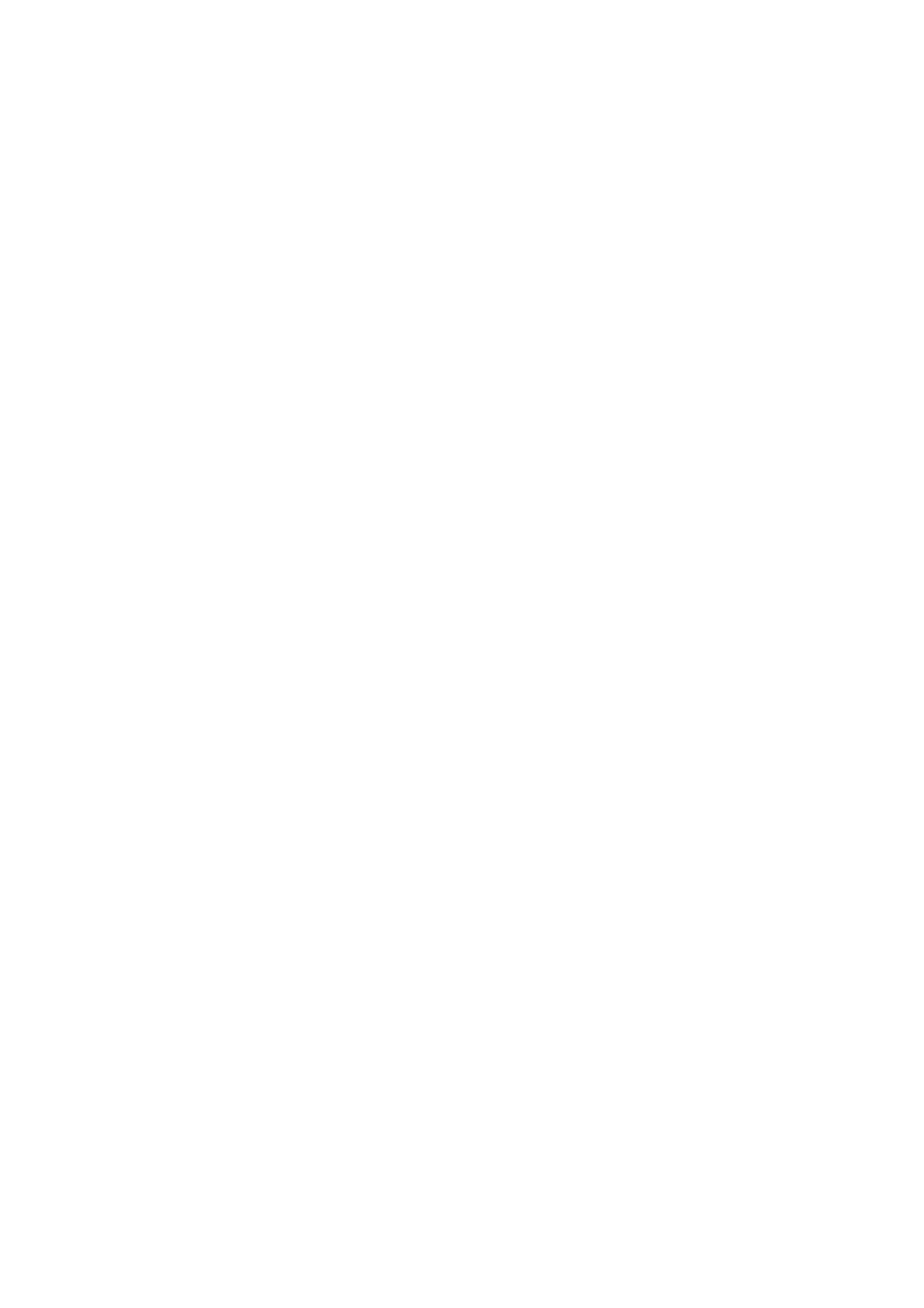# **Procedural Consumer Protection and Financial Market Supervision**

#### Susan Emmenegger

In the aftermath of the financial meltdown, the consensus was that regulation had failed. On the institutional side, the regulators throughout the world were taken by surprise, especially regarding the dimension of the crisis and its spill-over effect. On the substantive law side, the laws which were in place obviously didn't prevent the crisis; indeed, the centerpiece of global bank regulation – the capital adequacy rules – turned out to act as a downward catalyst. As in every financial crises in the past, the primary response of the policy makers was to call for more regulators and more regulation. Some voices also argued for stronger consumer protection mechanisms.<sup>1</sup> In Europe, the new financial architecture, encompassing both new regulatory bodies and regulatory law, is bound to become reality: On December 2, 2009, the EU finance ministers agreed to go forward with the Commission's proposal to overhaul the financial market legislation and to create a new governance structure for the regulation and supervision of the financial markets. Whatever the final agreement of the Member States may look like, there is little doubt that the EU is taking a monumental step towards further federalization.<sup>2</sup> This paper will focus on the question whether the new institutional design has an impact on consumer protection issues. It will do so by tracing the different steps of the institutional developments under a consumer protection perspective.

# **I. Instruments of Procedural Consumer Protection**

Over the years, the European Union has developed a broad set of measures which can be categorized procedural consumer protection instruments. For the purpose of this paper, these instruments will be divided into three categories.

A first category regards *Voice*. It encompasses instruments which are designed to formally integrate consumer interests in the regulatory process by granting them direct representation at the level of policy-making and decision-making. A second category regards *Action.* This category regroups instruments which offer judicial remedies to the consumers or their representatives. Traditionally, the remedy has been to grant legal rights which translated into legal action by consumers in private courts. However, the remedy can also translate into claims against the regulatory agencies for proper implementation of EU law, or in actions against the regulatory agencies for damages suffered from failed supervision. The third and last category of consumer protection instruments regards *Consideration*. It means that issues of consumer protection are a general principle to be taken into account by regulators and legislators.

# **II. Bank Supervision and Financial Market Supervision**

Before analyzing the institutional framework of the EU financial market legislation in the light of procedural consumer protection instruments, it is important to understand the specific regulatory background of this type of legislation – and the mind frame of the people and institutions which are in charge of implementing it.

<sup>1</sup> See, e.g., OECD Strategic Response to the Financial and Economic Crises, 2009, available at  $\langle$ www.oecd.org/dataoecd/33/57/42061463.pdf>), at 11.

<sup>2</sup> For a more detailed account of the development see the contribution of Takis Tridimas.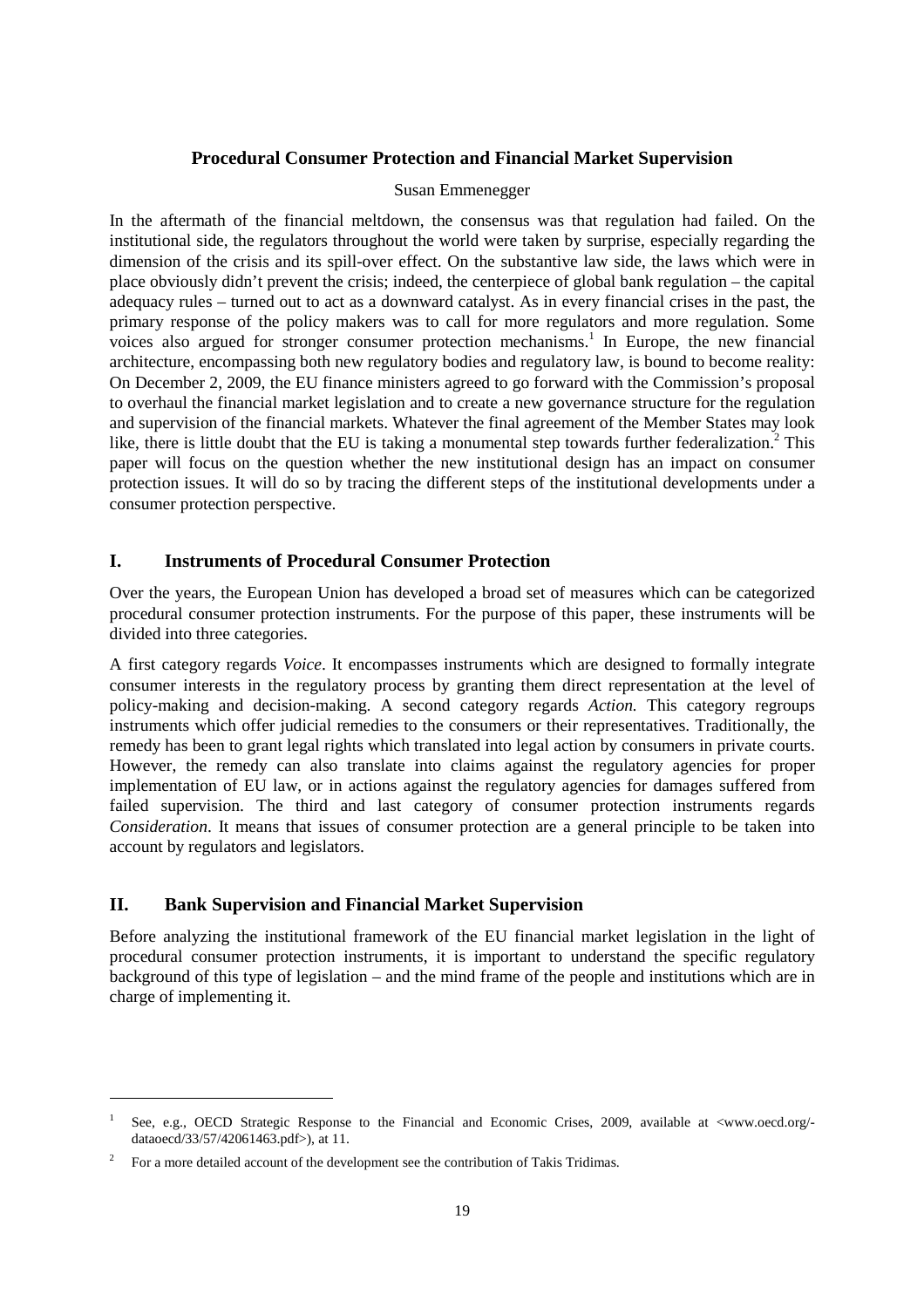Historically, supervision in the financial world meant prudential bank supervision by national bank supervisors. With few exceptions, prudential bank supervision was not about consumer protection.<sup>3</sup> It was about functional protection (to ensure that the markets were functioning) and about investor protection, understood as the protection of the depositors.<sup>4</sup>

Financial market supervision is a relatively new concept. Although it had forerunners in the 1970s, it owes its development to the growth of the financial markets, which, in turn, was due to the new technologies of the 1990s. At that time, John Doe the depositor became John Doe the investor, more specifically: the small scale investor. As a consequence, consumer protection issues in the area of financial services started to emerge in an amplified manner.<sup>5</sup> The supervisory authority, however, remained the same. It had a larger portfolio, but in essence it still perceived itself as a bank supervisor, and not as a general guardian of consumer issues. This mind-frame has to be taken into account when analyzing the question of institutional consumer protection.

# **III. Development of the Institutional Framework**

#### *1. Duty of Coordination between the Member States*

The EU has a long history of taking a centralized approach to the (material) regulation of financial market activities: the first Banking Directive dates from 1977. In contrast, the supervisory structure has traditionally been decentralized – a notable exception being the principle of the home country control. Supervision has been a matter for the Member States, who are also free to choose their proper institutional design. This has the advantage of empowering the supervisors closest to the individual bank. However, since many banks had pan-European activities, cooperation among national supervisors has always been essential. Therefore, Community law requires the Member States to enter into written coordination and collaboration agreements in view of achieving an integrated financial market. As a result, a substantial number of bilateral Memoranda of Understanding (MoU) have come into existence. Quite recently, the EU banking supervisors have agreed on three multilateral MoU on financial crisis management.<sup>6</sup>

# *2. The Lamfalussy Framework*

#### a. General remarks

 $\overline{a}$ 

An important development in the design of the institutional framework came with the Financial Services Action Plan (1999) and the Lamfalussy framework (2002), also called Lamfalussy process, which followed it. The FSAP was a blueprint of the issues that needed to be harmonized in order to complete the single market in financial services. The Lamfalussy framework was designed to structure the coordination between the Member States and their connection to the legislative process on the EU level by introducing a four-level decision-making process which relied heavily on comitology

<sup>3</sup> Notable exceptions are Sweden and the UK. See the overview by Jürgen Keßler/Hans-W. Micklitz, Rechtsvergleichende Zusammenfassung, in: Hans-W. Micklitz et al. (eds.), Institutionelle Finanzmarktaufsicht und Verbraucherschutz, 2010, pp. 247-267, at 251 ss.

<sup>4</sup> See Wernhard Möschel, Eine Systematik von Bankregulierungszielen, in: Marcus Lutter et al. (ed.), Festschrift für Walter Stimpel, 1985, 1065-1085.

<sup>5</sup> For a general overview see Thomas Taylor, The impact of consumer protection on banking legislation in the European Community and the effect of the recent consumer protection proposals, Fordham Int'l L.J. 28 (2005), 1216-1256.

<sup>6</sup> See Gerard Hertig/Ruben Lee/Joseph A. McCahery, Empowering the ECB to Supervise Banks: A Choice-Based Approach, TILEC Discussion Paper No. 2009-001, available at SSRN: <http://ssrn.com/abstract=1460527>, at 7 s.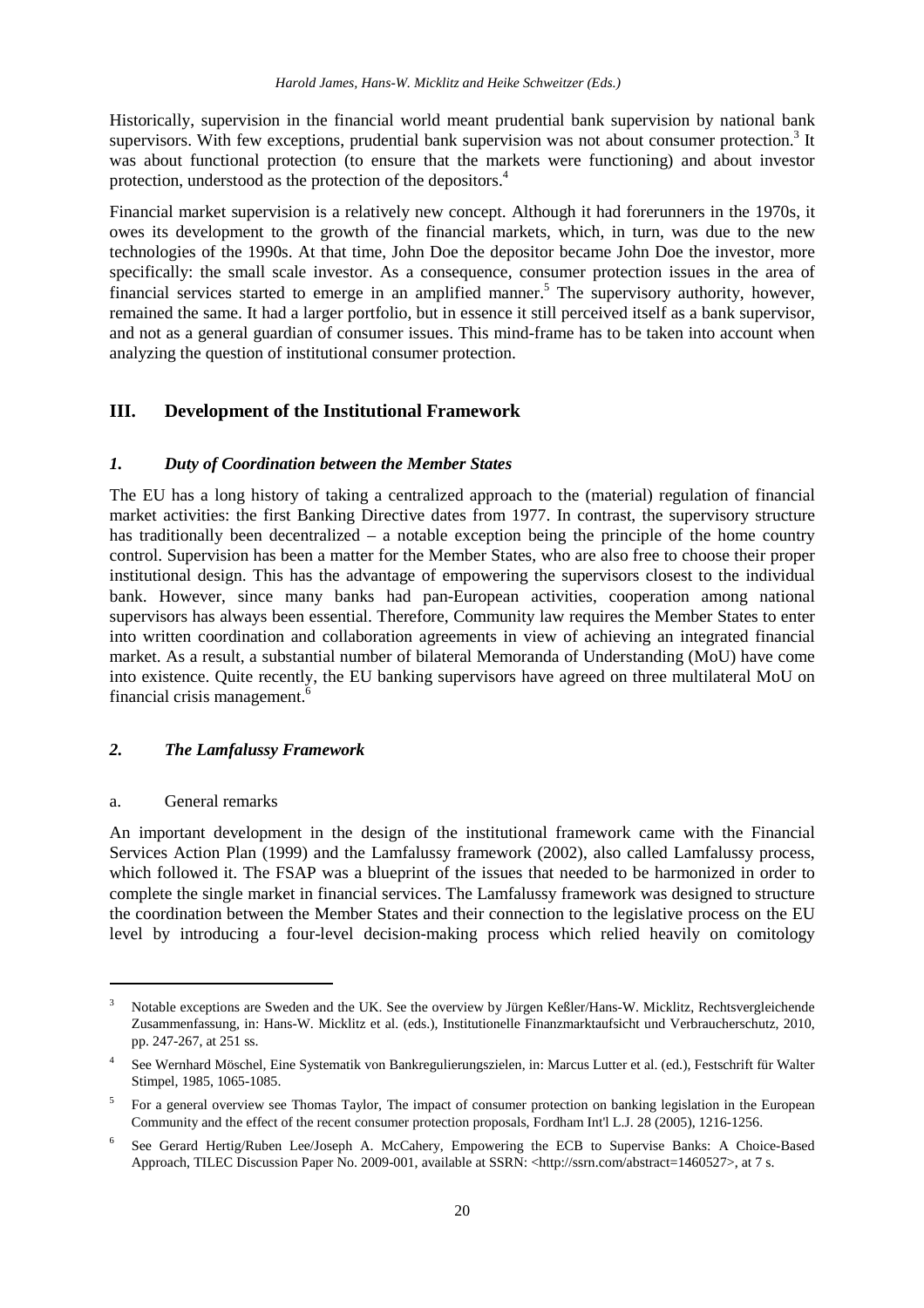procedures. Level one consists of the standard procedure of Commission proposals for framework principles. Usually, these will be directives, although they may also take the form of regulation. Level two operates on the basis of the combined knowledge and interests of the governments of the Member States, embodied in Committees: The European Banking Committee (EBC), the European Insurance and Occupational Pensions Committee (EIPOC), and the European Securities Committee (ESC). These committees give feedback and propose concretization of the level one principles. The measures have taken the form of directives or regulations. Level three consists of the representatives of the national supervisory authorities, which are again formed as committees: the Committee of European Banking Supervisors (CEBS), the Committee of European Securities Regulators (CESR), and the Committee of European Insurance and Occupational Pensions Supervisors (CEIOPS). The three committees advise the Commission on the preparation of measures in their respective area of expertise, they work to enhance the coordination between the national authorities and, above all, they design the standards to ensure that there is a consistent implementation of the measures in the Member States. Level four is operated by the Commission which is in charge of the monitoring and enforcement in order to ensure that the measures decided at levels one and two are effectively implemented.

The process was a success and gained momentum in the new millennium, as important legislation came through: The Market Abuse Directive (2003), the Prospectus Directive (2003), the Transparency Directive (2004) and especially the Directive in Markets in Financial Services, MiFID (2004) with its goal to provide systemic investor protection.7 Through those key directives, a considerable degree of harmonization has been achieved. However, this regards only the substantive law. Neither the FSAP nor the Lamfalussy framework really changed the decentralized approach of the governance structure for financial regulation in Europe. For some, the FSAP and the Lamfalussy process, by increasing the level of legal harmonization and supervisory cooperation, actually enhanced the decentralized prudential arrangements.<sup>8</sup>

#### b. Consumer protection

 $\overline{a}$ 

Consumer protection groups are not a formal part of the decision-making process in the Lamfalussy process. This is not to say that consumers have no formal forum to communicate their views. One such platform is the Forum of User Experts in the Area of Financial Services (FIN-USE) which was created by the Commission in 2004 with the goal to integrate the views of consumers and small businesses in the EU policy-making.<sup>9</sup> FIN-USE has been actively promoting consumer interests in its communication with the various EU bodies, especially the level three committee CERS.<sup>10</sup> Also, in 2006, the Commission established a Financial Services Consumer Group.<sup>11</sup> More recently, the level three committees have begun to include representatives of  $FIN-USE$  in their consultative panels.<sup>12</sup> It

<sup>7</sup> On MiFID see Kwangwook Lee, Investor Protection in European Union: Post FSAP Directives and MiFID, SSRN Working Paper, available at <http://papers.ssrn.com/sol3/papers.cfm?abstract\_id=1339305>.

<sup>8</sup> Fabio Recine/Gustavo Pedro Teixeira, The new financial stability architecture in the EU, Paolo Baffi Centre Research Paper No. 2009-62, p. 1, available at SSRN: <http://ssrn.com/abstract=1509304>.

<sup>9</sup> See <http://ec.europa.eu/internal\_market/fin-use\_forum/index\_en.htm>.

<sup>&</sup>lt;sup>10</sup> See the various statements and letters of FIN-USE, available at <http://ec.europa.eu/internal\_market/finuse forum/index en.htm>, Link: Opinions.

<sup>&</sup>lt;sup>11</sup> For a more detailed account see Caroline Bradeley, Consumers of Financial Services and the multi-level regulation in the European Union, 31 Fordham Int'l. Law Journ., 1212 1234, at 1229.

<sup>&</sup>lt;sup>12</sup> This is the case for the Committee of European Banking Supervisors (CEBS), see Bradeley, supra note 11, at 1232. In fact, the CEBS, the CERS and the CEIOPS are charged, by the Commission, to include consumer groups in the consultation process. See Kai P. Purnhagen/Paul Verbruggen, Europäische Gemeinschaft, in: H.-W. Micklitz et. al (eds.), supra note 3, 173-245, at 231.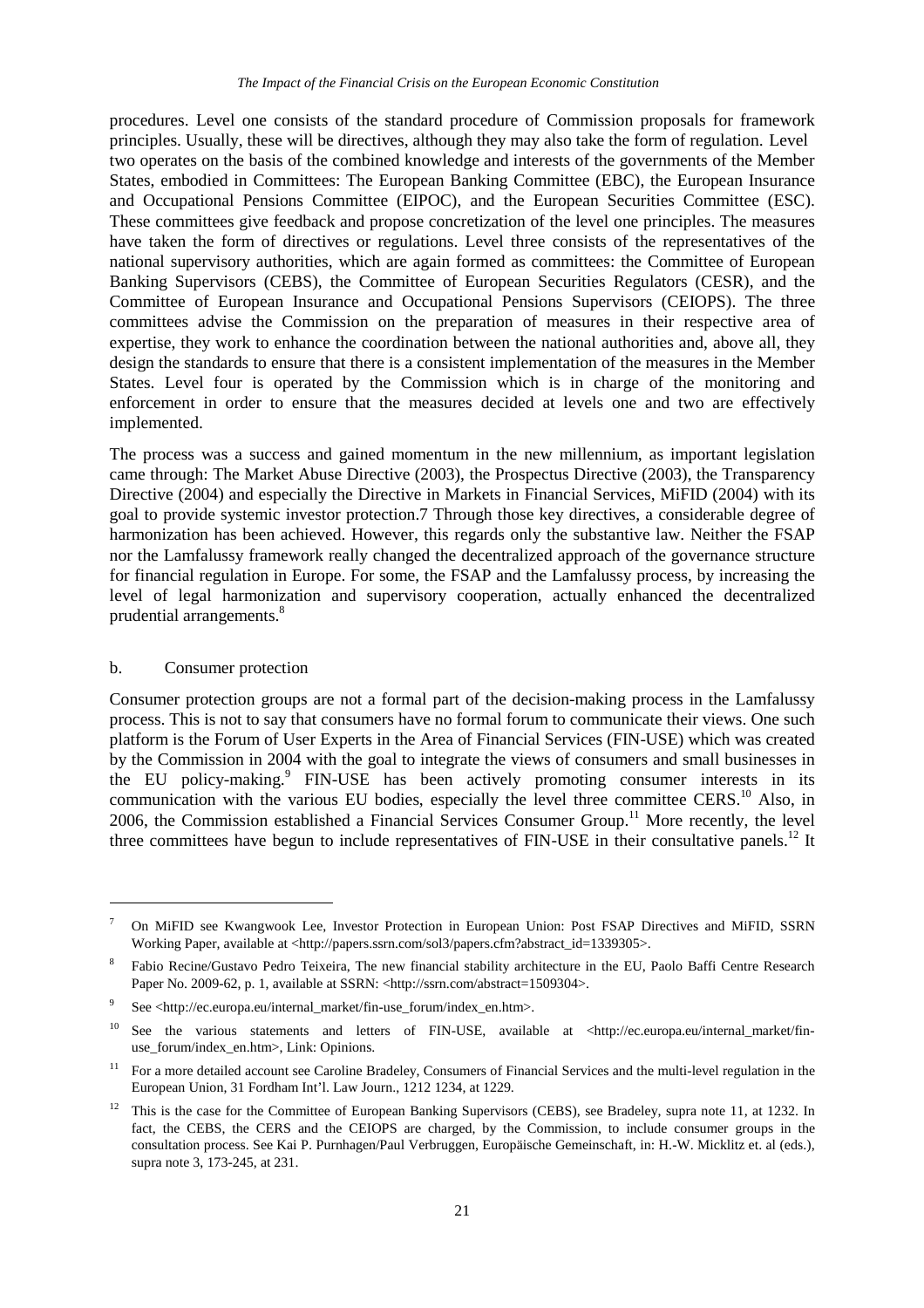has to be pointed out, however, that the representation in a consultative panel of a Committee does not, by far, yield the same influence as being part of its governing body.

As to the question whether private actions can be brought for failure to implement the laws passed at levels two and three (protection category "action"), there seems to be a consensus that this is perceivable for very few EU laws only (notably: the directive on MiFID) and is, in any event, a very difficult task. $13$ 

The Lamfalussy framework did, however, stress in an unprecedented way the crucial importance of integrating consumer groups and consumer issues in the regulatory process. This is consistent with the Financial Services Action Plan, which marked the issue of consumer protection as a high priority.<sup>14</sup> In its final report, the Committee of Wise Men stressed the need for cooperation and partnership among all stakeholders, explicitly including the consumer groups.<sup>15</sup> Also, it proposed consultation procedures at all levels of the decision-making process.<sup>16</sup> As has been pointed out above, consumer groups have indeed received more attention in the Lamfalussy framework than in the previous law-making process of the EU.

# **IV. Post-Crisis Proposals for a New Regulatory Architecture**

# *1. The Big Picture*

The recent financial meltdown created resulted in a global regulatory empowerment: Everywhere in the world there was the political momentum to fundamentally rethink the structure of financial supervision. The Commission, besides engaging in crises management, also saw a clear need for a new EU financial architecture. It instituted a high-level group on financial supervision in the EU, chaired by M. Larosière. The task of the high-level group was to issue recommendations on the reform of the system of financial supervision within the EU. The group released its report on February 2009.

On the basis of the report, the Commission issued two Communications on the new regulatory framework (in March and in May 2009). In September 2009, it presented a comprehensive package of reform proposals.<sup>17</sup> The proposals consist of new substantive regulation (capital requirements, deposit guarantee schemes, credit rating agencies and alternative investment funds). On the institutional side, it proposes a new pan European regulatory framework. The framework establishes new regulatory bodies.

#### a. The European Systemic Risk Board

The European Systemic Risk Board will be in charge of the macro-prudential supervision of the financial sector in Europe.<sup>18</sup> The Commission proposal<sup>19</sup> stipulates that the ESRB will be chaired by the president of the European Central Bank; the members will mainly be the governors of the twenty-

<sup>13</sup> Purnhagen/Verbruggen, supra note 12, at 201 ss. and 234 ss.

<sup>14</sup> Financial Services Action Plan (10.11.1999), at 9 ss. See also the Commission's Framework for Action (28.10.1998), available at <http://ec.europa.eu/internal\_market/finances/docs/actionplan/index/fs\_en.pdf>, at 3.

<sup>&</sup>lt;sup>15</sup> Final Report of the Committee of Wise Men on the Regulation of European Securities Markets, available at <http://ec.europa.eu/internal\_market/securities/docs/lamfalussy/wisemen/final-report-wise-men\_en.pdf>.

<sup>&</sup>lt;sup>16</sup> See, e.g., the Final Report of the Committee of Wise Men, supra note 15, at 25, 32, 36, 42.

<sup>&</sup>lt;sup>17</sup> All documents available at <http://ec.europa.eu/internal\_market/finances/committees/index\_en.htm#package>.

<sup>&</sup>lt;sup>18</sup> For an overview see Recine/Teixeira, supra note 8, at 15 ss.

<sup>&</sup>lt;sup>19</sup> For the Commission proposal see

<sup>&</sup>lt;http://ec.europa.eu/internal\_market/finances/docs/committees/supervision/20090923/com2009\_499\_en.pdf>.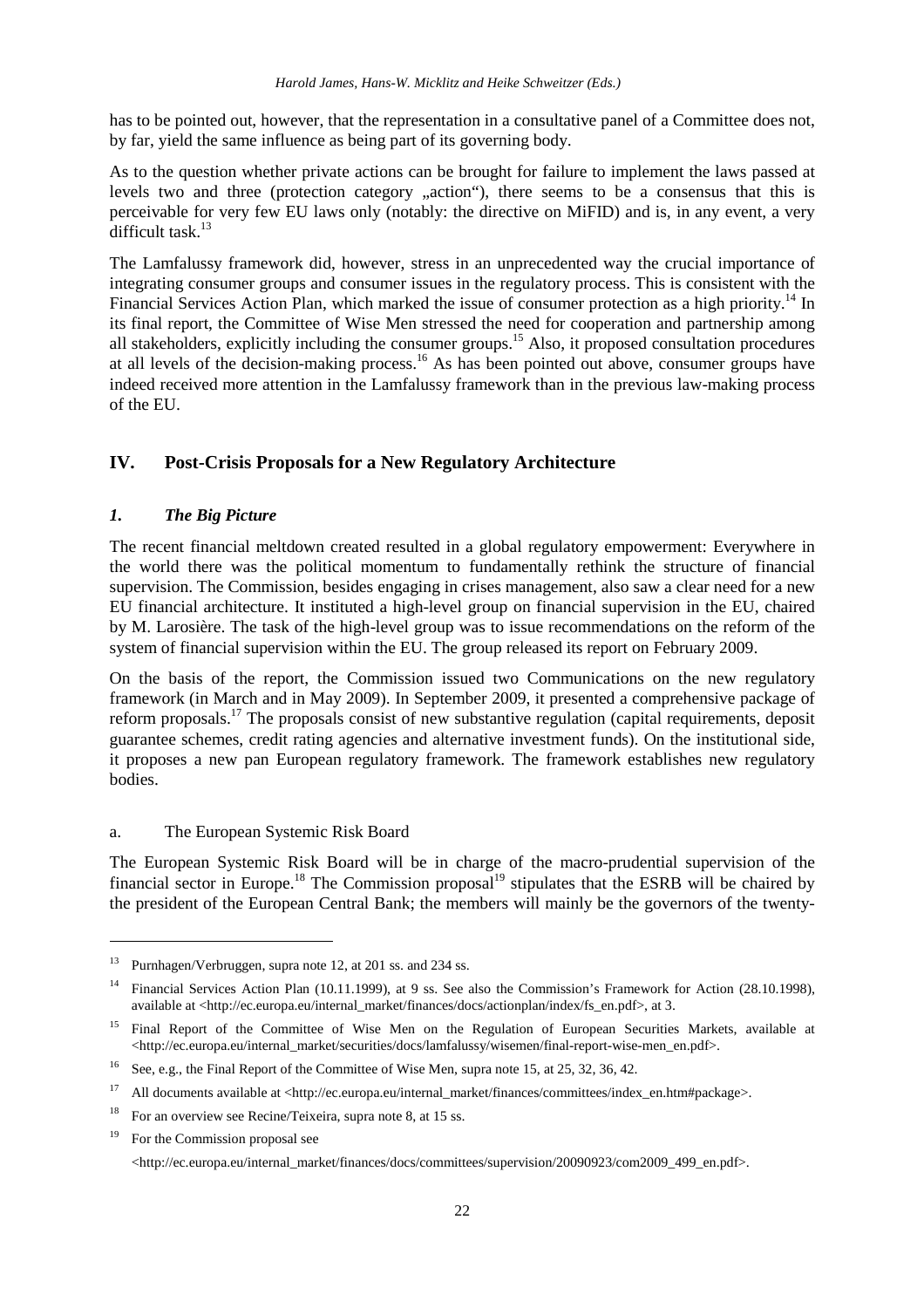seven national central banks. Its core mandate is to monitor and analyze imbalances in the financial system and, especially, to detect "systemic risks". In other words: The ESRB is supposed to recognize a bubble and act before it bursts. It is an extremely difficult task, as there is no generally accepted definition of the term "systemic risk".<sup>20</sup> It has rightfully been pointed out that "if a problem cannot be defined, it cannot be solved. $^{21}$  The task is complicated further because it requires to transpose an already "fuzzy" economic concept into a clear cut legal regulation.<sup>22</sup> In the banking community, there is a widespread skepticism as to how the macro-prudential approach will work in practice. One newspaper cited a banker saying that "not only is macro-prudential regulation rubbish, but it gives rubbish a bad name. $423$ 

The ESRB will have the power to issue recommendations to deal with systemic risks. However, the proposal changes the mechanism for recommendation by using a regulatory tool which is well know in the prudential supervision of banks: It is the concept of "comply or explain." In other words: If the Commission doesn't follow the recommendation, it has to explain itself. This changes the quality of a recommendation. And it also changes the status of the body that issues a recommendation. It may or may not be on purpose, but it reflects in the language. This body is not called a Committee, but a Board.

In spite of the skepticism regarding the workability of the ESRB, this part of the Commission proposal seems to have passed the deliberation by the EU finance ministers with little modifications.<sup>24</sup>

#### b. European Supervisory Authorities

In addition to the macro-prudential supervision, the Commission proposes a new system of microprudential supervision. In micro-prudential supervision, the focus lies on the safety and soundness of individual institutions – as well as *consumer protection.*<sup>25</sup> The micro-prudential supervision is to be carried out by new European supervisory authorities: The European Banking Authority (EBA), the European Insurance and Occupational Pensions Authority (EIOPA), and the European Securities and Markets Authority (ESMA). These authorities will replace the level three committees of supervisors of the Lamfalussy procedure. According to the Commission proposal, each of these authorities will have independent legal personality. They will take on the tasks currently performed by the level three committees and, in addition, they will be allocated important decision-making, monitoring and even quasi-regulatory functions. As their level three predecessors, these new authorities will be based in Frankfurt, London and Paris.

The Commission presents the new framework differently. The proposal talks of two pillars, the macoeconomic pillar with the European Systemic Risk Board and the micro-economic pillar with a body called the System of Financial Supervisors (ESFS). In the proposal, the second pillar is called  $\alpha$ network of national supervisors". However, there is little doubt that it is not the network which is new and which will be the main pillar of the supervisory framework. The pillar – or rather the pillars – will

<sup>20</sup> See, e.g., Stephan L. Schwarzc, Systemic risk, GEOLJ 97 (2008), 193 - 249, at 198 ss. For different definitions see also Silvester C.W. Eijffinger, Defining and Measuring Systemic Risk, Brussels 2009, IP/A/ECON/FWC/2009-040/C4, available at: <http://www.europarl.europa.eu/document/activities/cont/200911/20091119ATT64822/20091119ATT6482- 2EN.pdf>. For a view on the measurement difficulties *see* Claudio Borio/Matthias Drehmann, Towards an operational framework for financial stability: "fuzzy" measurement, BIS Working Paper No. 284, available at SSRN: <http://ssrn.com/abstract=1330309>.

<sup>&</sup>lt;sup>21</sup> See Schwarzc, supra note 20, at 197.

<sup>22</sup> For a contribution of the legal scholarship on systemic risk see Schwarzc, supra note 20, passim.

<sup>&</sup>lt;sup>23</sup> Financial Times [online edition], June 21, 2009 (Respinning the web).

<sup>&</sup>lt;sup>24</sup> Financial Times Deutschand, December 8, 2009, at 15.

<sup>&</sup>lt;sup>25</sup> See House of Lords, The future of EU financial regulation and supervision, Volume I: Report, published in June 2009, at N. 28, available at: <http://www.publications.parliament.uk/pa/ld200809/ldselect/ldeucom/106/106i.pdf>.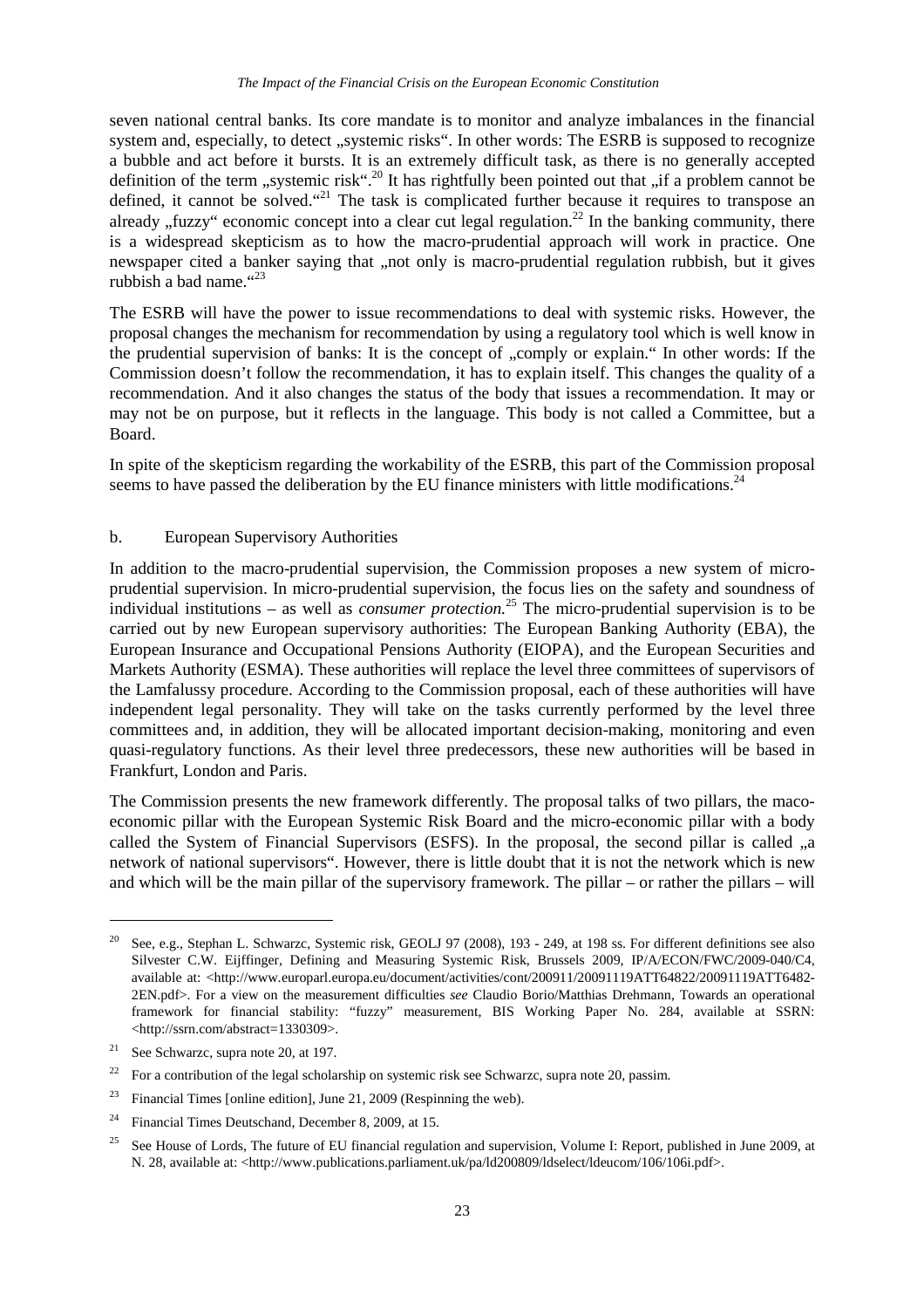be the new European Banking Authority, the new European Insurance and Occupational Pensions Authority, and in the new European Securities Authority.

c. Timetable

The ministers of finance agreed, on December 2, 2009, to go forward with a "revised version" of the Commission proposal.<sup>26</sup> The Council has charged the EU Presidency to start negotiations with the EU Parliament regarding the Commission proposal. The first reading is scheduled for April 4, 2010. The plenary session is scheduled for June 15, 2010.

#### *2. The Fine Print*

The fundamental changes in the regulatory structure are brought to light if one looks beyond the broad descriptions of the tasks (and powers) of the new prudential watchdogs. The European Securities and Markets Authority (ESMA) may serve as an example.

Among other things, ESMA will be in charge of the development of technical standards.<sup>27</sup> The Commission staff working document provides an overview of the key areas which could be subject to the development of such standards.<sup>28</sup> They include areas where detailed methodological or quantative standards are required (*e.g.,* internal models of capitalization of banks), areas where uniform reporting is deemed beneficial (*e.g.,* uniform reporting format for banks), and areas such as rsik assessment and information sharing.<sup>29</sup> Generally speaking, technical standards do not involve policy decisions. Even if this were true, one should not underestimate their impact. By way of example: The numerial sequence of the international bank account number (IBAN) is a technical standard. This technical standard has ensured that the payment systems become interoperable, thus creating a level playing field among them. $30$ 

So far, technical standards have not been a binding instrument of law-making at the EU level. The present proposal, however, states that where the Commission decides not to endorse the standards submitted by ESMA or decides to amend them, it must provide reasons for its decision.<sup>31</sup> The fact that ESMA will develop the standards using better regulation principles,  $32$  including appropriate consultation, does not eliminate the risk of quasi legislation under the guise of technical standards – a risk which is even more serious in view of the "comply or explain" situation of the Commission. The Commission draft emphasizes that the technical standards will be limited to matters of highly technical nature.<sup>33</sup> However, once ESMA is operative, there is no procedural safeguard to limit the technical standards to matters of highly technical nature – with the exception of the "veto" by the Commission.

Another task of ESMA is to ensure the consistent application of Community rules. The draft foresees a three-step enforcement procedure: (1) Where ESMA considers that a national supervisor does not

<sup>26</sup> See Council of the EU, 2981st Council meeting, Press Release 352, 2.12.2009; available at <http://www.consilium.europa.eu/uedocs/cms\_Data/docs/pressdata/en/ecofin/111706.pdf.>; Financial Times [London Edition], 3.12.2009, at 8.

<sup>&</sup>lt;sup>27</sup> For the term "standard" see art. 1.6 of 98/34/EC, as amended by 98/48/EC.

<sup>&</sup>lt;sup>28</sup> Commission Staff Working Document, Annex I, available at supra note 17.

<sup>&</sup>lt;sup>29</sup> Commission Staff Working Document, supra note 29, at 8.

<sup>&</sup>lt;sup>30</sup> See Eddy Wymeersch, Standardisation by law and markets especially in financial services, Financial Law Institute Working Paper Series No. 2008-02, available at SSRN: <http://ssrn.com/abstract=1089037N 24>, at N 24.

 $31$  See Commission proposal, supra note 33, Art. 7 (1) subparagraph 4.

<sup>32</sup> See 98/34/EC.

<sup>33</sup> Commission Proposal 6.2.2.1. at 6, available at <http://ec.europa.eu/internal\_market/finances/committees/index\_en.htm#package>.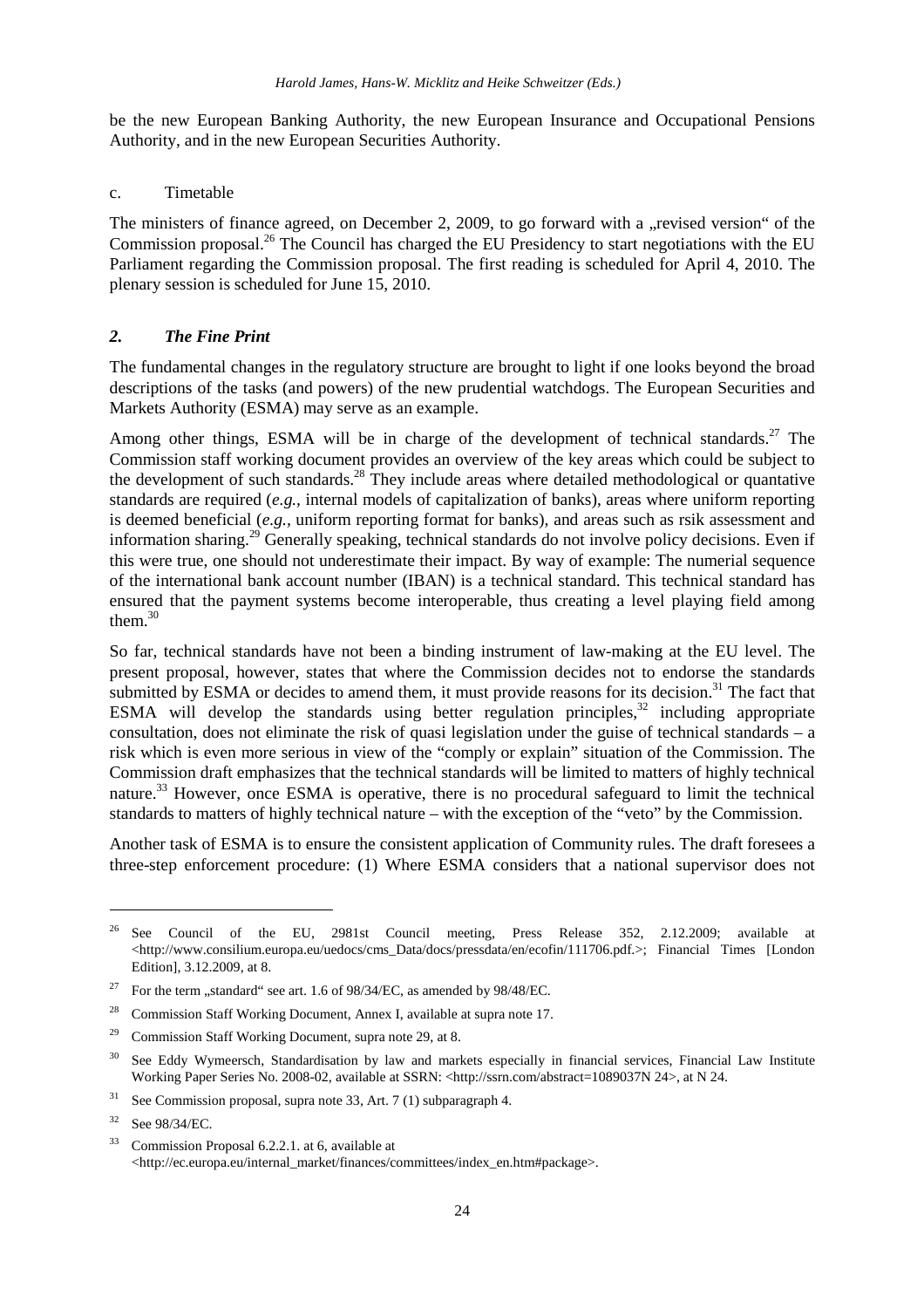comply with the applicable Community rules, it may investigate the matter, and, if necessary, adopt a recommendation addressed to the national authority in question. (2) If the national supervisor does not comply, the Commission will step in. The national supervisor has then strict time limit to inform the Commission and ESMA of the steps that it has taken to comply with that decision. (3) Finally, if the national supervisor does not comply, ESMA can address the financial market participant individually requiring it to take the necessary action to comply with Community Law. The power of ESMA is extensive and it includes the power to require the entity in question to cease business. In other words, it can sidestep the national supervisor.

This part of the proposal has been revised in the course of the deliberation of the finance ministers. Notably Germany and France had been opposed to granting strong enforcement powers to the new authorities.<sup>34</sup>

#### *3. Institutionalized Consumer Protection*

The preliminary statement of the proposal to establish a European Securities and Markets Authority states that the Authority , should act with a view to improving the functioning of the internal market ... to protect investors ... to strengthen international supervisory coordination, for the benefit of the economy at large, including financial market participants and other stakeholders, *consumers* and employees. ..." In view of the different consumer protection categories outlined above, this falls under the category , consideration": Consumer issues are to be taken into account in the rulemaking on a general level.

The new framework does not explicitly contain provisions regarding possible claims of private persons or consumer groups with regard to the implementation of EU law by the Member States. However, it is conceivable that with the increasing volume and scope of EU legislation and also the increasing tendency of this regulation to set maximal standards instead of minimal standards,  $35$  law suits for failure to implement EU law are more likely to succeed.

The truly new point of the proposed prudential framework is that, for the first time, consumer groups are *formally* included in the decision-making process. In the drawing of technical standards and in the design of a common rulebook, ESMA is supposed to consult with interested parties. The proposal includes the creation of a Securities and Markets Stakeholder Group (art. 22). In its present version, it reads as follows: ..(1) For the purpose of consultation with stakeholders in areas relevant to the tasks of the Authority, a Securities and Markets Stakeholder Group shall be established. (2) The Securities and Markets Stakeholder Group shall be composed of 30 members, representing in balanced proportions Community financial market participants, their employees as well as *consumers*, investors and users of financial services." The proposal regarding the European Banking Authority (EBA) and the proposal regarding European Insurance and Occupational Pensions Authority (EIOPA) each include a parallel provision.<sup>36</sup>

The Stakeholder Groups may, at a first glance, be somewhat similar to the present consultative panels of the level three committees of the Lamfalussy framework.<sup>37</sup> The difference, however, lies in the fact that the Stakeholder Groups are formally given a place at the level of the legislation establishing the three supervisory authorities, thereby giving them a more important role in the future governing process. Being part of those Stakeholder Groups means that consumer interests now have a platform

<sup>34</sup> Financial Times Deutschland, December 8, 2008, at 15.

<sup>&</sup>lt;sup>35</sup> A prominent an consumer-relevant example is MiFID, which is seen, at least by some authors, as maximum standard regulation. See Peter O. Mülbert, Auswirkungen der MiFID-Rechtsakte für Vertriebsvergütungen im Effektengeschäft der Kreditinstitute, ZHR 172 (2008), 170 - 209, at 177.

<sup>36</sup> Both at art. 22. For the full text see: <http://ec.europa.eu/internal\_market/finances/committees/index\_en.htm#package>.

<sup>37</sup> See supra at 21 (Consumer protection).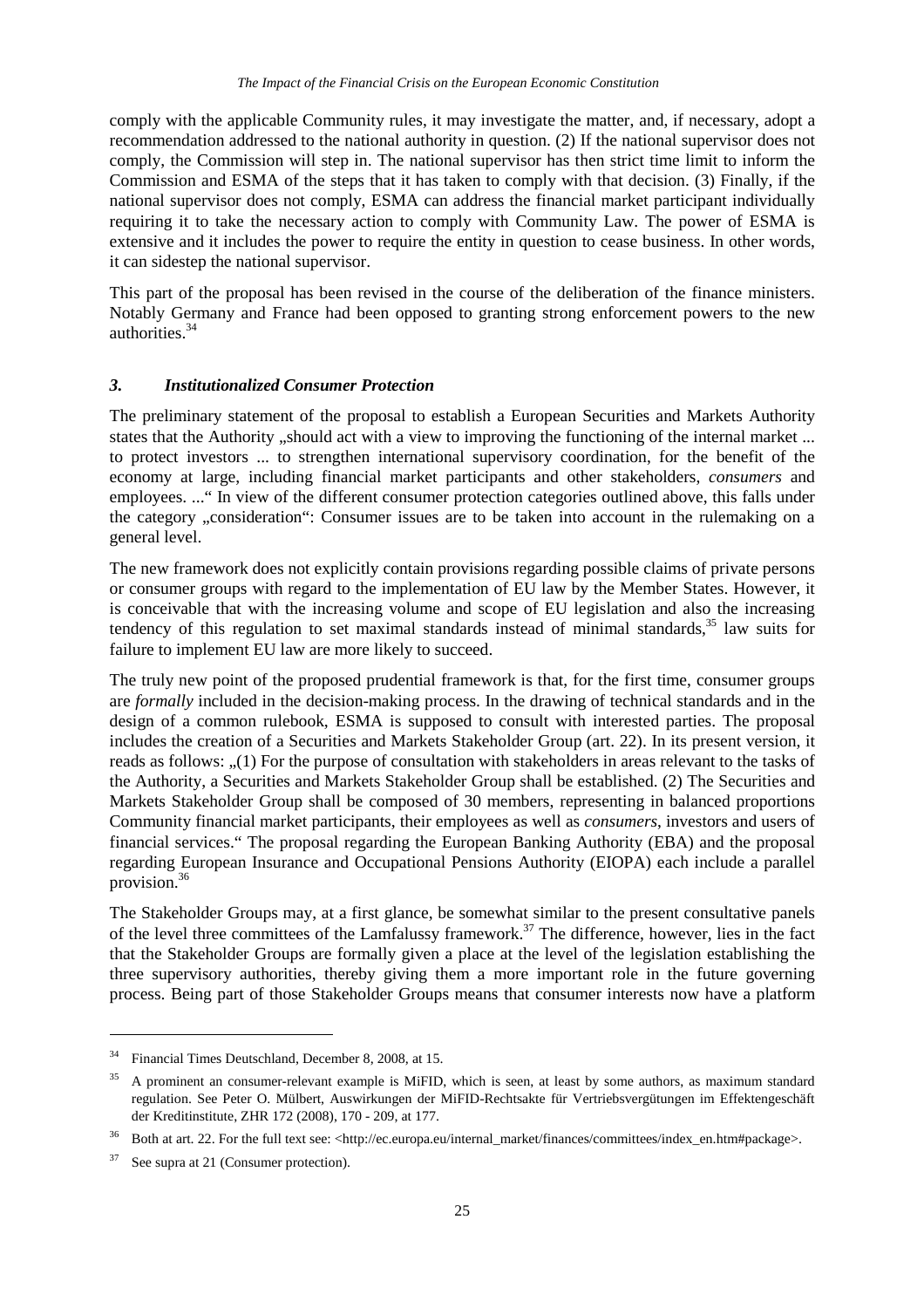which is more visible and which cannot easily be sidestepped. This, in turn, enhances its overall position in the policy and decision-making. On the other hand, it has been rightfully pointed out that this does not change the imbalance between industry and consumers with regard to resources. In its response to the proposed new system of governance, FIN-USE has suggested that the proposal should include wording which defines as a key objective of the Stakeholder Groups that they should provide insight to the authorities regarding the impact of consultations and initiatives on consumers and users, and ensure that the decision-making process takes those interests into account.<sup>38</sup> Another issue, according to FIN-USE, concerns the "balanced proportion" of interests which are represented in the Stakeholder Groups. In order to ensure that consumer interests are adequately represented, a quota of one third should be reserved to the consumer representatives on the Group level, whereas no more than one third of the members should be from the financial services industry on the Board level.<sup>39</sup> Also, on very practical terms and in view of the unequal resources, the Stakeholder Groups should be given secretarial support and their members should be compensated for the attendance of Group meetings.<sup>40</sup>

#### **V. Conclusion**

The recent development in the prudential supervision of the financial services sector reflects a fundamental change in the role of consumers and consumer interest groups. For the first time, consumer interests are a formal part of the decision-making process. This does not transform the new institutional framework into a consumer protection platform. Indeed, the impact of the formal inclusion of consumer interests within the wide group of stakeholder interests should not be overestimated. This is even more so if one considers that the Stakeholder Group, as designed in the proposal, only has a consultative role. On the other hand, it does give consumer protection issues an institutionalized voice. Considering the fact that other interest groups, namely the professional service providers, have levels of resources available that clearly favors them in terms of informal agendasetting and decision-making, this is an important first step. It must be hoped that the final version of the new institutional framework does not downgrade or water down this element of representation. In terms of power, agenda-setting and decision-making, consumers are certainly not the main players in the EU. Yet they are at the heart of the concept of an internal market. Accordingly, they should be among its primary beneficiaries.

<sup>38</sup> FIN-USE Response on Stakeholder Groups of the European Supervisory Authorities, November 2009, available at <http://ec.europa.eu/internal\_market/fin-use\_forum/docs/stakeholder\_groups\_en.pdf>.

<sup>39</sup> FIN-USE, supra note 38.

FIN-USE, supra note 38.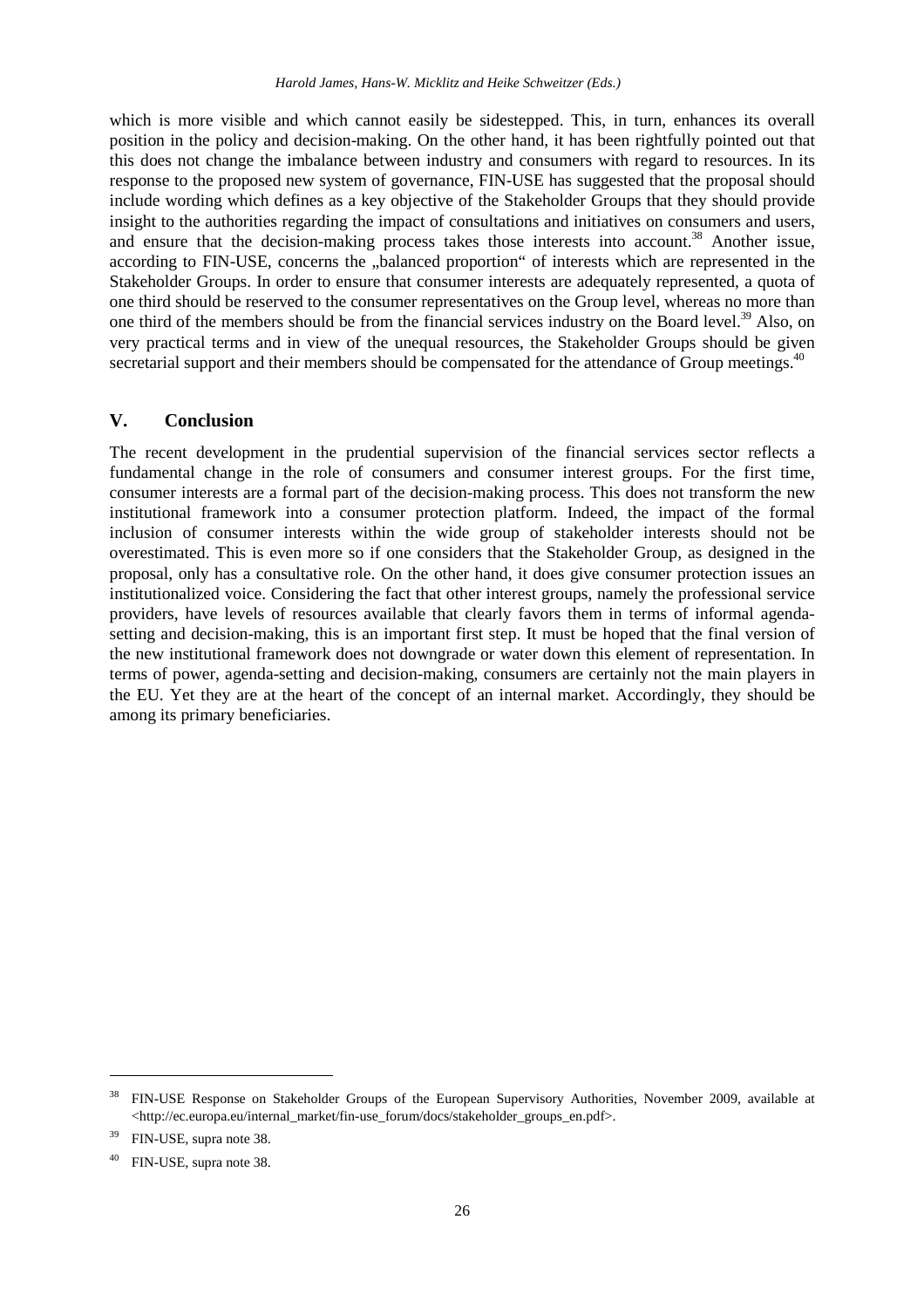### **Bibliography**

- Caroline Bradeley, Consumers of Financial Services and the multi-level regulation in the European Union, 31 Fordham Int'l. Law Journ., pp. 1212-1234.
- Jürgen Keßler/Hans-W. Micklitz, Rechtsvergleichende Zusammenfassung, in Hans-W. Micklitz et al. (eds.), Institutionelle Finanzmarktaufsicht und Verbraucherschutz, Band 31, VIEW Schriftenreihe, 2010, pp. 247-267.
- Wernhard Möschel, Eine Systematik von Bankregulierungszielen, in Marcus Lutter et al. (ed.), Festschrift für Walter Stimpel zum 68. Geburtstag am 29. November 1985, 1985, pp. 1065-1085.
- Peter O. Mülbert, Auswirkungen der MiFID-Rechtsakte für Vertriebsvergütungen im Effektengeschäft der Kreditinstitute, ZHR 172 (2008), pp. 170-209.
- Kai Purnhagen/Paul Verbruggen, Europäische Gemeinschaft, in H.-W. Micklitz et. al (eds.), Institutionelle Finanzmarktaufsicht und Verbraucherschutz, Band 31, VIEW Schriftenreihe, 2010, pp. 173-245.
- Stephan L. Schwarzc, Systemic risk, GEOLJ 97 (2008), pp. 193-249.
- Thomas Taylor, The impact of consumer protection on banking legislation in the European Community and the effect of the recent consumer protection proposals, Fordham Int'l L.J. 28 (2005), pp. 1216-1256.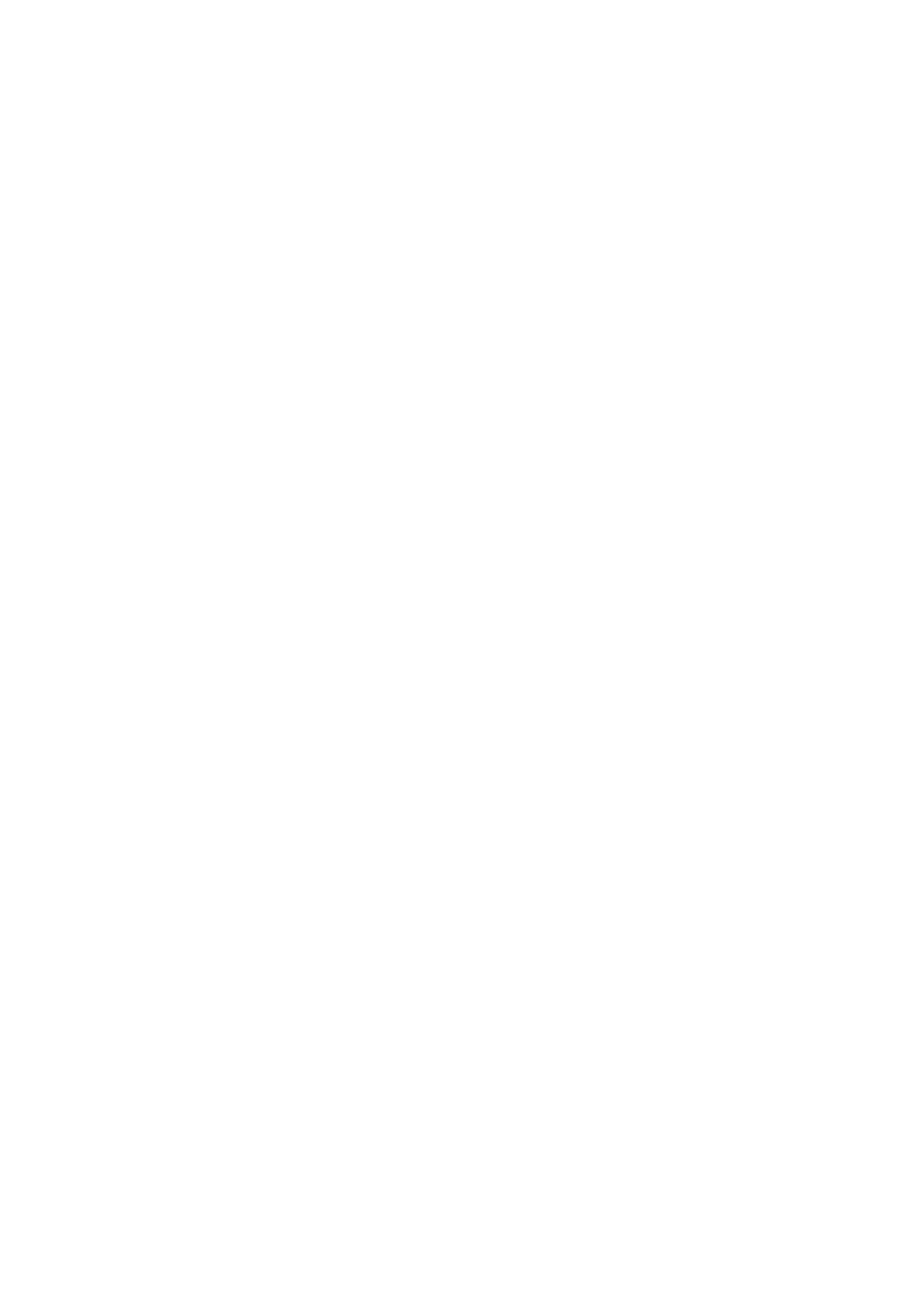# **Rethinking Competition: State Aids and Competition Rules in the Age of the Financial Crisis**

Jürgen Keßler

# **I. Introduction**

 $\overline{a}$ 

The ongoing financial crisis has raised a lot of still unanswered questions not only in respect of the logic and rationality of marked related processes in general and the rough and irresponsible behaviour of some market participants especially in the financial and banking sector in particular.<sup>1</sup> Above all the findings of economic theory, especially of competition theory,2 seem to be more and more questionable. So far as the underlying legal structures of the financial markets are concerned among consumers and politicians there are significant and wide spread irritation, whether the existing legal rules are suitable to protect the private and public interests involved.3 Far more by applying the provisions of common market competition law, last but never ever the least the rules relating state aids, among Member States too, it seems to be a firm belief that national egoism prevails over the obligations based upon the Treaty.4

So no wonder that in autumn 2008, at the beginning of the financial crisis, Member States entered into competition with each other to provide their industries with subsidies and to give way for cooperations among enterprises more or less regardless the common market rules of competition as laid down in the Treaty.5 At the first glance the initial reaction of the Commission to the decline of the common market order and its legal framework was not convincing and partly helpless.6

So for some analysts of the policy of the European Commission it seems to be nearly a clear case that European Competition policy and its legal base may only functioning under "good weather conditions" but reaches its limits under the circumstances of a global crisis, which not only hurts the financial markets.7 European and harmonized national competition policy aimed to secure the autonomous self-regulation of the internal market by the invisible hand of competition and "*allowing consumers a faire share of the resulting benefit*" in the age of the financial crisis ended in a race between Member States to correct the results of failing markets and to rescue systemic relevant banks with the monetary help of apparently systemic irrelevant tax payers and consumers.8

For that reason it seems to be as fruitful as intellectual stimulating to try once again some kind of critical analysis of the structure and underlying philosophy of the EC competition rules and the way they are related to each other. I'm not sure whether the financial crisis and the measures taken by

<sup>1</sup> See Pohl, Krisenbewältigung und Krisenvermeidung: Lehren aus der Finanzkrise, ORDO, (2009), pp. 289 ff., 305 ff.

 $\overline{2}$ See Ingo Schmidt, Wettbewerbspolitik und Kartellrecht, 8. ed. 2005.

<sup>3</sup> See Schüller, Krisenprävention als ordnungspolitische Aufgabe, ORDO (2009) Band 60, pp. 355-388; Jestaedt/Wiemann, Anwendung des EU-Beihilfenrechts in der Finanzmarktkrise – Wettbewerbspolitisches Regulativ, Hemmschuh oder Feigenblatt?, WuW 2009, pp. 606-619.

<sup>4</sup> See Jestaedt/Wiemann, WuW 2009, p. 609; MEMO/08/795, State aid: Commission adopts temporary framework for Member States to tackle effects of credit squeeze on real economy – frequently asked questions, 17.12.2008, p. 3.

<sup>5</sup> See Keßler/Dahlke, Die Auswirkungen der Finanzkrise auf das europäische Beihilfenrecht, EWS, pp. 79-81; Zimmer/Blaschczok, Die Banken-Beihilfenkontrolle der Europäischen Kommission: Wettbewerbsschutz oder Marktdesign? WuW 2010, pp. 142-157.

<sup>6</sup> For the beginning of the crisis Jestaedt/Wiemann, WuW 2009, pp. 606 ff., p. 619.

<sup>7</sup> Jestaedt/Wiemann, WuW 2009, pp. 606 ff.; 618 f.; Pohl, Krisenbewältigung und Krisenvermeidung: Lehren aus der Finanzkrise, ORDO 2009, Band 60, pp. 289 ff.; to some extent Zimmer/Blaschczok, WuW 2010, pp. 142 ff.

<sup>8</sup> See Schüller, Krisenprävention als ordnungspolitische Aufgabe, ORDO (2009) Band 60, pp. 355 ff.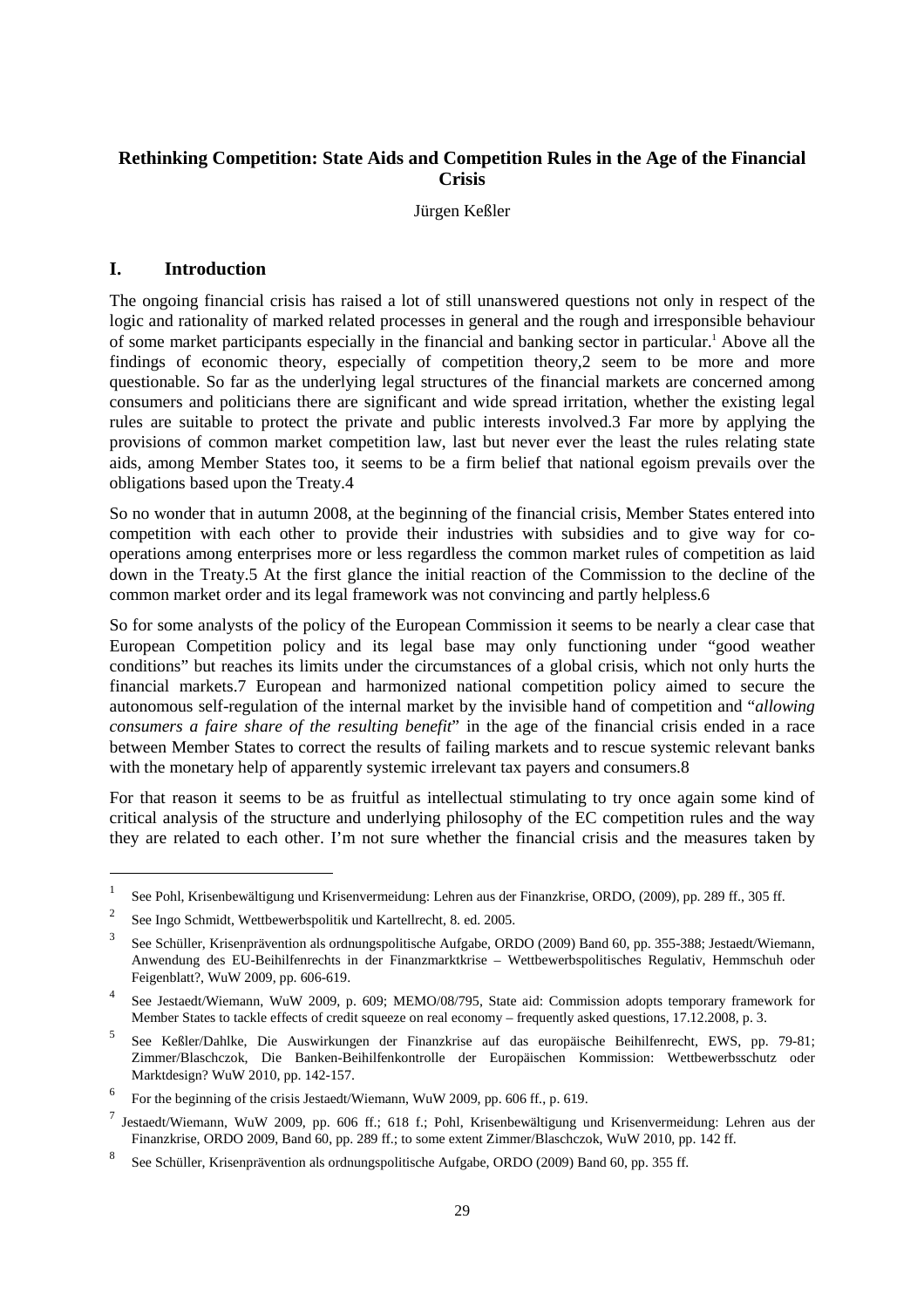Member States or the European Commission in order to get over will provide us with the solution in respect of our unanswered questions.9 Among lawyers it is a well known and common saying, that hard cases make bad law. In respect of the ongoing crisis there are some indications that hard facts and bad circumstances are doing also.

# **II. The EC Competition Rules**

According to article 3 § 1 lit. b of the Treaty on the functioning of the European Union, the Union shall have "exclusive competence in respect of the establishing of the competition rules necessary for the functioning of the internal market." In so far the competition rules are part of a legal based system with the aim of establishing or ensuring the functioning of the internal market, in accordance with the relevant provisions of the Treaties (article 26 1.).

Usually in respect of the common rules of competition we distinguish to separate pillars on which the legal system securing competition in the internal market is based upon, but which are nevertheless close connected to each other in a complementary way. On the one hand the rules applying to undertakings, e.g. the prohibition of concerted practices (article 101, former article 81) and the prohibition of any abuse by one ore more undertakings of a dominant market position within the internal market (article 102, former article 82) which together with the Council Regulation on the control of concentration between undertakings are creating the heart of the EU anti cartel and anti trust policy. On the other hand EU competition policy as a "*system ensuring that competition in the internal market is not distorted*" – so former article 3 I lit. g – is also shouldered by the provision of article 107 (former article 87) of the Treaty, prohibiting "*any aid granted by a Member State or through State resources in any form whatsoever which distorts or threatens to distort competition by favouring certain undertakings or the production of certain goods in so far as it affects trade between Member States.*"

If we try to look for some common principles or some kind of underlying philosophy in respect of the anti cartel provisions of articles 101 and 102 of the Treaty on the one hand and the state aid rules on the other, there are significant clues that the concept of autonomy builds the dogmatic fundament the EC competition rules are based upon. Nevertheless in the context of the EC competition rules, the concept of autonomy shows in some respect a double-bind, dualistic structure with institutional and individual dimensions. As far as the institutional dimension is concerned, autonomy means autonomy of the market itself  $10$ 

In this respect it is up to the staid aid rules to protect markets against intervening subsidies granted by the Member States which distort the integration and the functioning of the internal market. Relating to the individualistic dimension of the autonomy concept it falls in the range of application of the anti cartel provisions of articles 101 and 102 of the Treaty to protect market participants, especially competitors and consumers, against concerted actions of undertakings aimed directly or indirectly to fixe purchase or selling prices or any other trading conditions as well as against any abuse of a dominant position within the common market or in a substantial part of it. In other words: it is up to articles 101 and 102 of the Treaty to ensure that undertakings acting as market participants make up their market related decisions in an autonomous way without to get or to keep in contact with their competitors and not forced by the dominant market position of any relevant competitor.

If we try to analyse the preconditions of the autonomy concept outlined above not only as far as undertakings are concerned but also including private consumers in their role as market participants, it turns the attention to some significant shortcomings which make it clear that the conditions of autonomous behaviour of consumers are different from those of enterprises. To articulate their voice in

<sup>9</sup> Keßler/Dahlke, EWS 2009. pp. 79 ff.

<sup>&</sup>lt;sup>10</sup> See Schüller, Krisenprävention als ordnungspolitische Aufgabe, ORDO (2009) Band 60, pp. 355 ff.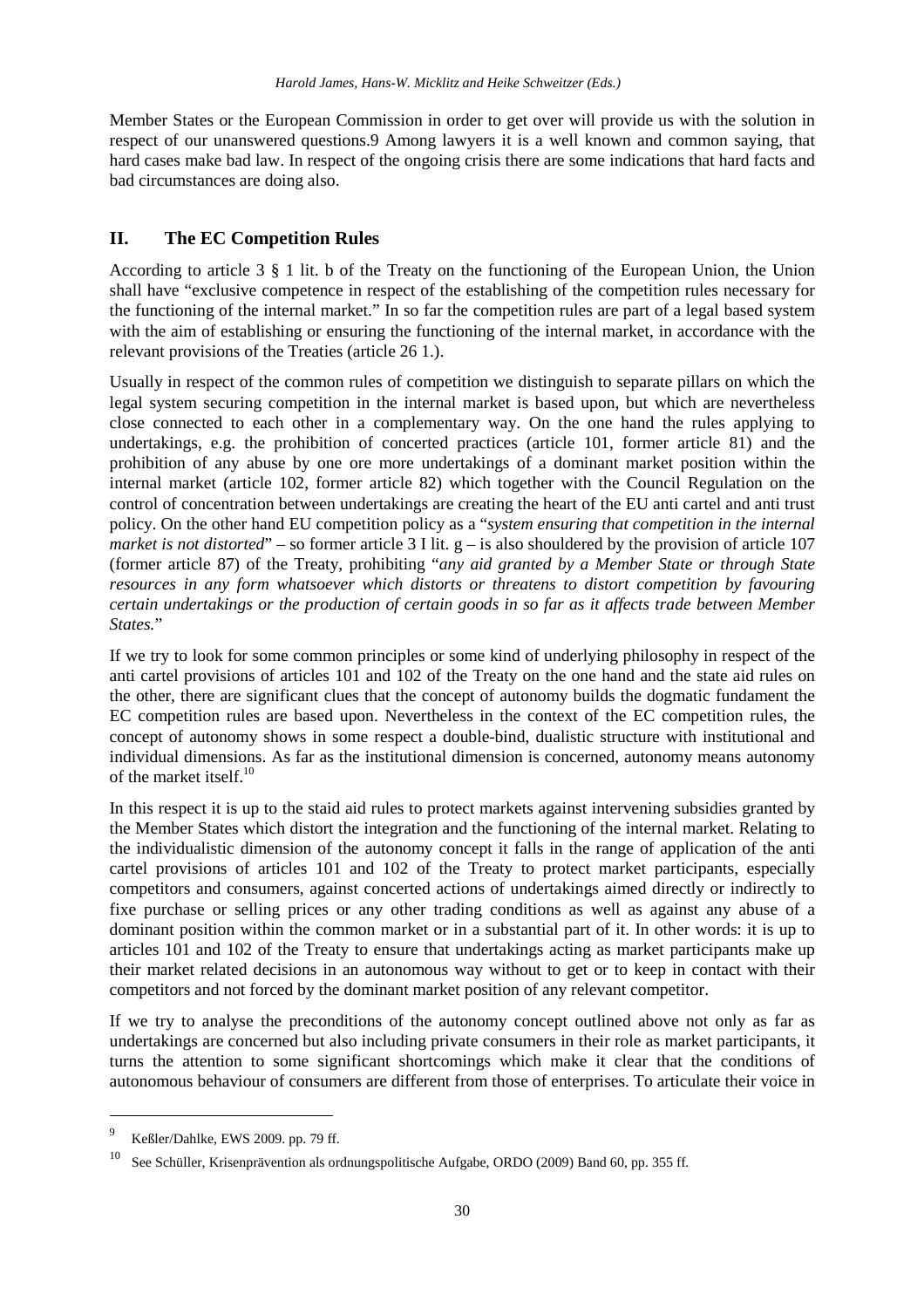the market and to gain some kind of nearly equal bargaining power compared to the supply side it seems to be not sufficient to protect private consumers against cartels and misuse of power. Far more it seems to be inevitable to provide consumers with the information they need to make an informed and reasonable choice.<sup>11</sup>

Beside the aspect of consumer related market information scrutinizing the structure of competition processes and the legal framework they are based upon, reveals reasonable doubts whether the abstention of market interventions by the Member States and the European Commission are sufficient to secure the autonomous functioning of the markets and its participants.<sup>12</sup>

If the real life is able to teach us lessons in the light of the financial crisis regarding its origins and its consequences, one conclusion seems to be convincing: liberalized and deregulated markets do not in a compelling way produce the results predicted and promised by the representatives of a neo-liberal market philosophy.<sup>13</sup> Far more and with deep reaching consequences in respect of the legal framework and the role States have to play in order to enable and secure competitive processes, if we want competition not only l'art pour l'art for itself or wishful thinking, if we are more interested in competition in a realistic way, as an useful and effective instrument to produce and enforce consumer welfare, competition should not be left to the pleasure of competitors only.<sup>14</sup>

Rethinking competition in the light of the financial crisis means more or less to revive and reinforce the legal framework governing market related processes and under some circumstances, especially in respect of markets dealing with products of high complexity, like in the financial sector, the legal framework of competition rules needs a complementary concept of regulative state based interventions, not for the sake of failing industries or enterprises but for the sake of market performance and market results and last but never the least for the sake of private consumers. For my opinion it seems to be one of the most remarkable shortcomings by analysing the financial crisis and controlling its consequences that economists and lawyers are focussing the traditional instruments of anti cartel and state aids law only. No doubt, in some cases it may turn out to be fruitful or maybe necessary to implement state subsidies in order to stabilize failing regions.

Nevertheless in the past 50 years implementing the EC competition rules we learned that state subsidies and cartels do not work in order to manage structure crisis.<sup>15</sup> To disentangle and solve complex and complicated dogmatic problems it doesn't seem to be the right way to cure the symptoms. If it is in public interest that competition is able to produce consumer welfare, it is in public interest too, that Member States and the EU take the responsibility to design the legal framework governing and regulating competition in a way that competition is able to fulfil its tasks. If the invisible hand of autonomous market related actions of competing enterprises produces results harming consumer welfare it is a matter of public policy to regulate the market performance and the behaviour of market participants in a way to guarantee the public interest involved.<sup>16</sup> For that reason

<sup>&</sup>lt;sup>11</sup> In respect of the role of consumers as market participants see Keßler, Schadensersatz und Verbandsklagerecht im Deutschen und Europäischen Kartellrecht, 2009.

<sup>12</sup> Keßler, Schadensersatz und Verbandsklagerecht im Deutschen und Europäischen Kartellrecht, 2009.

<sup>13</sup> See Weede, Die Finanzmarktkrise als Legitimitätskrise des Kapitalismus: Überlegungen zu (allzu) menschlichem Handeln in Wirtschaft und Politik, ORDO (2009), Band 60, pp. 267 ff.; Meyer, Finanzmarktinnovationen und Finanzkrisen: Historische Perspektive, ORDO (2009), Band 60, pp. 325 ff.; Schwarz, Über die Not-Wendigkeit von Nothilfe. Eine Handvoll ordnungspolitischer Betrachtungen angesichts der neuen Staatsgläubigkeit, ORDO 2009 (Band 60), pp. 169 ff.; Keßler/Dahlke, EWS 2009, pp. 79 ff.

<sup>14</sup> Keßler/Dahlke, EWS 2009, pp. 79 ff.

<sup>15</sup> Jestaedt/Wiemann, WuW 2009, pp. 606 ff.; 618 f.; Pohl, Krisenbewältigung und Krisenvermeidung: Lehren aus der Finanzkrise, ORDO 2009, Band 60, pp. 289 ff.; to some extent Zimmer/Blaschczok, WuW 2010, pp. 142 ff.

<sup>16</sup> Schüller, Krisenprävention als ordnungspolitische Aufgabe, ORDO (2009), Band 60, pp. 355 ff.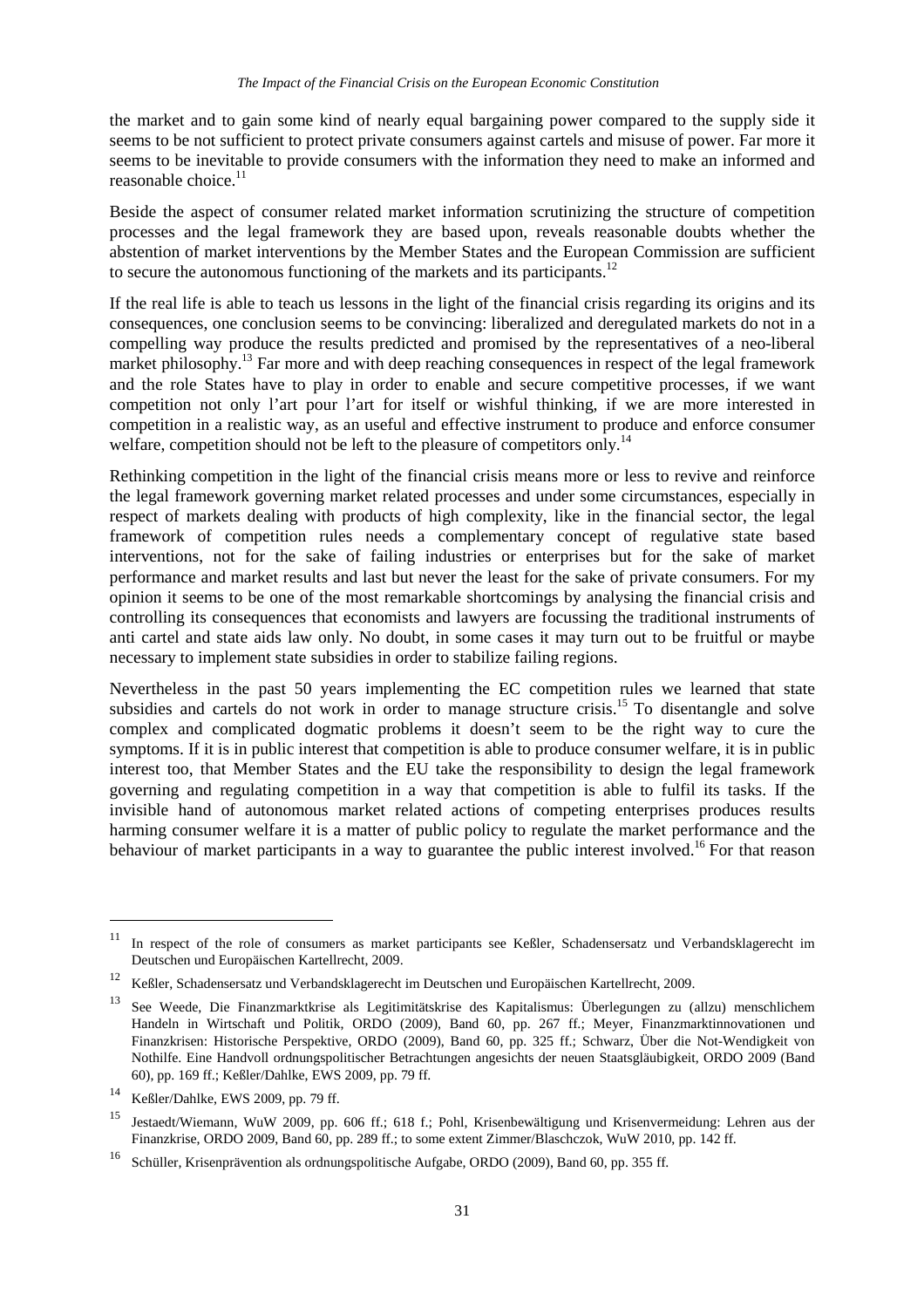rethinking competition means more than to improve the effectiveness and the functioning of anti cartel and state aid rules.

Rethinking competition should be enshrined in a renewed concept of market philosophy able to accept consumers as equal market participants and not afraid of complementary regulating interventions where competition for itself produces harming effects. If we actually need some kind of competition theory we need a concept which mirrors market processes in a realistic way, realizing that market related power and market transparency are unequal distributed. Complementary we need competition rules not neglecting the shortcomings of market processes but based upon a concept of complementing provisions and intervening regulations.

Rethinking competition means to abstain from wishful thinking and the naïve expectations that real life and the behaviour of market participants are following the doubtful predictions of speculative competition theory.

Rethinking competition means to understand competition as a political task and not as a concept behind politics. Rethinking competition means rethinking the conditions of human beings.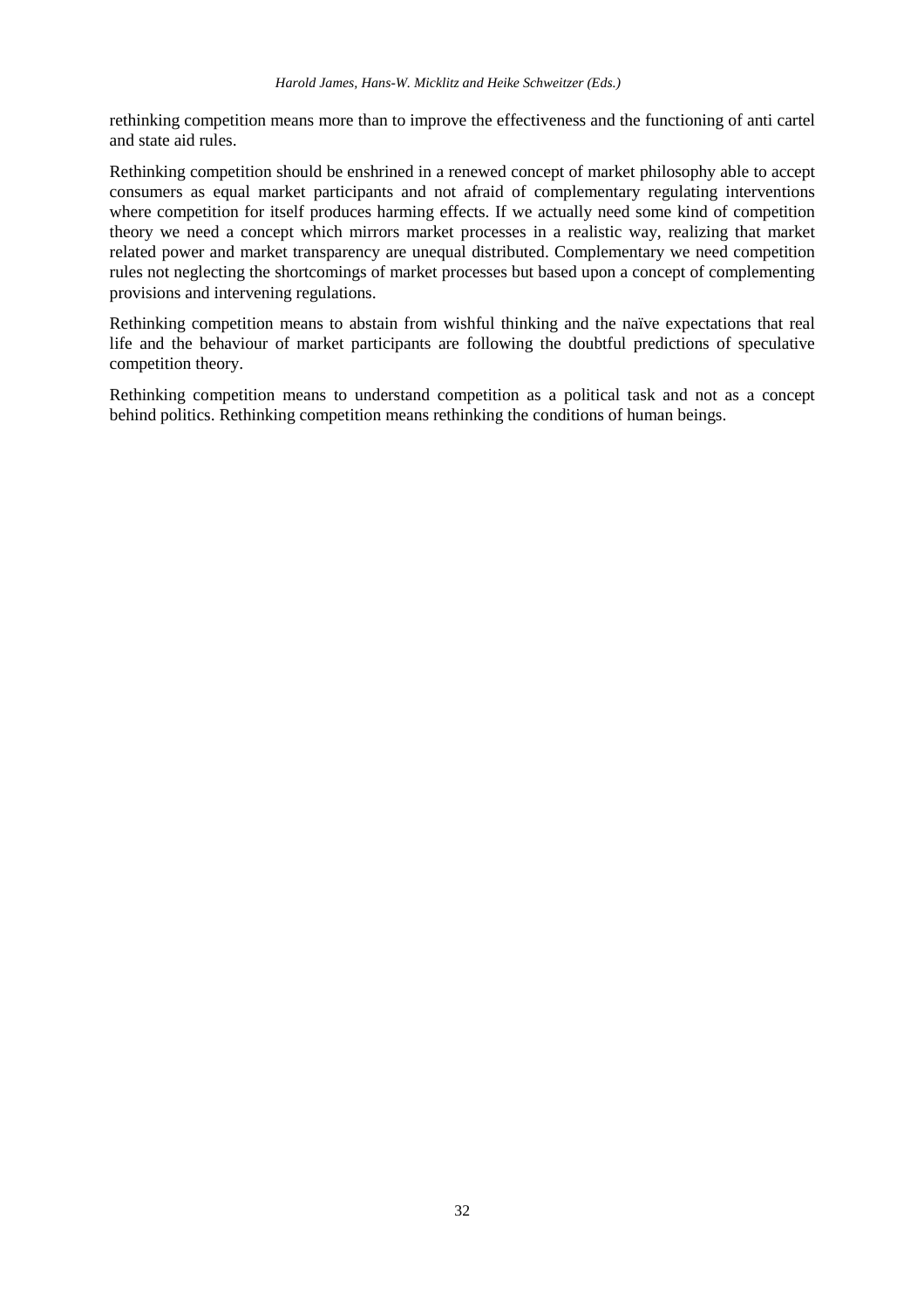# **Bibliography**

- Thomas Jestaedt/Joachim Wiemann, Anwendung des EU-Beihilfenrechts in der Finanzmarktkrise Wettbewerbspolitisches Regulativ, Hemmschuh oder Feigenblatt?, WuW 2009, pp. 606-619.
- Jürgen Keßler, Schadensersatz und Verbandsklagerecht im Deutschen und Europäischen Kartellrecht, 2009.
- Jürgen Keßler/Jürgen Dahlke, Die Auswirkungen der Finanzkrise auf das europäische Beihilfenrecht, EWS, pp. 79-81.
- Wilhelm Meyer, Finanzmarktinnovationen und Finanzkrisen: Historische Perspektive, ORDO (2009), Band 60, pp. 325.
- Rüdiger Pohl, Krisenbewältigung und Krisenvermeidung: Lehren aus der Finanzkrise, ORDO (2009), pp. 289-316.
- Ingo Schmidt, Wettbewerbspolitik und Kartellrecht, 8. ed. 2005.
- Alfred Schüller, Krisenprävention als ordnungspolitische Aufgabe, ORDO (2009) Band 60, pp. 355- 388.
- Gerhard Schwarz, Über die Not-Wendigkeit von Nothilfe. Eine Handvoll ordnungspolitischer Betrachtungen angesichts der neuen Staatsgläubigkeit, ORDO 2009 (Band 60), pp. 169.
- Erich Weede, Die Finanzmarktkrise als Legitimitätskrise des Kapitalismus: Überlegungen zu (allzu) menschlichem Handeln in Wirtschaft und Politik, ORDO (2009), Band 60, pp. 267.
- Daniel Zimmer/Martin Blaschczok, Die Banken-Beihilfenkontrolle der Europäischen Kommission: Wettbewerbsschutz oder Marktdesign? WuW 2010, pp. 142-157.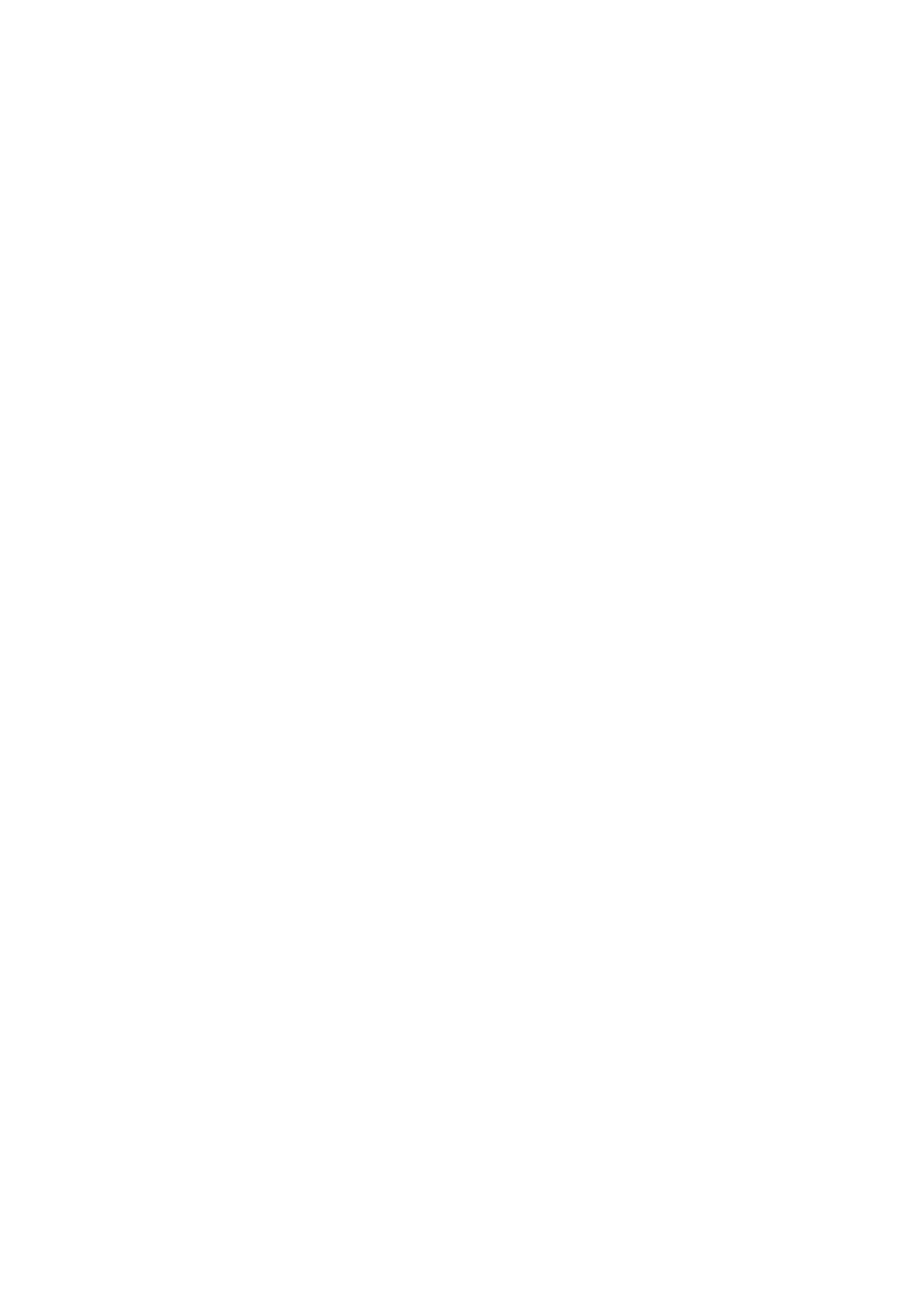# **State Aid Control under the Financial Crisis**

#### Christophe Giolito<sup>∗</sup>

As a result of the 2008 financial crisis, European Banks in 18 Member States were given almost EUR 3 trillion in State guarantee schemes. In addition, the Member States' governments granted more than EUR 300 billion of capital injections. The European Commission approved all of these measures sometimes subject to commitments and/or conditions.

The 2008 financial crisis has raised many comments and questions, not only about the behaviour of market participants in the financial and banking sectors, but also regarding the Member States and the EU Commission as a regulator. It has given an unprecedented public attention to the existence of EU State aid rules as a tool for restoring financial stability as well as preserving the internal market. State aid rules, as enacted in 1957 by the founding fathers of the EEC Treaty, already provided the possibility "to remedy a serious disturbance in the economy of a Member State" (Article 107(3)(b)). This possibility has – in the recent debate – been said to create precisely the opposite effect. I will briefly comment and try to rebut two lines of criticism concerning the way the EU Commission carries out its monitoring powers as well as the temporal nature of the applicable State aid rules to banks.

First, some authors have criticized the way the Commission uses its State aid control prerogatives. These authors claim that the Commission de facto **regulates** the European banking system, in particular when it imposes structural and behavioral commitments on restructured banks, such as the reduction of a bank's balance sheet, divestiture obligations, or "non-price-leadership commitment". In short, these authors claim that such commitments make it more difficult for the banks to return to viability and to remain competitive.

Personally, I find this criticism wrong and unjust.

 $\overline{a}$ 

The Commission's control of such economic aids is meant to ensure that the measures do not damage the level playing field between aid recipients and their competitors in the EU. By exercising State aid control, the Commission tries to reconcile two objectives: (i) to restore and preserve financial stability, (ii) to preserve competition in the internal market.

The role of public financial support may very well be important, but it is still limited when compared with financial regulation. Although the Commission's role in State aid control should be that of a proactive and involved player, it is a different one than the role of the regulator. To regulate is to subject an activity to laws and regulations. To control or to monitor a business sector or an activity can have the same aim but involves other tools.

The aim of State aid in crisis management is, first, to address systemic risks and prevent their further aggravation by means of a rescue aid, and second, to address a long-term problem of financial stability through the examination of restructuring plans. Such control gives little scope for regulation. Each bank has its own structure, including its businesses and form of ownership. A German Sparkasse savings bank owned by public authorities may not be treated the same as a conglomerate, listed on the stock exchange such as the Belgian bank ING.

To further emphasize the difference between regulation and monitoring or control, let me also remind you of some basic principle of State aid control in the field of rescue and restructuring applied in the banking sector. For an aid to be justified and hence declared compatible, the aid must enable its beneficiary to restore its viability in the long-term. Second, in order to limit the anticompetitive effects of the aid, the amount of aid must be limited to the minimum and the beneficiary must internalize the restructuring costs to the greatest extent possible (burden sharing). Finally, the distortions of

<sup>∗</sup> Any opinions expressed are personal and do not necessarily reflect the views of the European Commission.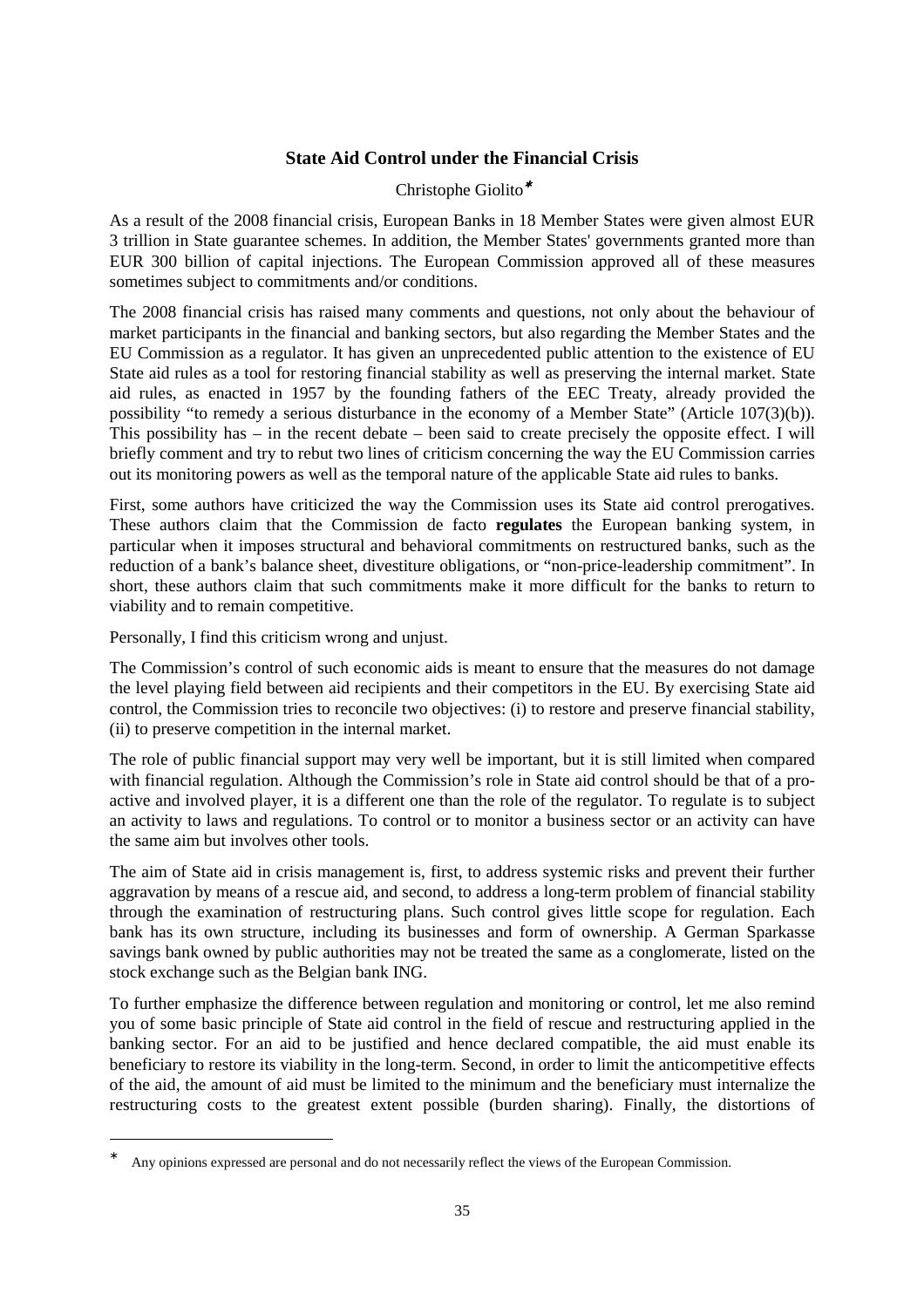competition in the banking sector especially vis-à-vis banks that are not receiving State aid and that have remained fundamentally sound must of course be minimized as far as it is possible. To that effect, the Commission has a particularly important role in ensuring this through an active approach, not excluding imposing conditions and/or commitments. Such conditions are meant to compensate the competitors that managed to remain viable without aid and that have to face competitors that would have exited the market in the normal course of event but that remain active thanks to public intervention.

Finally, let me comment on the authors that consider that the Commission has been rewriting the State aid rulebook following the latest financial crisis. It is true that there was a need to draft certain specific State aid rules after September 2008 and the collapse of Lehman Brothers. However, it is important to remember that this set of rule is based on a temporal condition: the existence of a serious disturbance in the economy of a Member State. In other words, when such systemic risks no longer exist, these ad hoc rules should cease to apply. The current financial crisis rules apply until the end of 2010. The crisis exit strategy is a crucial issue that the Commission currently has to deal with. For the time being, it is interesting to note that the EU Commission still has some 40 bank restructuring cases to decide in the aftermath of the financial crisis. The Commission services publicly announced their intention to hopefully finalize all those files before the end of 2010.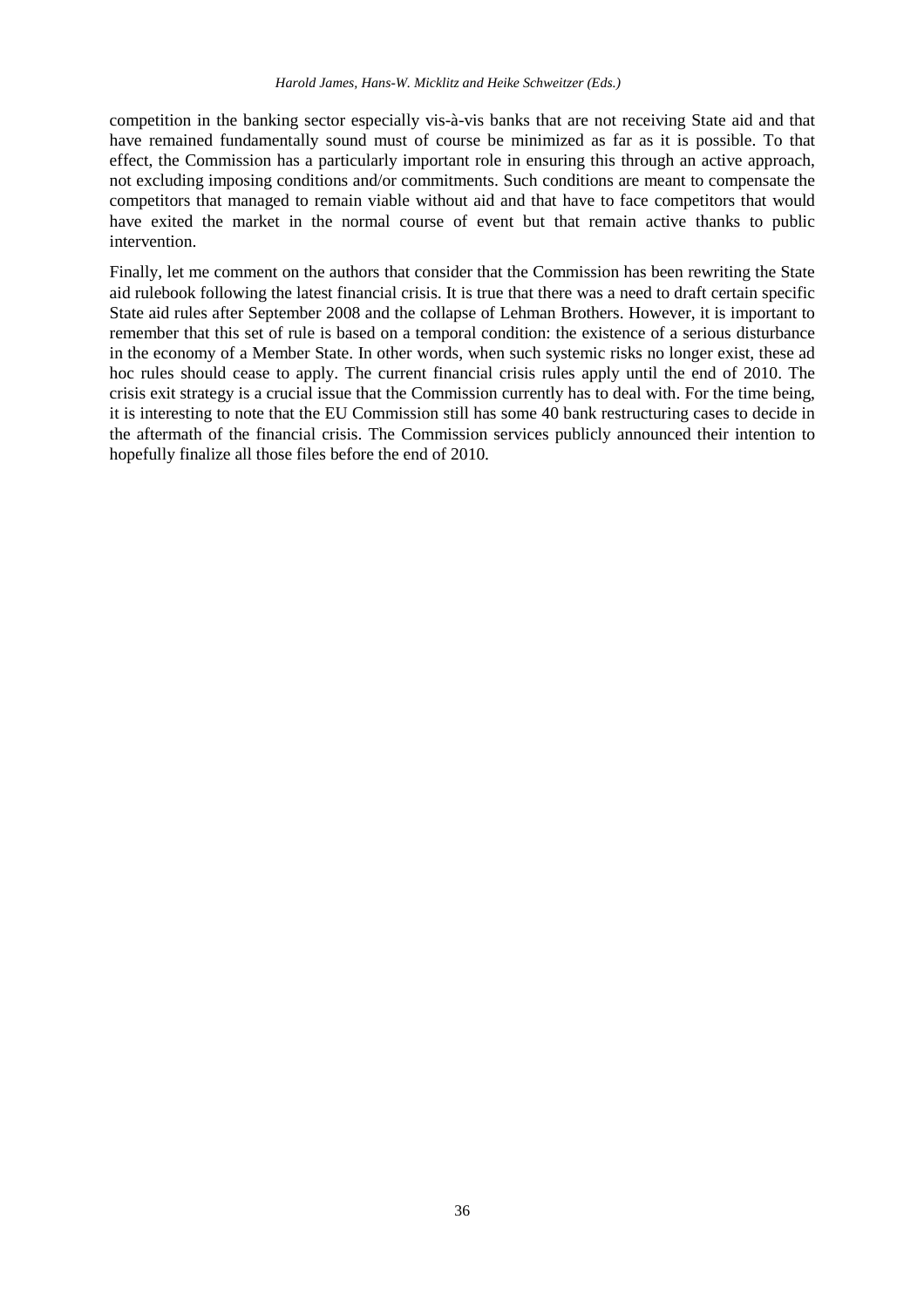# **Banks and Competition in the Aftermath of the Financial Crisis**

Harold James / Chris Kobrak

# **Introduction**

Severe banking crises bring painful and long-lasting disruptions. But they also lead to surprises. The lessons learnt in the immediate aftermath of the crisis bear little relationship to the eventual outcome. There are immediate and obvious answers to the question of who was to blame for the banking crisis, but they rarely correspond with the new shape of the financial landscape that emerges from the crisis.

First, the crisis of 2007-8 originated from banks that were "too big to fail" and "too inter-connected to fail". But some banks, including some of the most notoriously weak banks, will (in the absence of new policy responses) get bigger as a result of the crisis.

Second, the problems began in the United States, from the sub-prime mortgage sector. Many observers at the outset of the crisis were very happy to predict the end of American financial capitalism. But the banks that were most affected were elsewhere, and until recently it seemed as if the long-term winners will be a few American banks. Fueled by the injection of taxpayers' money, American financial capitalism is back in force. By contrast, and perhaps surprisingly, the financial crisis has posed bigger challenges for Europe and its conception of bank organization.

# **I. The Lure of Bigness**

The explanation of the puzzle of why the obvious lessons are not drawn lies in the curious character of financial activity. Banking is inherently competitive; but at the same time, it is not an industry where competition ever worked very well. Banks essentially depend on information (about the quality of their lending) that is not available to their depositors.

The core of financial activity depends on reputation, networks of information, and the ability to make markets as well as simply trade on them. The result is that there are indisputable advantages to being big, as well as the disadvantages that have become obvious over the past two years. The market tends to be dominated by a relatively small number of firms, and have continued (for reasons that will be outlined below) even through the financial crisis after 2007.

FIGURE 1 (*Financial Times*, February 3, 2009)

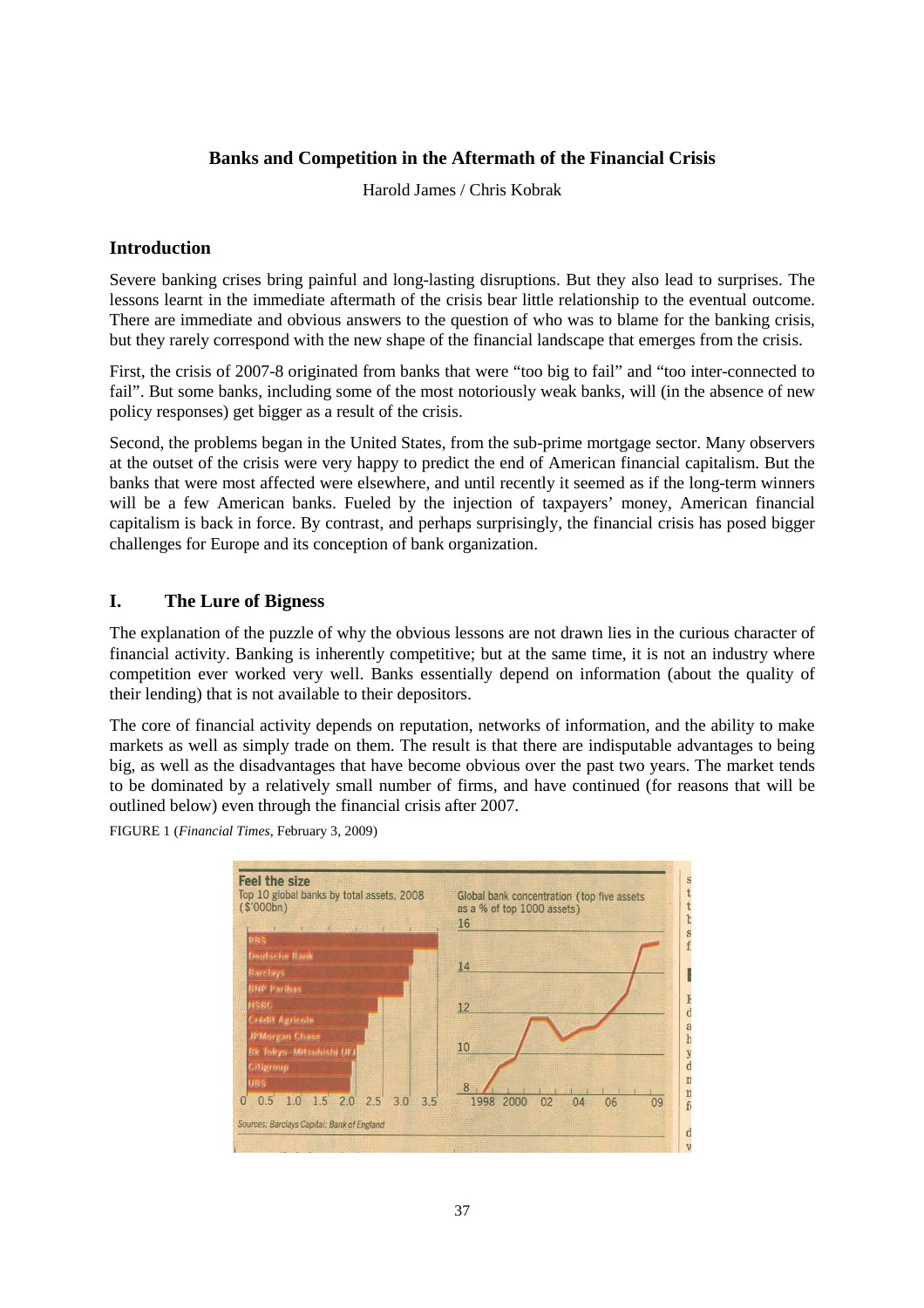In the old days, when banking was stable and regulated securely in a national setting, three or four leading banks tended to form an oligopoly in each country: Barclays, Lloyds, Midland and National Westminster in the UK, Bayerische Vereinsbank, Commerzbank, Deutsche and Dresdner Bank in Germany; Credit Suisse, SBC, and UBS in Switzerland. There were always suspicions of either a formal or an informal cartel of banks, which would agree on conditions and interest rates. But regulators generally turned a blind eye to these suspicions.

In the 1990s and 2000s, internationalization promised to produce a new landscape, in which once again a small handful of banks would divide up not national markets but a single global market. Banks maneuvered to get the best position to take advantage of the new financial globalization. That usually meant locating themselves and their activities via subsidiaries (that were regulated locally) in the most lax and least restrictive regulatory regime.

Today, in a world with seemingly limitless access to information – permitting a great deal of disintermediation and reduction in physical presence in many sectors – why do many banks seem compelled to become multi-poled, international matrix organizations (transnational institutions)? Whereas in 1900 huge amounts of cross-border transfers and investment were arranged, monitored and even distributed by private (mostly family) banks and funneled through correspondent networks, today huge joint-stock companies dominate international finance.<sup>148</sup> These megabanks have internalized activities that were once performed by individuals and institutions in large part legally independent of one another, or of public markets. Nearly all of these new mega-institutions are public companies which – with greater capacity for internalization of transactions **to exploit** new regulation and technology – are better placed than separate institutions, especially those conducting business on public markets, to keep their transactions off the radar screens of regulators. The story of this transition is a complex mixture of technological, economic and political changes, with a little path dependency thrown in for good measure.

The megabanks raise many broad and interrelated issues in the management of the global economy. They entail management problems over a huge geographic area and among very disparate, complicated businesses. They have not only been beset by pure fraud, they also seem at times to have lost control of even legal transactions, many of whose valuations can no longer rely on easily acquired market quotations. Conflicts of interest can easily arise between dealmakers and management, with no ready mechanism for adjudication. Hundreds of separate (and in some cases incompatible) software systems are required to manage these diverse activities, with the result that it is impossible for senior management to track the precise extent of risk exposure. Working across many national borders with integrated affiliates has intensified potential cultural conflicts. As financial institutions lose much of their own national character, regulators have had a difficult time defining the span of their authority**.**  Not only is much of international business conducted in self-regulated offshore (Euro) markets**,** many institutions conduct all or most of their activities outside the jurisdictions in which they are incorporated. Along these lines, the very size of these institutions raises questions about how effective a counterweight regulators can be. Many institutions control complex assets and transactions that dwarf the size of the national economies in which they are ostensibly based, posing system risk. They are, therefore, deemed by many too big to fail, adding additional moral hazard to a system already fraught with hazards.

It has long been argued that firms grow and internationalize as the costs and benefits of internalizing market transactions become more favorable for the diversified, hierarchical firm. Could the same logic apply to financial institutions?<sup>149</sup> Whereas manufacturing firms usually diversify into new aspects of

<sup>&</sup>lt;sup>148</sup> Christopher Kobrak, "Family Finance: Value Creation and the democratization of cross-border governance," Enterprise and Society, March 2009.

<sup>&</sup>lt;sup>149</sup> For the seminal work on internalization see R.H. Coase, The Nature of the Firm, Economica, 1937, Vol. IV, no. 4. In the work of those who followed Coase or introduced new approaches to explaining internalization and foreign investment, there is little discussion of whether finance indeed should be treated as a special case apart from manufacturing, for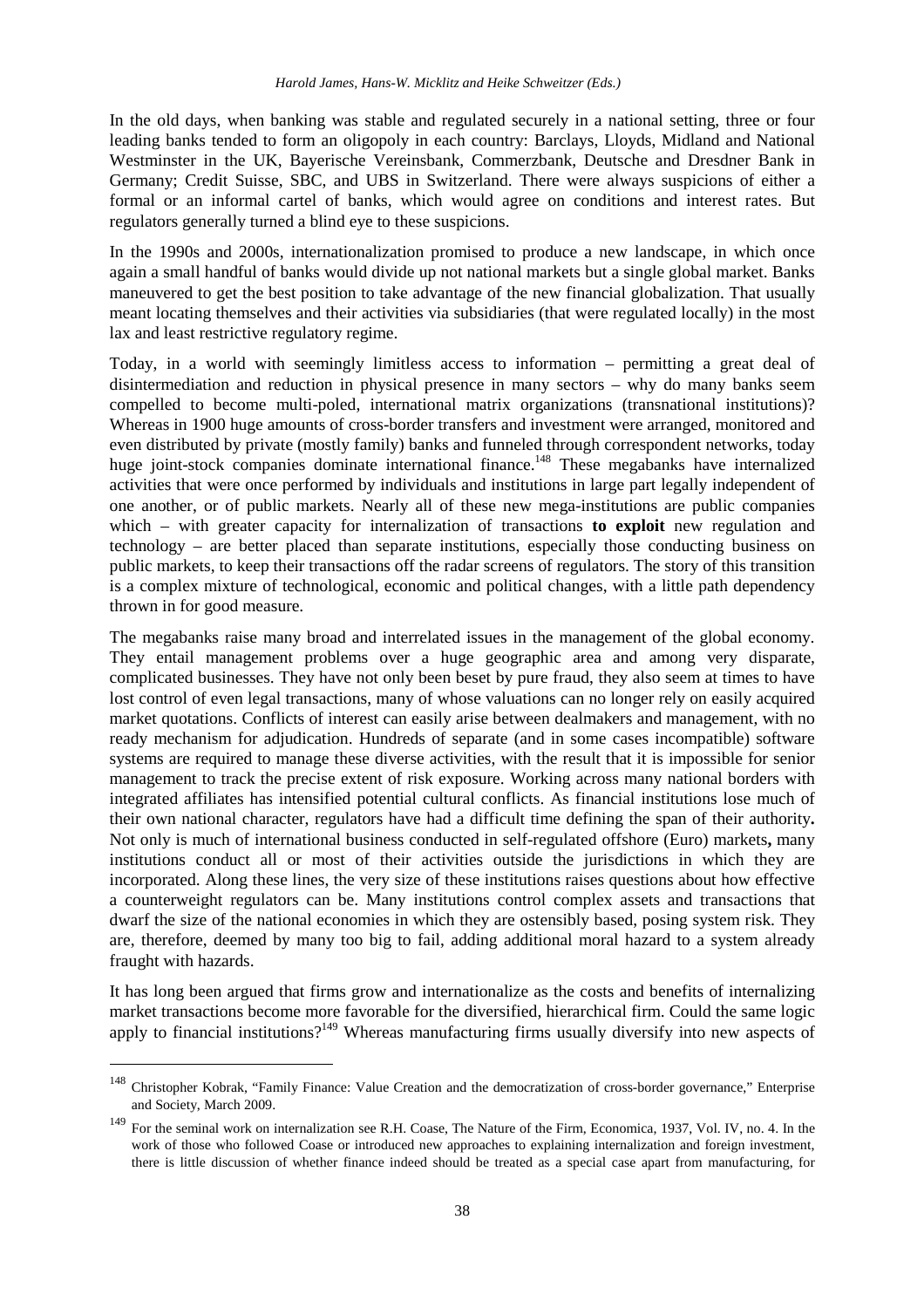the value chain without conflict with formal, regulated markets, banks and other financial institutions d*o.* The banking evolution over the past 50 years was a complex process that at once was allowed by regulation and which continues to help shape regulation: an international, dialectic process that since World War II has included the explosion of offshore banking, derivatives trading, the steady erosion of Glass-Steagall limits on banks acting as investors (holding securities) and lenders, and the exemption of many financial transactions from securities exchange scrutiny.

It is a regulatory and institutional story whose costs and benefits, for institutions and society at large, are insufficiently understood. Although even cost savings are sometimes hard to prove, perhaps more importantly, the risks of internalization are almost never treated until the system implodes or nearly implodes.

From the 1990s, two powerful innovations drove the push to financial bigness: the development of securitized products, and the develop of insurance for financial products, in particular credit default swaps. Securitization produced increasingly complicated financial instruments, that were intrinsically difficult to value. Large banks could offer their customers trading platforms for these illiquid securities, an apparently continuously available "market" on which complex financial products could be priced and traded.

The pace of cross-border bank mergers and other forms of direct investment picked up over the last 20 years. The most active modern investment banks have reassumed a broad range of activities and have internationalized them, effectively internalizing what were cross-border and cross-firm exchanges. *The Economist* reported in 2006 that major banks were tripping over themselves to increase their global reach and product offerings by acquisitions and other means.<sup>150</sup> Greater increases in market activity and lowering of transaction costs have led to greater investments to handle them, which in turn put pressure on participants for more activity to lower unit costs.

The shift in financial activity was reflected in banks' results and their investment needs. While the advising, underwriting and trading revenue (once the highest component of revenues) of the top 10 investment banks as a percentage of capitalization have all dropped as a percentage of investment bank capitalization since 1980, trading revenue in 2000 was nearly half of advisory revenue and nearly five times that of underwriting revenue.

Employment in investment banking has increased dramatically since 1979 (by some measures fourfold), but increases in capital formation have been even more pronounced. Since 1990, they have climbed by a factor of six. Mean capitalization per employee for the five largest investment banks has grown from \$200,000 in 1990 to approximately \$1,000,000 in 2000. Revenue income per producing employee for the same period jumped  $$0.4$  to  $$1.0<sup>151</sup>$ 

In the last decade of the  $20<sup>th</sup>$  century, bank market capitalizations of equity as a percentage of GDP doubled in Germany (to  $60\%$ ) and tripled in the United States  $(160\%)$ <sup>152</sup> In the period of financial globalization that lasted until 2007, financial institutions were perceived by the market as building more value than non-financial corporations, and financial stocks outperformed general market indices.

*<sup>(</sup>Contd.)* 

example, and whether financial internalization pose special risks. See Oliver E. Williamson, The Economic Institutions of Capitalism, 1985; Edith Penrose, The Theory of the Growth of the Firm, 1959; J. H. Dunning, Multinational enterprises and the growth of services: some conceptual and theoretical issues, Service Industry Journal, 1989, Vol. 9, pp. 5-39, and Christos N. Pitelis/Roger Sugden (eds.), The Transnational Firm, 1991. One of the few exceptions to this tendency is Geoffrey Jones, ed. Multinational and International Banking (Aldershot: Elgar, 1992), which includes several essays that develop a distinct view of multinational banking, many reprinted from other sources.

<sup>150</sup> Thinking Big, The Economist, May 20, 2006, pp. 4-23.

<sup>151</sup> Alan D. Morrison/William J. Wilhelm, Jr., Investment Banking: Institutions, Politics, and Law, 2007, pp.8-15.

<sup>152</sup> Morrison/Wilhelm, Politics, and Law, 2007, p. 2.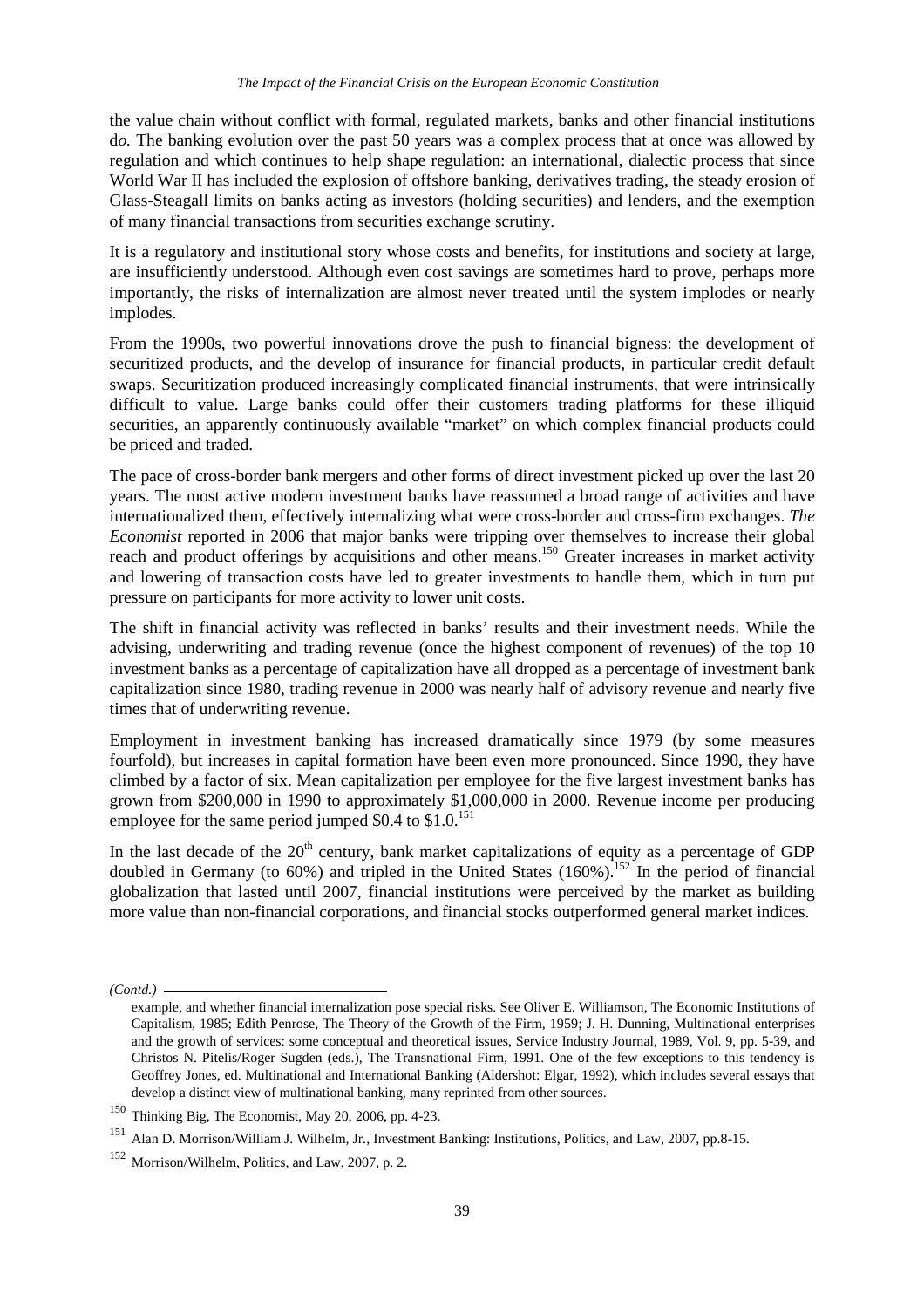





By the millennium, commercial banks had created a huge network of branches and subsidiaries all over the world. Most developed countries had accepted that foreign banks could do outside of their own country whatever they did inside. In the United States alone, foreign banks operate 300 branches – that is, entities that are not legally or financially distinct from their parents – and nearly 100 subsidiaries, mostly for making wholesale rather than retail loans. From 1975 to 2000, total assets by foreign banks grew in the United States from approximately \$50 billion to \$1.2 trillion, which by then accounted for approximately 20% of all banking assets in the United States.<sup>153</sup> In 2000 after its acquisition of Bankers Trust, Deutsche Bank, at that time briefly the largest bank in the world, headed the list of foreign banks in the United States with nearly \$113 billion in assets.<sup>154</sup>

According to Citigroup, offering customers the ability to trade with the group to satisfy their customers' liquidity needs was a key strategic goal. Not only does the bank provide advice clients on new derivative instruments, it has to allow them an opportunity to trade them. For many of the derivative products especially, there would be no market if the bank did not provide one. This is especially important for most hedge funds, whose business model is highly dependent upon quickly exploiting asset price anomalies with ever increasingly refined derivatives for which there is no public market. The bank has invested huge resources in creating an internal market, in essence warehousing securities and derivatives to build hedged positions and for future sale. As of December 31, 2007, 25% of Citigroup's over \$2 trillion in assets were being held for trading, up \$145 billion from the year before, and nearly five times its equity capital. Trading liabilities amounted to nearly \$200 billion. The bank's approximately \$800 billion in investments were drawn from its affiliates all over the world. But

Jane E. Hughes/Scott B. MacDonald, International Banking, 2002), pp. 27, 90-101, 149. By the early 90s, 280 foreign banks from 65 countries with 1,000 offices operated in the United States.

<sup>154</sup> Hughes/MacDonald, pp. 27, 90-101, 149.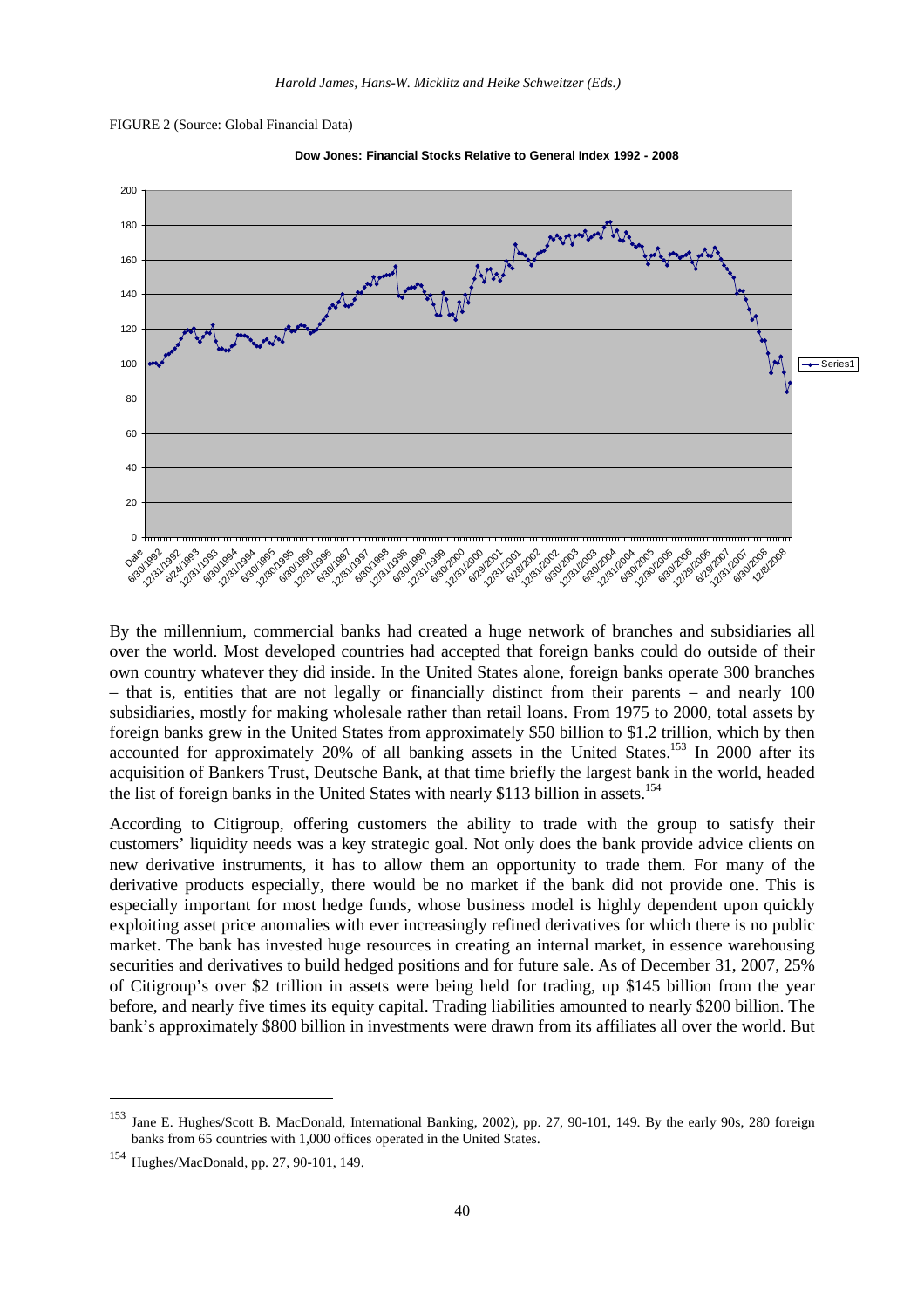investment activities were concentrated in the U.S. and U.K. markets.<sup>155</sup> Trading included fixed income, credit products, collateralized debt obligations (CDOs), equities, foreign exchange, and commodities. While the other trading revenues were smaller but consistently profitable, credit products lost money in 2005-6, and a huge \$22 billion in 2007.<sup>156</sup> Overall, the trading of derivatives was approximately 35 times greater in 2000 than in 1988; by then, 90% of the total \$109 trillion in transactions are over-the-counter private transactions (OTCs), mainly by banks, and not on organized exchanges.<sup>157</sup> Six years later, total derivatives trading had jumped by a factor of nearly five (to just under \$500 trillion), with non-exchange contracts still accounting for the lion's share. Much of the growth came in interest rate contracts, but whole new segments like credit default swaps (CDS) sprung into existence. By 2008, just ten years after their invention, the notional value of CDS contracts measured approximately \$60 trillion.<sup>158</sup> Like foreign exchange trading, a great many of these transactions are not driven by commercial transactions but rather are arbitrage-related.

Financial transactions are thus increasingly confined to transactions outside of public markets. Large transnational banks have effectively internalized many international capital flows, whose importance has grown with greater imbalances between savings and borrowing nations. The financial system began to act as a transmission mechanism for what Ben Bernanke called "the global savings glut." The increase in areas with excess cash and their greater distance from cash users has led to an expanded role and need for intermediaries and risk management outside of capital markets, adding, however, many other risks and complexities. The greater relative size of financial transactions and new financial instruments coupled with a great ability of these banks to tap into one national source of funds and pass them on to users of capital in other nations has all contributed to a much more "frictionless" global financial system, with more rapid and more complex worldwide impact, than fifty years ago. Given new regulations and the multinational structure of these institutions, banks have even been able to use cheap sources of funds, including the discount window at a large number of central banks, and to distribute the funds to their international units, in many cases with foreign exchange and other risks.



#### FIGURE 3 (Source: BIS)

(International claims are cross-border claims plus local claims of foreign affiliates in foreign currency. The numerator in this ratio is domestic banks claims in foreign and local currency, hence the ratio in some cases exceeds one.)

<sup>155</sup> Citigroup's 2007 Annual Report on Form 10-K, p. 66.

<sup>156</sup> Citigroup's 2007 Annual Report on Form 10-K, p. 129.

<sup>157</sup> Morrison7Wilhelm, p. 10.

<sup>158</sup> Ismail Erturk et al, Financialization at Work, 2008, pp. 4-9.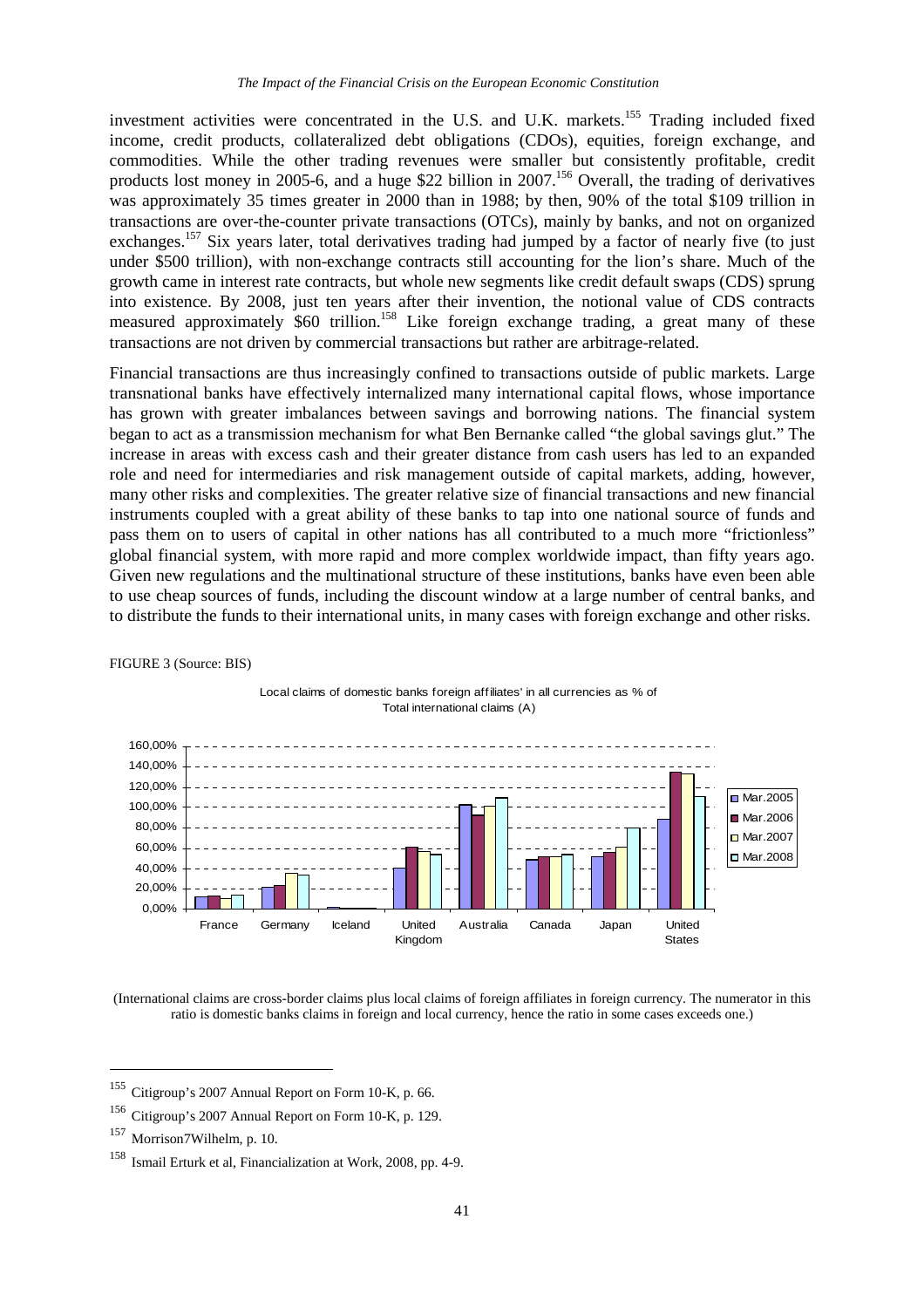The international internalization of banking is even better seen in the activities of domestic affiliates of foreign banks, statistics that the BIS began to track only recently. For all countries, from June 2005 to March 2008, local claims of domestic banks foreign affiliates in all currencies grew by approximately 35%. As indicated by Figure 3, the growth rate of claims in host-country by affiliates of banks from developed home countries exceeded 35%, a little less than the rate for all countries, but far short of the nearly 50% rate of developing countries. All the countries in our sample had growth rates in the foreign bank portion of domestic (host country) claims of around or exceeding 30%. Moreover, on an ultimate risk basis (including guarantees), the domestic claims of foreign banks' affiliates make up a huge percentage of total international claims (cross-border and domestic of foreign-owned entities). In March 2008 in the United States, for example, they amounted to 110% of total international claims excluding the guarantees. As noted, for many years this aspect of global banking was off the radar screen or regulators.



FIGURE 4 (Source BIS)

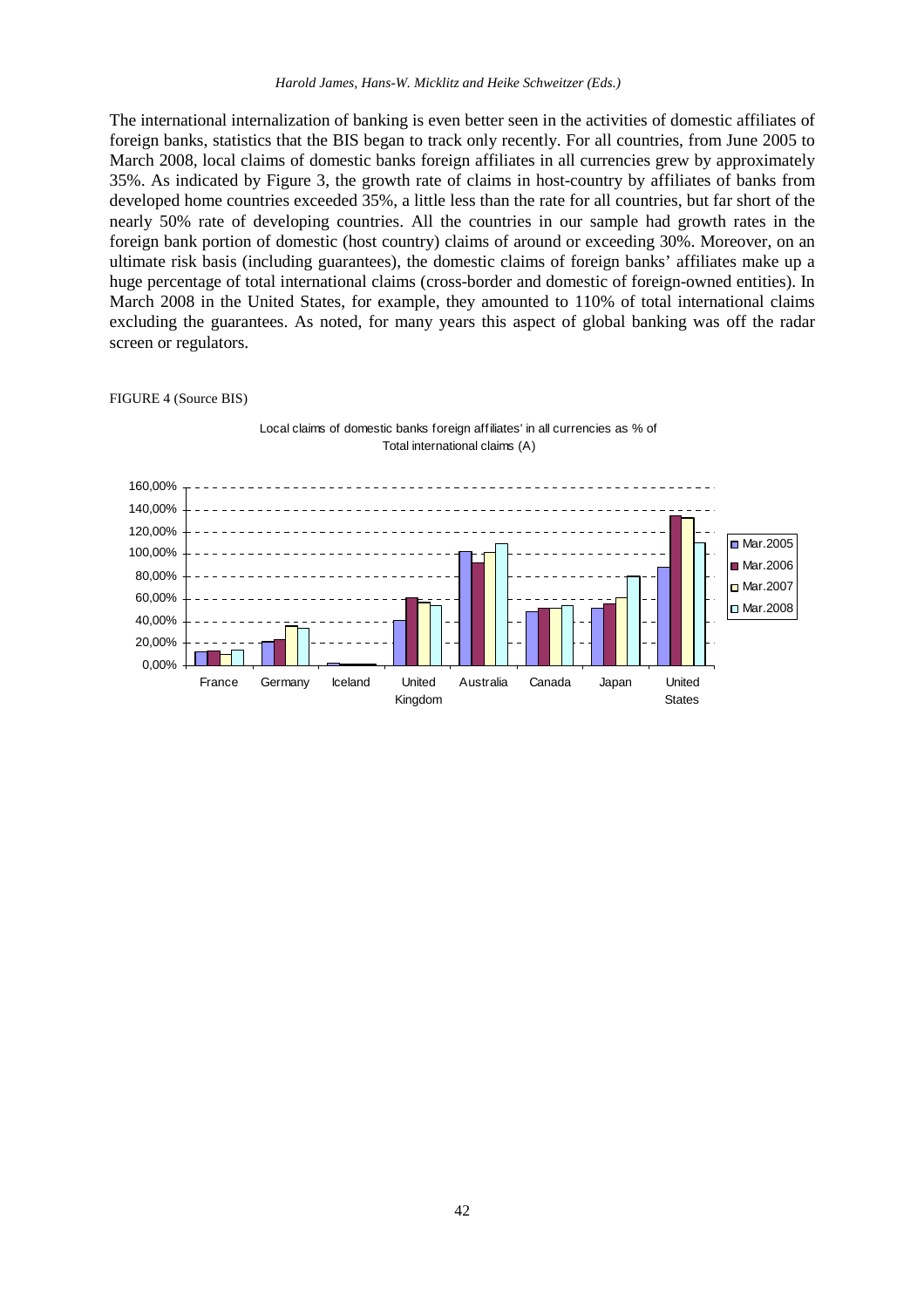

#### FIGURE 5 (Source BIS)

#### FIGURE 6 (Source: BIS)



From 2000 to 2008, intra-bank assets grew in all countries by approximately 14.5% per annum. In Iceland and Australia, they grew by around 35% per year and the United Kingdom was not far behind with 80%, followed by France, Germany and the United States with around 20, 15, and 13% respectively. For obvious reasons, the story with liabilities is similar (Figures 4 and 5).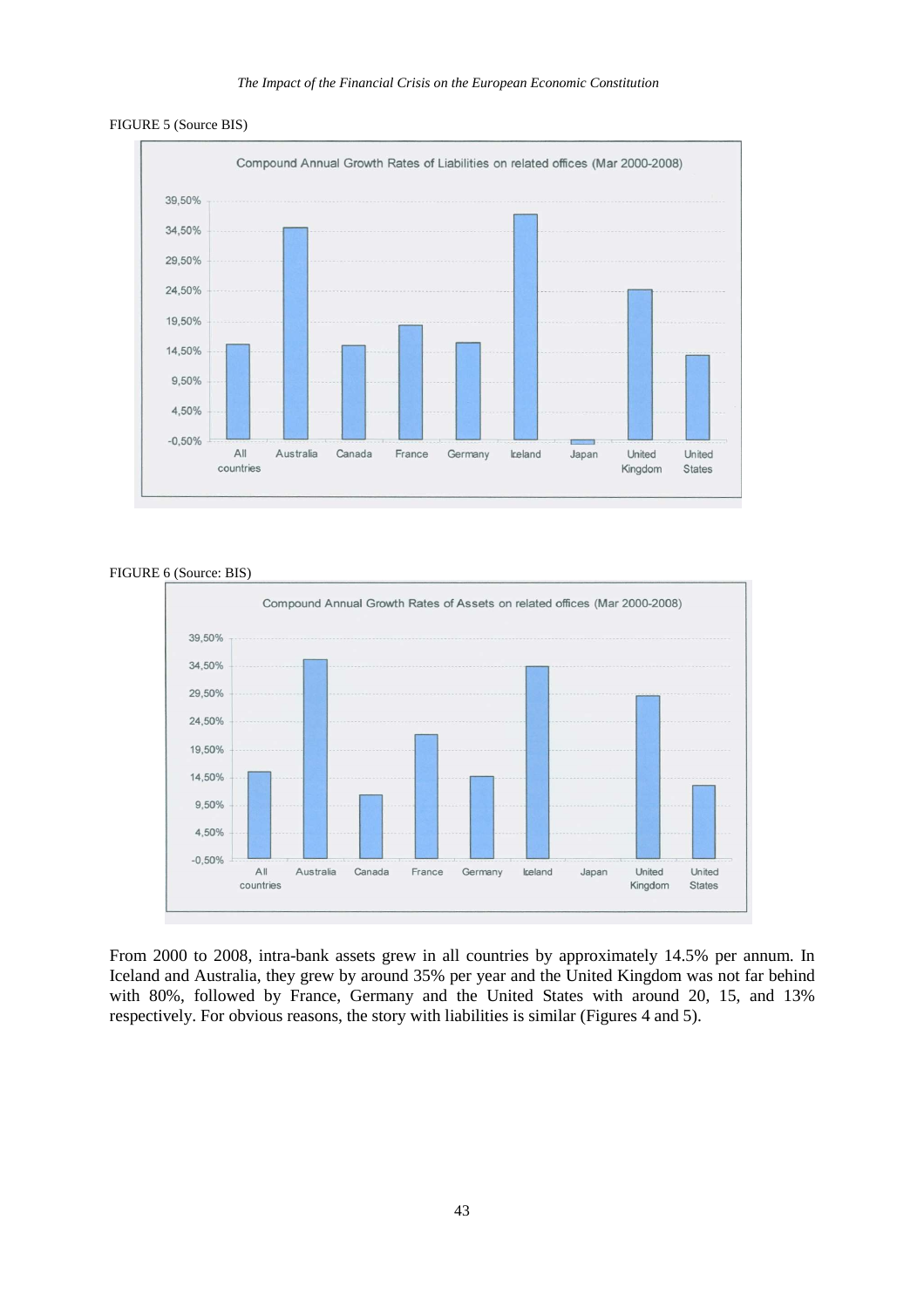The ability of large banks to access central bank liquidity in a variety of markets proved critical during the financial crisis. In 2007, when the Bank of England was pursuing a restrictive policy in order to limit moral hazard, large British institutions refinanced themselves through the ECB via their foreign branches. Smaller and more British institutions, such as Northern Rock, could not do that. Immediately after the Lehman collapse in September 2008, a major part of the Federal Reserve's liquidity went via foreign central banks to support major foreign institutions, to the dismay of the Fed's congressional critics.

# **II. Regulatory Dilemmas**

 $\overline{a}$ 

Bigness has repeatedly brought problems for financial institutions: perhaps this might be seen as a financial equivalent to imperial overstretch. Almost inevitably, biggest bank in the world got into trouble. In the 1990s, the largest globally active banks of the world were mostly Japanese. Who now remembers Daiichi Kangyo?

The crisis of 2007-8 has produced a new answer to where the greatest competitive advantages lie. It is no longer best to be in the lightest regulatory regime, but where the state has the deepest pockets.

The most obvious lesson of the crisis was that a bank needed a strong national government to bear the potential costs of a rescue. Where very large banks exist in small territories with small-scale governments, the banks are vulnerable. Appropriate control is, however, both an economic and political issue. Big countries have the economic clout, but this does not necessarily give them the political will to act. The United States is big enough to handle behemoths such as Bank of America or Citigroup. China can handle its large banks, even if they have very large portfolios of poor credits.

European banks are in a more precarious situation. Small countries that evolved into major financial centers are especially vulnerable. Ireland, as well as Iceland, have become notorious cases of a financial sector that metastasized so as to destroy the host country. But even in the big and strong European countries, France and Germany, large banks and internationally active banks potentially exceed the government's capacity to mount a rescue. In addition, there is the complexity of disentangling which country is responsible for what part of a rescue, when for instance central European banks are controlled by an Austrian bank that is bought by a German bank that is then bought by an Italian bank.

Politically, the easiest way out often lies in blaming the foreign commitments of financial institutions. Gordon Brown complained about the international activities of failed banks such as Royal Bank of Scotland: "Almost all their losses are in subprime mortgages in America and related to the acquisition of ABN Amro. These are irresponsible risks taken by the bank with people's money in the UK." He added that the decision to buy ABN "was wrong".<sup>159</sup> An important part of the rescue operation of RBS was the selling off of foreign branches and activities. Elsewhere there are similar patterns, where governments which have taken stakes in banks demand a refocusing of business. Italian and Austrian banks had few domestic problems, but massive losses as a consequence of earlier large-scale purchases of banks in Central Europe. They will be pressed to retrench. UBS has sold its Brazilian operations, Commerzbank its Swiss business. The American giant Citigroup, which had established a presence in over a hundred countries, will also be slimmed down and its foreign exposure reduced, even though the large losses stemmed primarily from its U.S. business.

Consumers of financial products are likely to become more cautious about entrusting their assets to institutions in far away countries of whose regulatory regimes they known nothing. Only a few years ago, the endless corridors of Heathrow airport were decorated with advertisements for the services of

<sup>159</sup> Financial Times, January 21, 2008, p. 10, "Brown's misplaced financial patriotism." See also John Gapper's blog: http://blogs.ft.com/gapperblog/2009/01/gordon-browns-misplaced-financial-patriotism/ (accessed February 5 2009).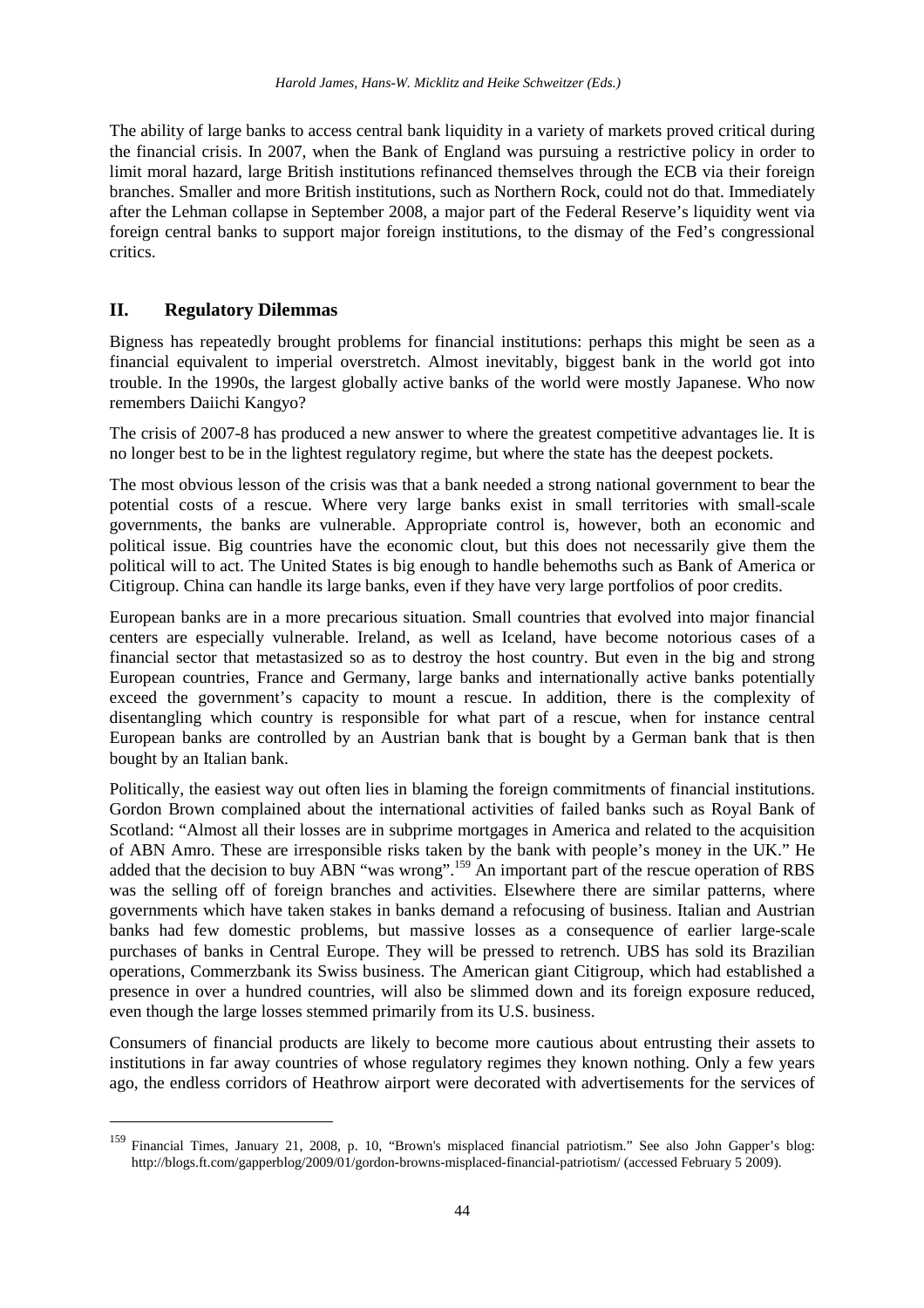Icelandic and Nigerian banks. It is difficult to imagine that such institutions will continue to be attractive. Campaigns by the big industrial countries against tax havens will also have an effect on deterring foreign banking.

As a result, the big transnational institutions are lobbying hard for a European-wide approach to banking supervision and regulation (and implicitly for fiscal bailouts should that supervision and regulation fail).

Politicians also inevitably worry about big institutions, and about their potential instability. One obvious answer is to try to make them smaller, perhaps by legal limits, or more effectively and justly by the escalation of capital adequacy requirements. In the case of the banks that required state rescues, European competition rules are requiring divestment and downsizing. Institutions such as RBS, which for a time in 2009 headed the list of the world's largest international banks, are being pruned down by the interventions of the European Union's Directorate General for Competition.

Even the stronger European banks are being pressed to improve their capital ratios. This means in most cases that they will continue to cut back on lending. Such measures worsen the impact of the financial crisis on the rest of the economy. By contrast, in the United States, the government pushed big banks into buying up smaller and vulnerable banks, and is now doing everything it can to push banks to lend more.

Government reactions are full of paradoxes. The more we insist that a banking system should be competitive, the greater the risks that individual banks will take. The more governments are prepared to step in, and the greater the resources of those governments, the more the big banks and the big countries will be favored. The surprise announcement by President Obama on January 21 indicates just how worried the U.S. administration is about the political consequences of bigness as well as the degree to which it may have perceived added political gain in attacking plutocrats. Governments all over the world need to be seen to be doing something about the problem of big banks.

The last twenty years of globalization saw the emergence of small open economies as global leaders. The next twenty years will see a different globalization, in which the winners are large powerful countries that will mobilize government resources in the interest of creating winners in the race for financial supremacy.

# **III. Geopolitical Change and Economic Crisis**

Very large financial crises have often accompanied geo-political shifts. One possible scenario is that this crisis will produce a new geography of power, as a consequence of the renationalization of finance, and of the new popularity of fiscal Keynesianism.

One of the hallmarks of eras of financial globalization is that they permit large movements of capital that are used to finance big current account imbalances, in other words very different levels of savings and investment in different national contexts. Before the First World War, a very vigorous and dynamic era of globalization pushed European capital, mostly from Britain and France, to the rest of the world, especially North and South America. As in previous periods, fiscal stimuli involving deficit finance today involve large inflows of foreign capital, which then as now are to a substantial extent channeled through the financial system. Since the 1980s, a new wave of financial globalization saw a different kind of movement: capital flowed largely out from many developing countries, as well as from Japan and Germany, and into the United States. Many commentators now see that those capital flows fueled a bubble in the United States that was bound to burst. Though by far the largest case, the United States is not alone in its dependence on foreign capital, which was a characteristic shared by many so-called Anglo-Saxon economies, notably the UK, Ireland and Australia, as well as Spain, and many smaller central and east European economies. The current crisis has called into question the sustainability of massive imbalances and the mechanisms used to achieve them.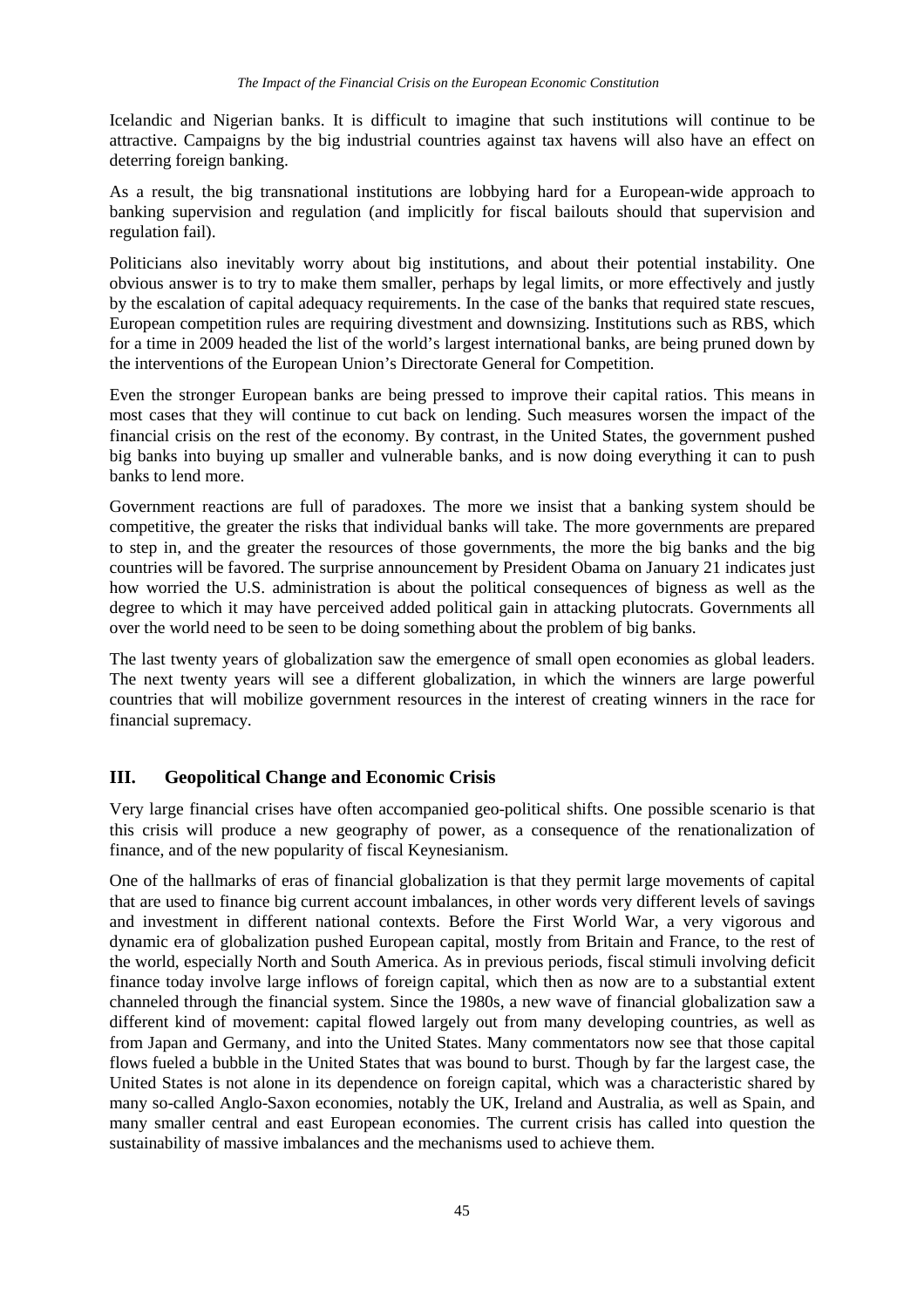The regulatory response confronts a choice between national versus international approaches to adapting the financial architecture. The level of cross-border flows has already shrunk dramatically since the outbreak of the crisis. It is likely to shrink still further if regulatory intervention reflects and adds to a new financial nationalism.

A national approach will try to stop many kinds of cross-border flows and scale down the activities of supranational banks' ability to operate in many different jurisdictions. This would mean a return to simpler finance – and less international financial intermediation. Eisuke Sakakibara recently made a plea for old-style local lending and borrowing: "That was what pre-Meiji Japan was like. We should go back to that." Amar Bhide has called this idea "retro finance". There are various possibilities – splitting banks up regionally, progressive taxing of banks to penalize large institutions, or the progressive increase of capital requirements.<sup>160</sup>

Multiple and contrasting national answers make international responses harder. Dominique Strauss-Kahn, the Managing Director of the International Monetary Fund, has correctly emphasized that

"national mechanisms are part of a larger global network. While there is a process of collaboration to bridge the problem of local regulators dealing with global banks, many countries are approaching bigger-picture reforms from different directions and at different speeds. In the process, a central lesson of this crisis is being forgotten: that co-ordination works better than unilateralism."<sup>161</sup>

An international approach might involve an agreement on several points:

- 1. Whether and how much of an international tax (insurance payment) should be made and by whom it should be collected and distributed to cover the cost future financial bailouts.
- 2. The degree to which banks can privately transact non-traded securities (not proprietary trading, but rather all transactions), probably as some agreed proportion of capital.
- 3. Lastly, and perhaps most importantly, that the major economic powers acknowledge their respective international responsibility in fiscal as well as in regulatory issues. In addition to the regulatory issues mentioned above, China, the United States, and the European Union especially have important fiscal responsibilities that must be respected.

Where this agreement is made will be crucial. It cannot be made bilaterally, between the United States and China; the G-20 is too small a forum and is not really representative of the whole international community; and the IMF appears to many to be too US-dominated. An IMF with a more balanced distribution of power may be the answer, but such an institutional reform presents major difficulties.<sup>162</sup>

The crisis has also revived an older approach to fiscal issues. As financial systems appear unstable, as lending is cut back, and as output plummets, there emerged an increasingly strong case that the cut in demand should be compensated by fiscal action**.** Keynes and Keynesianism were back in fashion. China's 4 trillion RMB stimulus appears to be highly successful, but it may well herald an excessive concentration on prestige projects and expensive infrastructure; and it has not yet triggered the growth in consumer spending that would be needed to tackle the imbalances (surplus) problem. The U.S.'s \$787 billion stimulus package was immediately effective in preventing a worse slide into high levels of unemployment in the immediate aftermath of the financial crisis, but it does little to address longterm problems of U.S. competitiveness. The heated rhetoric and pork barrel division of spoils that were required in order to insure passage of the bill and to extract the maximum political gain have undermined its beneficial impact on investor and consumer confidence. In addition, "once-off"

<sup>&</sup>lt;sup>160</sup> Financial Times, March 5, 2009, p. 15, David Pilling, "Japan harks back to an age of innocence." Amar Bhide, "In praise of more primitive finance," Berkeley Electronic Press: Economists' Voice, February 2009.

<sup>&</sup>lt;sup>161</sup> Financial Times, February 17, 2010.

<sup>&</sup>lt;sup>162</sup> For a suggestion on how this might be achieved, see Michael Bordo/Harold James, The Past and Future of IMF Reform, in Charles Wyplosz (ed.), Festschrift for Alexandre Swoboda, Geneva, 2010.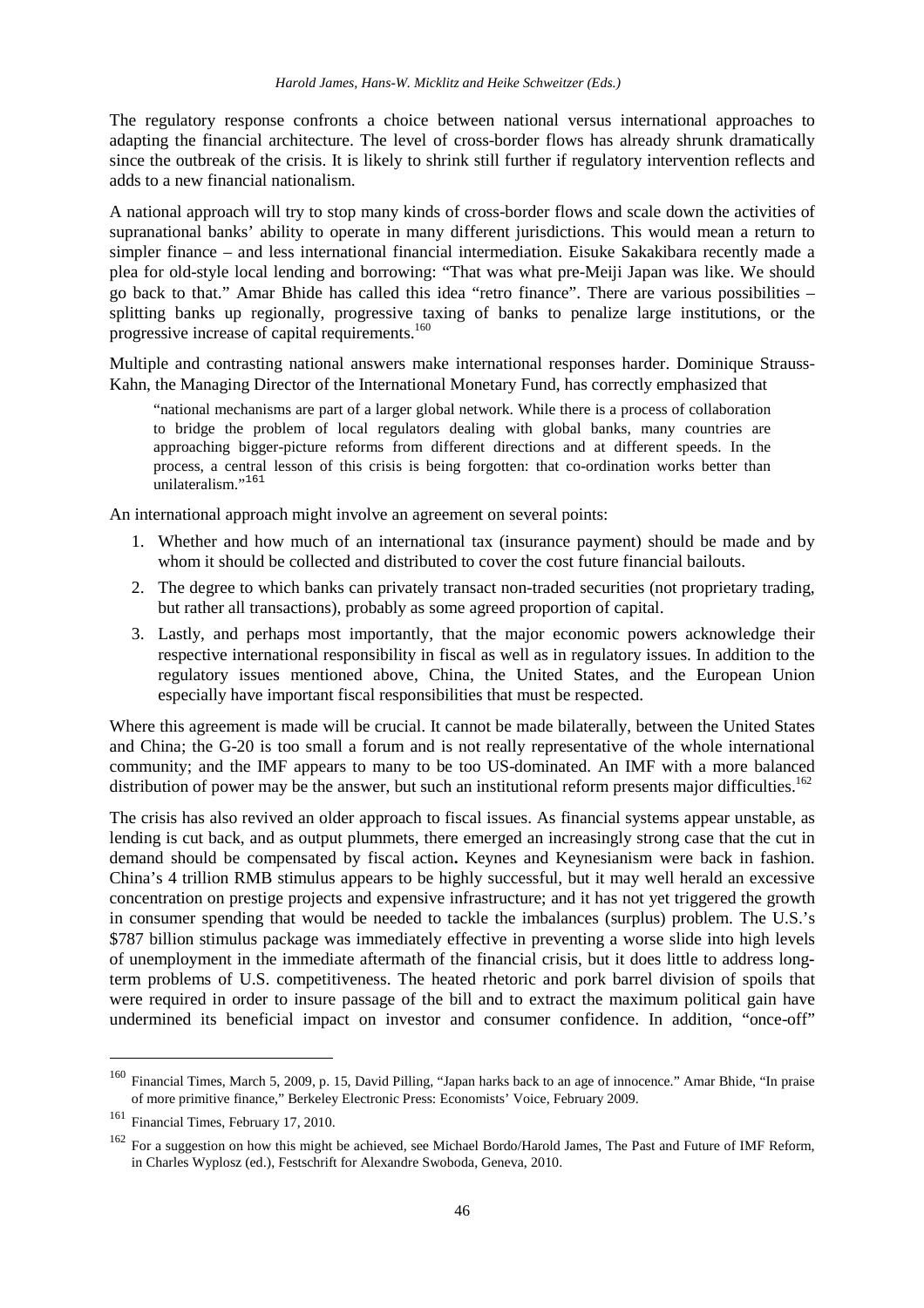stimulus packages have also led to calls for the continuation and extension of such injections of demand. Like many medicines, stimulus packages may conceal real sources of pain and become addictive. Japan, despite its high debt level, may well work out a big stimulus package, but prior attempts to spend its way out of the economic doldrums have had little impact, and is already in the position of having to borrow in order simply to service its debts. Such a position makes for great vulnerability in the face of a likely increase in the cost of financing debt.

For the moment, however, there is little doubt that the United States or China, or some of the large European states, can afford an immediate stimulus.

By contrast some small countries, like Greece or Latvia Ireland, have already reached or exceeded the limits for fiscal activism; and there is – as in the 1930s – a threat of countries going bankrupt. Europe has recently been mesmerized by the Greek trauma, and Greeks are reminding their fellow Europeans of the ancient Greek reform under Solon of the *Seisachteia* or unburdening of debt. The fiscal problems of the some Mediterranean countries provide a reminder that the Eurozone has not yet adequately addressed the fiscal side of becoming a currency zone. In the early 2002, the fiscal restrictions of the Growth and Stability Pact were progressively watered down. In smaller countries, and in most of Europe, Keynesianism does not work as well. The divergent fiscal stances means that Keynesian–style answers are only possible in a limited number of nation-states. France and Germany could afford them, while Greece, Italy and Portugal could not. In between these extremes lay countries such as Spain and Ireland, where the fiscal performance before the outbreak of the crisis had been quite solid, but where a fiscal solution to bank and indebtedness problems made for a sudden spike in public sector deficits. When Ireland started to rescue banks, the cost drove its fiscal balance from a surplus of almost 3 percent of GDP in 2006 to a projected deficit of over 11 percent for 2009. Outside the Eurozone, the same arithmetic concerning the public assumption of previously privately held debt also hit the U.K. Furthermore, Europeans are worried that the effects of stimulus measures would simply spill over to other countries, leaving simply increased long-term burdens for the taxpayer. The decision-making of European states is paralyzed in the face of alternatives that do not look practicable: either concentrating more on a European-level fiscal stimulus (for which there is no political will); or taking measures to ensure that fiscal stimuli benefit national economies (which would be counter to the fundamental orientation of the EU as an integrated market).

The argument thus far can be summarized as follows. Finance will come under increasing political pressure to turn in a national direction. Only big states can really do Keyensianism well, but they may find it addictive. But a third consideration enters here. Only big states with high savings ratios (in other words, the large Asian surplus countries, notably China) are likely to be able to support the new state-centered Keynesian approach. The U.S. National Intelligence Council is already talking about China leading a resurgence of what it terms "state capitalism."<sup>163</sup>

One of the most obvious indicators of globalization was the measurement of the size of current account imbalances. Reducing current account imbalances is the hallmark of deglobalization. Retrospectively, we may wonder whether al our catastrophe might not have been avoided if Chinese or Korean investors had – as they almost did – bought Lehman in the summer of 2008. But they did not, and Asian investors are likely to be cautious about foreign financial institutions for a long time. As credit disintermediation sets in, savers are likely to want to place their money in institutions nearer home, that they can have more confidence in, rather than in obscure banks on the other side of the world. The move to a simplified financial system will also in consequence strengthen Chinese financial institutions, and make them more important players in the world economy. The three largest banks by market capitalization are Chinese: Industrial and Commercial Bank of China, China Construction Bank, the Bank of China.

<sup>&</sup>lt;sup>163</sup> National Intelligence Council, Global Trends 2025: A Transformed World (Washington D.C., 2008), p. 8.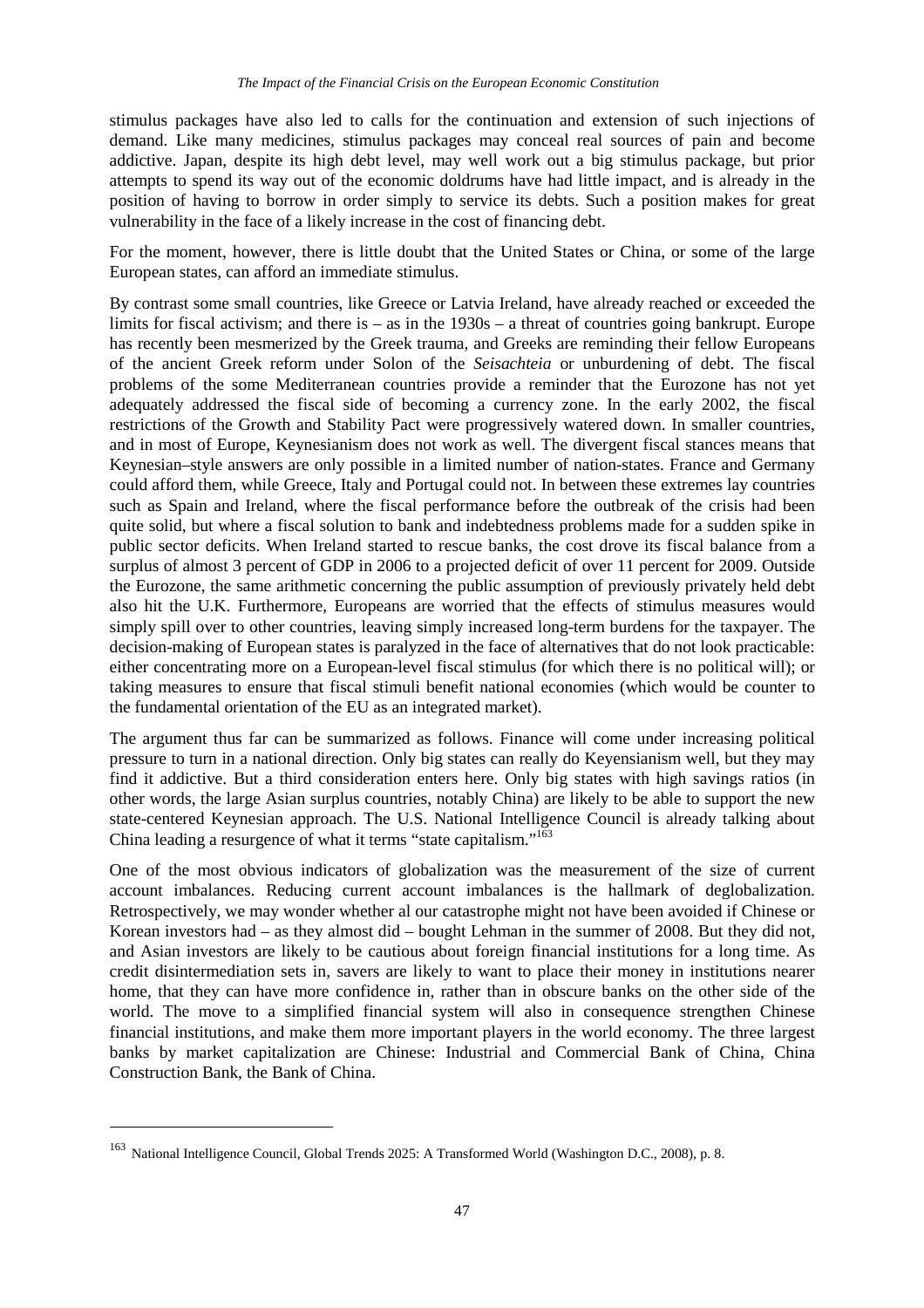Traumatic financial crises usually also involve a new geography of power. One of the most pervasive and persuasive interpretations of the interwar Great Depression was that offered by Charles Kindleberger, who presented the political paralysis as a concomitant of a shift in power from Britain to the United states, from the *pax Britannica* of the late nineteenth century to the *pax Americana* of the late twentieth century.<sup>164</sup> In the 1930s, he argued, Britain was willing to promote international action to stabilize the world, but was ruined by the First World War and thus unable to undertake the stabilization. By contrast, the United States, which had emerged from the World War as the largest creditor nation, was not politically mature enough to undertake the rescue of the international system. At the time, there were all kinds of convincing reasons why Americans should not want to take on the burden of a worldwide rescue: sending more money to Europe might be seen as pouring money down a drain; had not the Europeans fought a World War that had been the fount and origin of the financial mess? Economically such action would have made a great deal of sense from a long-term perspective; but politically it was a non-starter with no short-term payoff at all.

Kindleberger's interpretation of the Great Depression sheds light on our responses to the events of 2007-9: a deep financial crisis that emanated in the United States, and which seemed the result of specifically American ways of doing business, must surely be the twenty-first century equivalent of the British malaise**.** It is consequently easy to imagine that it marks the beginning of a new and fundamental power shift. The German Finance Minister at an early stage of the development spoke of the 2008 crisis as marking "the end of the American era of global finance."

As a provider of funds, China is the America of this century. But in the interwar period, the United States was by far the world's largest and richest economy, as well as being the major provider of funds in the international capital market. China's relative economic weight is much smaller, and its population is much poorer**.** Such a constellation is likely to produce a political demand for the greater use of resources in a domestic setting. The initial stages of the credit crunch in 2007 were managed so apparently painlessly because sovereign wealth funds from the Middle East, but above all from China, were willing to step in and recapitalize the debt of American and European institutions. The future will depend on the extent to which surplus countries will be willing to finance not only problematical financial institutions, but also highly indebted governments – American and European. The financial crisis raises not just issues of competition between and among financial institutions, but also geopolitical challenges.

<sup>164</sup> Charles Kindleberger, The World in Depression, Berkeley: University of California Press, 1973.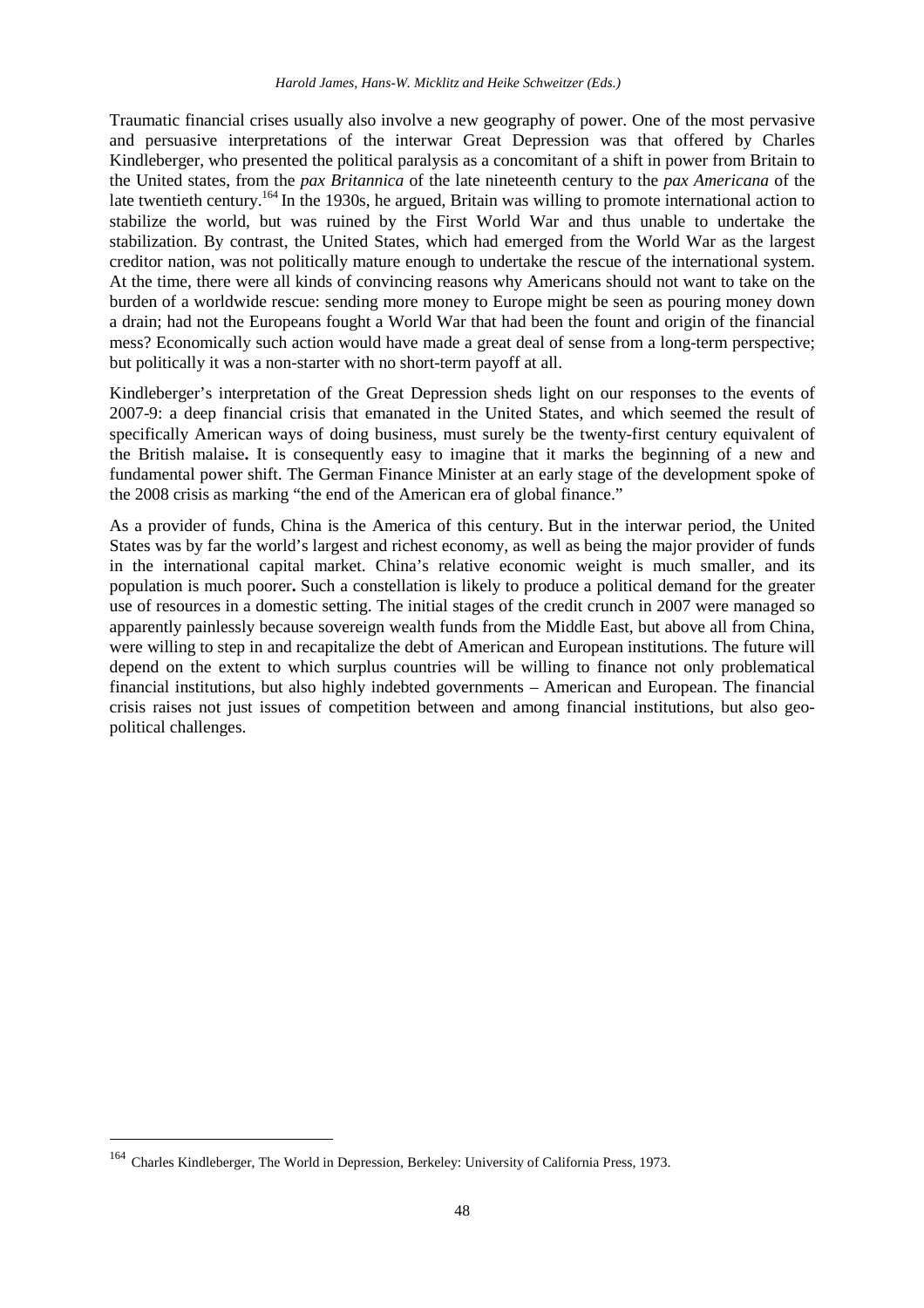# **Bibliography**

- Amar Bhide, In praise of more primitive finance, Berkeley Electronic Press: Economists' Voice, February 2009
- Michael Bordo/Harold James, The Past and Future of IMF Reform, in Charles Wyplosz (ed.), Festschrift for Alexandre Swoboda, 2010
- R.H. Coase, The Nature of the Firm, Economica, Vol. IV, No. 4, 1937
- J. H. Dunning, Multinational enterprises and the growth of services: some conceptual and theoretical issues, Service Industry Journal, Vol. 9, pp. 5-39, 1989
- Ismail Erturk, et al, Financialization at Work*,* 2008
- Jane E. Hughes/Scott B. MacDonald, International Banking, 2002
- Geoffrey Jones (ed.), Multinational and International Banking, 1992
- Charles Kindleberger, The World in Depression, 1973
- Christopher Kobrak, Family Finance: Value Creation and the democratization of cross-border governance, Enterprise and Society, March 2009
- Alan D. Morrison/William J. Wilhelm, Jr., Investment Banking: Institutions, Politics and Law, 2007
- Edith Penrose, The Theory of the Growth of the Firm, 1959
- Christos N. Pitelis/Roger Sugden (eds.), The Transnational Firm, 1991
- Oliver E. Williamson, The Economic Institutions of Capitalism, 1985